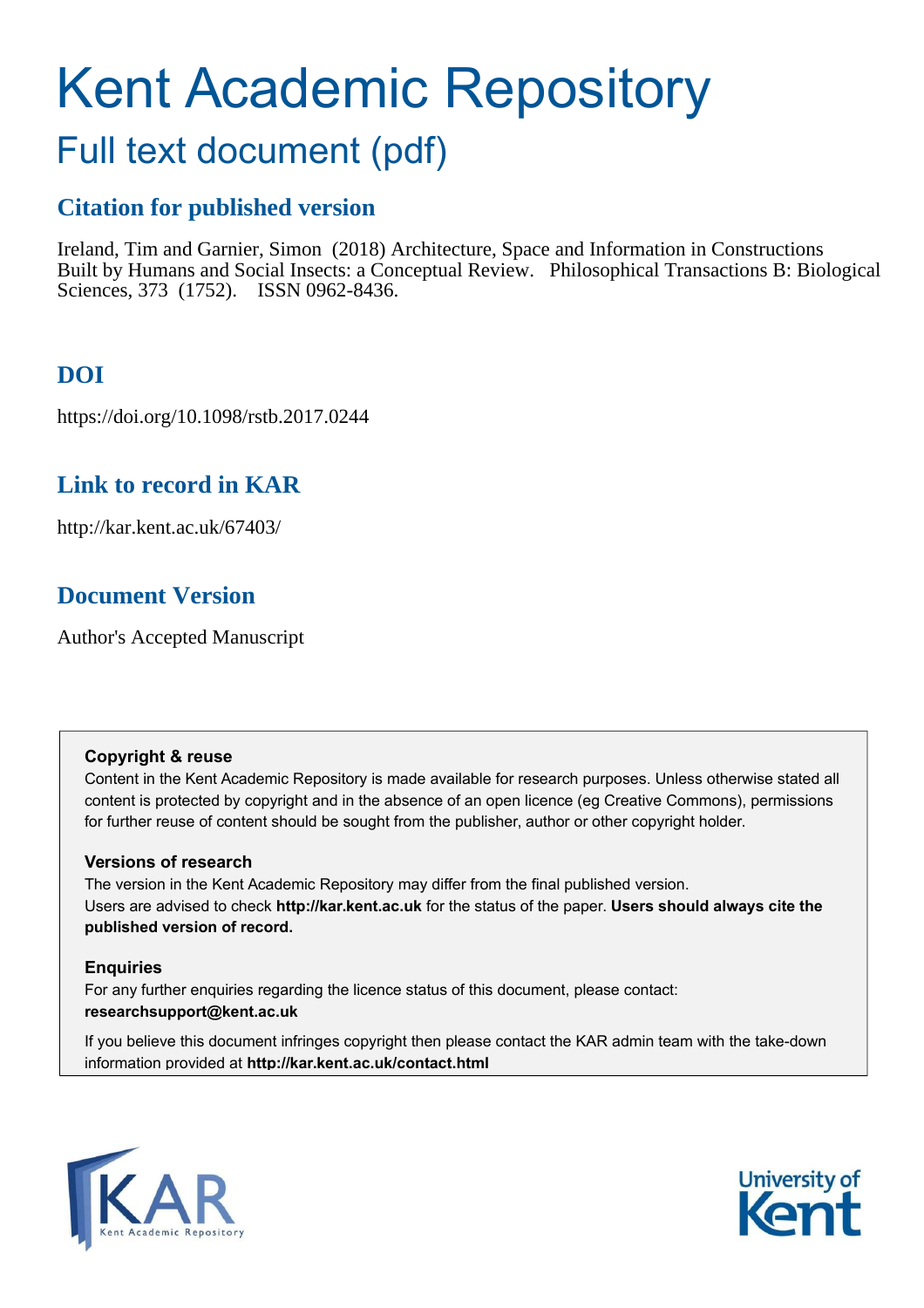# PHILOSOPHICAL TRANSACTIONS OF THE ROYAL SOCIETY B

**BIOLOGICAL SCIENCES** 

#### Architecture, Space and Information in Constructions Built by Humans and Social Insects: a Conceptual Review

| Journal:                                                                                                                  | Philosophical Transactions B                                                                                                                                |
|---------------------------------------------------------------------------------------------------------------------------|-------------------------------------------------------------------------------------------------------------------------------------------------------------|
| Manuscript ID                                                                                                             | RSTB-2017-0244.R1                                                                                                                                           |
| Article Type:                                                                                                             | Review                                                                                                                                                      |
| Date Submitted by the Author:                                                                                             | n/a                                                                                                                                                         |
| Complete List of Authors:                                                                                                 | Ireland, Tim; University Of Kent, School of Architecture<br>Garnier, Simon; New Jersey Institute of Technology, Department of<br><b>Biological Sciences</b> |
| Issue Code (this should have<br>already been entered but<br>please contact the Editorial<br>Office if it is not present): | <b>ARCHITECTURE</b>                                                                                                                                         |
| Subject:                                                                                                                  | Behaviour < BIOLOGY, Ecology < BIOLOGY                                                                                                                      |
| space, information, architecture, perception, social systems,<br>Keywords:<br>interdisciplinarity                         |                                                                                                                                                             |
|                                                                                                                           |                                                                                                                                                             |
|                                                                                                                           | <b>SCHOLARONE™</b><br><b>Manuscripts</b>                                                                                                                    |



http://mc.manuscriptcentral.com/issue-ptrsb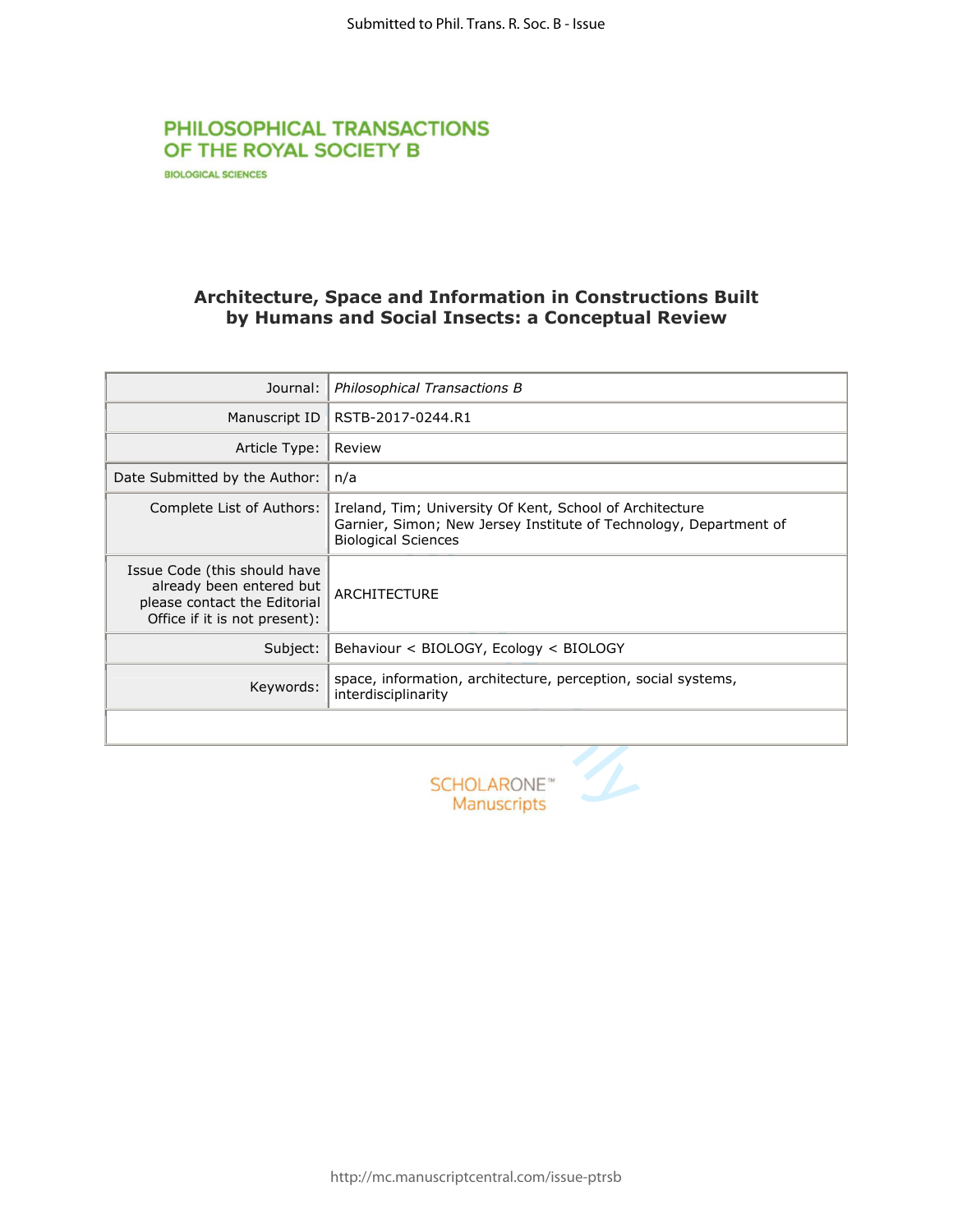# **Architecture, Space and Information in Constructions Built by Humans and Social Insects: a Conceptual Review**

#### **Keywords**

Space, Information, Architecture, Perception, Social Systems.

#### **Abstract**

en the structures built by social insects and by<br>ts between biologists and architects. This new, c<br>needs a common terminology and theoretical frame<br>ually oriented review paper, we review the terms "in<br>e definitions that sp The similarities between the structures built by social insects and by humans have led to a convergence of interests between biologists and architects. This new, de facto interdisciplinary community of scholars needs a common terminology and theoretical framework in which to ground its work. In this conceptually oriented review paper, we review the terms "information", "space" and "architecture" to provide definitions that span biology and architecture. A framework is proposed on which interdisciplinary exchange may be better served, with the view that this will aid better cross fertilisation between disciplines, working in the areas of collective behaviour and analysis of the structures and edifices constructed by non-humans; and to facilitate how this area of study may better contribute to the field of architecture. We then use these definitions to discuss the informational content of constructions built by organisms and the influence these have on behaviour, and vice versa. We review how spatial constraints inform and influence interaction between an organism and its environment, and examine the reciprocity of space and information on construction and the behaviour of humans and social insects.

#### **1. Introduction**

Living systems are both constructions and constructors [1,2]. At the fundamental level, organic molecules self-assemble into organic compounds (e.g. proteins, DNA) that build organelles and cells [1]. Cells in turn can assemble themselves into tissues, organs, and ultimately fully functional organisms [3–8]. Organisms modify their environment to build functional structures that will protect them (e.g. bird nests) and help them acquire the resources that they need for their development, survival and reproduction (e.g. spider web) [9–11]. Finally, organisms in societies can combine their building efforts to achieve constructions that no single individual could produce on its own, as is exemplified by termite mounds and human skyscrapers, which can be several hundreds - or even thousands - times larger than the individuals that build them [11,12].

Social insects in particular have long fascinated biologists by their ability to mold their environment to their needs [13–16]. Some species of ants are known to clear debris and vegetation to form large trail networks the size of a football field, connecting their multiple nests to various resources [17– 19]. Others have mastered the art of tunneling to build underground networks of galleries connecting chambers housing their workforce, brood, food stockpiles, and even subterranean fungus garden [20–25]. Many species of ants, termites, bees and wasps build structures by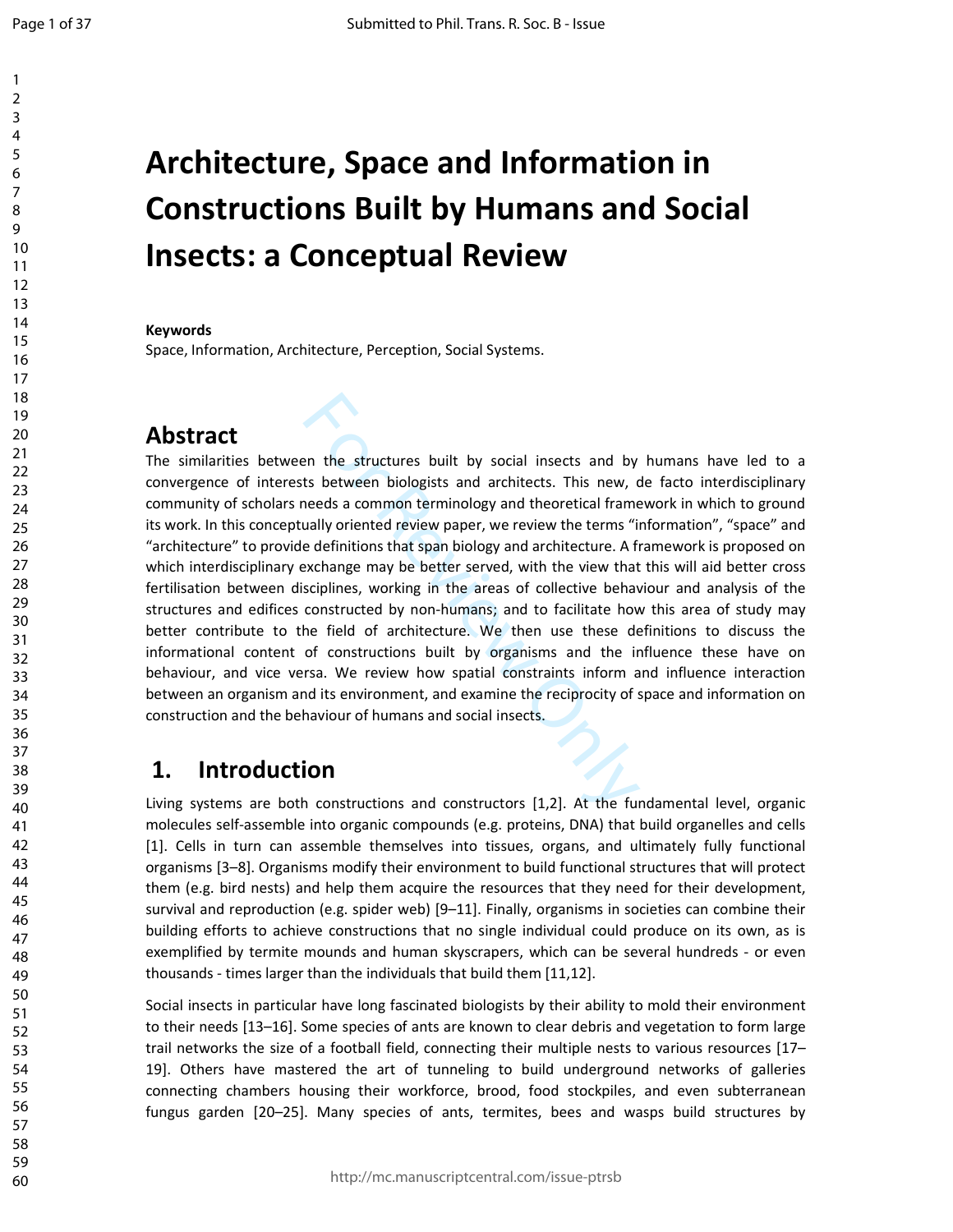accumulating material (e.g. wax, saliva-imbibed soil or vegetable fibers) that will form walls, pillars, floors and ceilings [14,26–35]. Finally, some ants and bees use their own bodies as construction material, attaching to each other and creating dynamical structures such as bridges, ladders, holds and temporary nests [12,36–49].

The complexity and diversity of structures built by social insects is reminiscent of that of human beings [50]. Their construction rules are however radically different. Unlike human-made constructions that are most often composed of inert and standardized units assembled in a precise order, social insect constructions are built from more plastic and irregular components, and their assemblage results from distributed processes of self-organization with little to no supervision [13,51,52]. As a result, their structures are less standardized, but more capable of adjusting their conformation in response to changes in the conditions in which they are placed [12,37,38,53,54].

Is the in the architectural community [35-00]. The has since antiquity, with biology becoming a key influe when the analogical influence turned to interest in Metal phenomena to rethink how buildings and cities and situate The parallels and divergences between the structures built by social insects and by humans have sparked a lot of interest in the architectural community [55–60]. The natural world has been an inspiration for architects since antiquity, with biology becoming a key influence on design thinking at the turn of the C19th; when the analogical influence turned to interest in how biological systems develop and evolve (see Mertins, 2007; Steadman, 1983) [61,62]. Coupled with the computational capacity to simulate natural systems architects are today exploring the self-organising and emergent morphologies of biological phenomena to rethink how buildings and cities are designed [63–71]. The emergent, adaptable and situated structures built by social insects offer intriguing insights in particular for architects to re-evaluate not only the sustainable aspects of the human built environment but to question the distinction between cognitive phases of human architecture (i.e., between design, construction, and occupancy stages) and to think about these as continuous. (see Soar, 2016) [72].

Recently, biologists and architects have starting coming together to form a new community, interested in understanding the construction mechanisms used by social insects and their potential applications in human-made structures [55,73]. As is to be expected between two disciplines that have existed in parallel with little interaction, terminology has quickly become the first obstacle to creating a theoretical framework in which to ground the emerging field. During discussions preceding the writing of this manuscript, the authors have identified three concepts in particular that rendered their mutual understanding difficult: architecture, space, and information. In what follows, we will first try to reconcile the somewhat liberal use by biologists of the concept of architecture with the more institutional definition that architects have of it. We will then discuss the concept of space in architecture and biology, and how social systems use space both as a source of information and a mean to encode social information. Finally, we will discuss the idea of information itself and the effects of architecture on information flow and processing in social systems.

## **2. Scope of the review**

One of the problems with interdisciplinary work is language, and is what may be termed the baggage individual disciplines bring to the table. Essentially, terminology can be a barrier for interdisciplinary exchange. Key terms, such as architecture, space and information have long conceptual histories, such that even their everyday use is awkward. Closer inspection only muddies the water further because of the way different disciplines claim the high ground with regards their specific outlook. "Space" for example is from one side an enclosure (i.e. it has boundaries) and the other the void (i.e. the volume contained within these boundaries). Our capacity to mathematically articulate spatial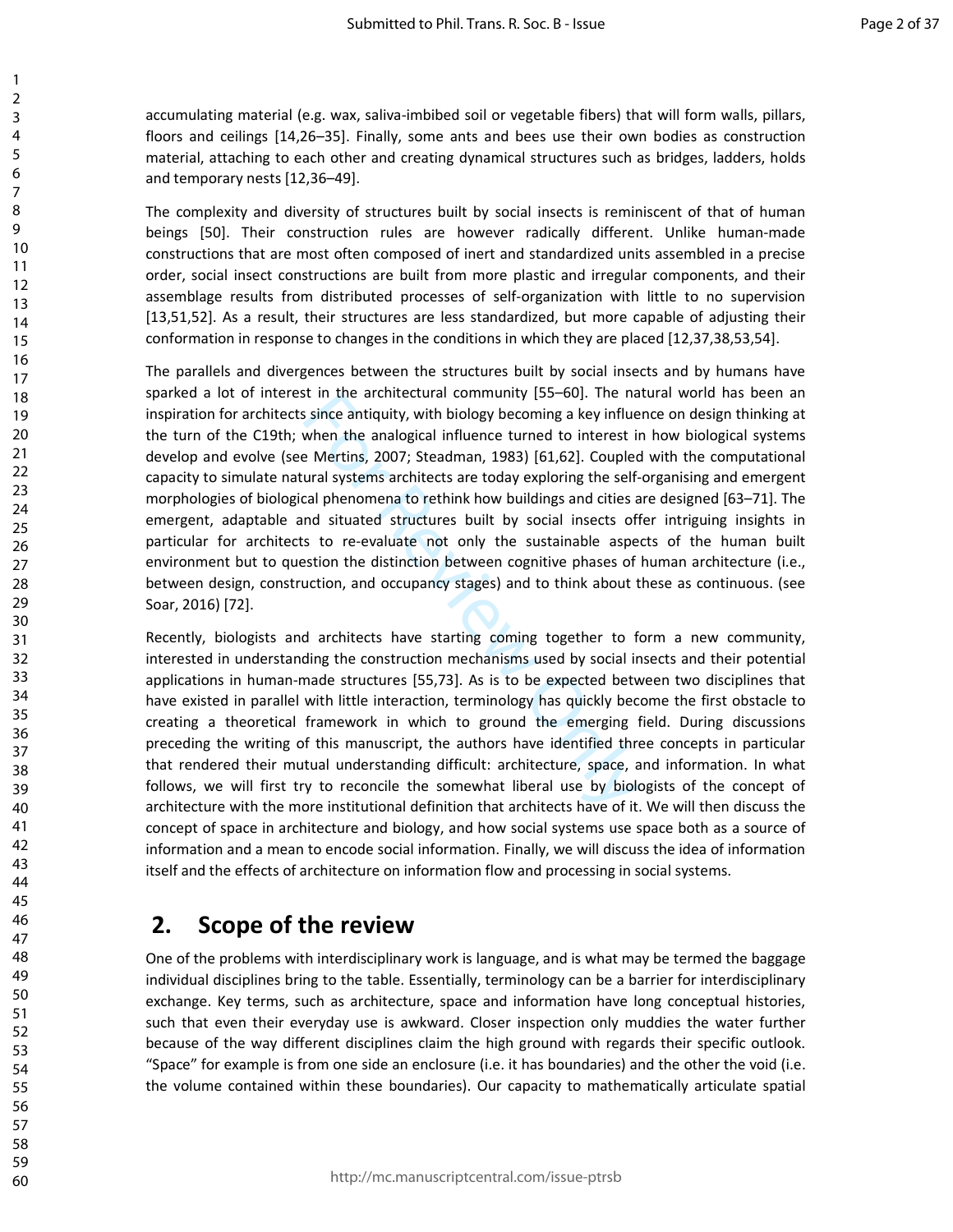60

scenarios gives the impression "space" is something we have generally mastered conceptually, but the fact that a concise definition evades us implies otherwise.

Another case in point is the title of this paper, which is loaded with conceptual connotations. "Architecture", for example, is principally concerned with the human built environment. It is the practice of designing buildings and articulating how to build the design; not forgetting how to explain the rationale behind the design to demonstrate why that design should be built. Professional architectural societies, such as the Royal Institute of British Architects (founded to facilitate and promote the advancement of architecture) guard the term specifically as referring to buildings designed by architects, and the Architects Registration Board (ARB), the statutory body for the registration of architects in the United Kingdom, protect the term in law. Yet these terms (architecture; architect) are often borrowed to refer to complicated structures and artefacts, such as software applications and circuit boards, recognised as products of intentional design. This trend is particularly apparent within the frame of this special issue, which is concerned with constructions built, particularly, by social insects and comparisons that may be drawn between such structures and the human built environment.

ial insects and comparisons that may be drawn bet<br>
ment.<br>
t and an architect, brought together through their<br>
the structures creatures (other than humans) co<br>
which interdisciplinary exchange may be bett<br>
thal terms that s The authors, a biologist and an architect, brought together through their interest in the natural world and specifically the structures creatures (other than humans) construct, have sought to establish a ground on which interdisciplinary exchange may be better served by discussing definitions of fundamental terms that span biology and architecture. Our primary goal is to aid better cross fertilisation between disciplines, working in the areas of collective behaviour and analysis of the structures and edifices constructed by non-humans; and to facilitate how this area of study may better contribute to the field of architecture.

# **3. Toward an interdisciplinary framework**

#### **3.1. Are social insects architects?**

Architecture has many meanings. For instance Steven Holl said, during his acceptance speech for the 2012 American Institute of Architects Gold Medal, that "architecture is an art bridging the humanities and sciences" [74]. Thomas Mayne, at his Pritzker Prize acceptance speech, said that "architecture is a way of seeing, thinking and questioning our world and our place it" [75]. Claiming social responsibility as its most definitive attribute Samuel Mockbee asserts "architecture is a social art. And as a social art, it is our social responsibility to make sure we are delivering architecture that meets not only functional and creature comforts, but also spiritual comfort" [76]. Diebedo Francis Kere echoes Mockbee: "architecture is not just about building. It's a means of improving people's quality of life" [77].

One thing that is, however, common to all these quotes is that architecture is something other than just a building. Architecture, claimed Jay A. Pritzker "is intended to transcend the simple need for shelter and security by becoming an expression of artistry" [78]. In this context, a building is considered as no more than the sum of its parts. Architecture, however, is other than that. The whole takes on an independent existence from the parts it is made of, as an observer will perceive it as a distinct object from the objects it is composed of. If this is what the architects claim then how does the term, and mindset, transfer to edifices formed by non-humans? If architects and biologists are indeed concerned with developing interdisciplinary collaborations (to study, for example, ant nests), we need to dispel the notion of architecture being exclusive to humans and consider it from a non-anthropocentric perspective.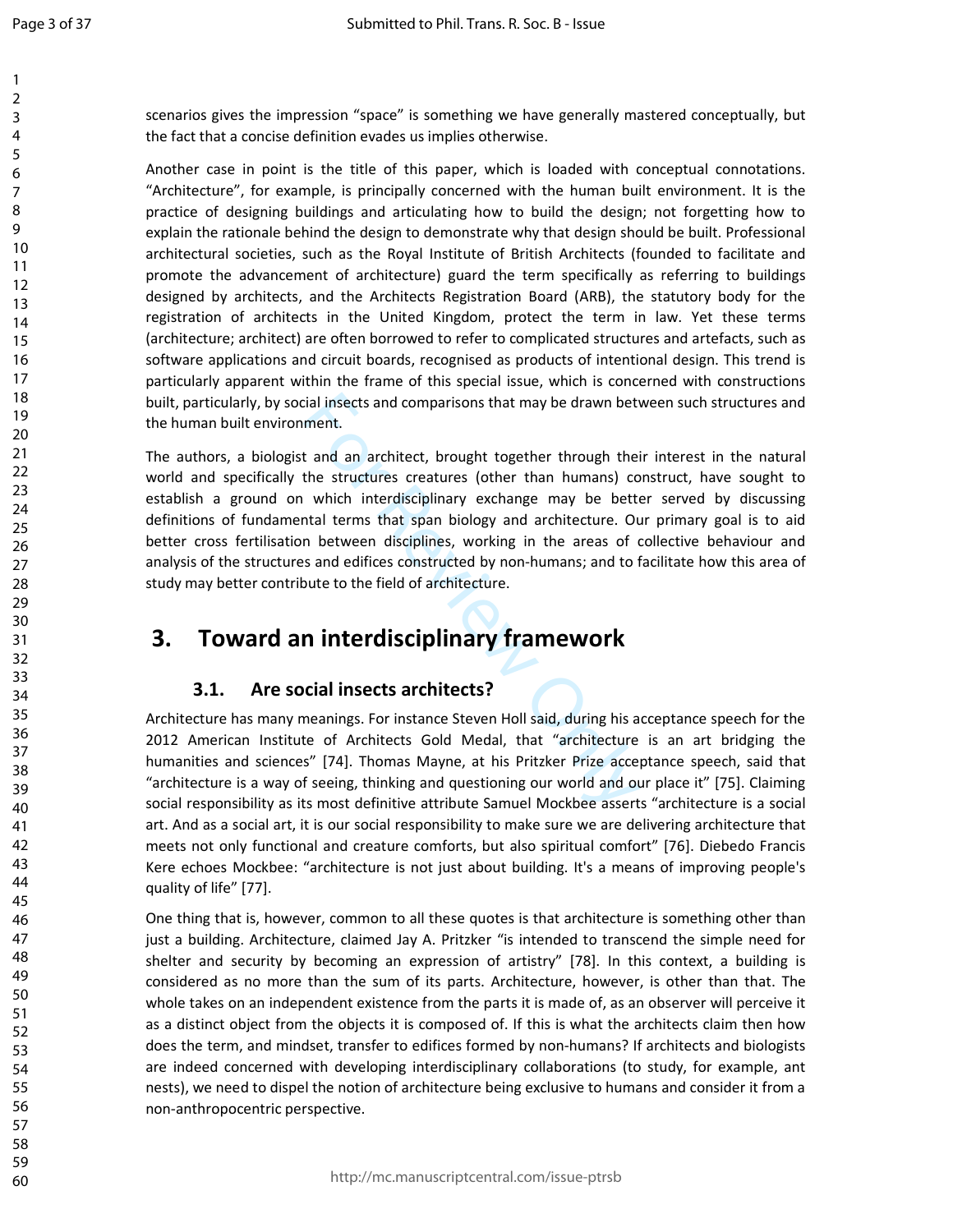Vitruvius (c.80-70 BC - c.15 BC), author of *De Architectura libri decem* (commonly referred to as "The Ten Books on Architecture") [79], regarded as the first book on architectural theory, and often referred to as the first architect, asserted architecture to have three qualities: Firmitas, Utilitas and Venustas. Henry Wotton, a C17th translator, interpreted these terms as "firmness" (well constructed) and "commodity" (functional) for the first two, with Venustas being less well defined and often interpreted as "beauty" or "delight". We take on the latter version on the premise that it implies something ephemeral and other than the sum of the parts, whilst beauty has connotations of the beholders eye and is tied to subjective concerns of taste and style. The first two concepts are unlikely to cause controversy between architects and biologists; both disciplines actually expresses them in similar terms as we will discuss below. Delight, however, will require more consideration on our part. Indeed aesthetics - which makes the whole "other" than the sum of its parts - is a concept difficult to operationalize in the scientific study of animal behavior, and we will attempt to find a middle-ground on which biologists and architects can build upon.

#### **3.1.1. Firmness**

Vitrivius' "firmness" is understood as the physical properties of a construction that guarantee its structural soundness, at the very least for the time the building is needed. These properties depend on trade-offs between many factors including construction material and methods, technological advances, substrate composition, environmental conditions, and costs. Architects use tools from physics, engineering and economics to balance these different factors and plan accordingly the construction process. Biologists use a similar set of tools to measure biological structures, characterize their construction process, and ultimately determine the balance of constraints made by the animals.

**Firmness**<br>
understood as the physical properties of a constructive very least for the time the building is needed.<br>
many factors including construction material and<br>
mposition, environmental conditions, and costs. A<br>
deco Architects and biologists are, for instance, equally interested in measuring the physical properties of construction material. Weight, density, strength and deformability are all determining factors in choosing construction material for buildings. Animals themselves are sensitive to the physical properties of the construction material. Termites, for example, preferentially dig through non-loadbearing over load-bearing wood, and build thicker load-bearing clay walls when attacking loaded wood [32]. Architects rely on tools from materials science and engineering to select materials with desirable physical properties, and from applied physics for combining these materials in a structurally sound manner. Software tools like Oasys' GSA Building enables detailed analysis of structural solutions providing accurate prediction of material performance, how a structure interacts with the ground and the impact of footfall on irregular structures [80]. Autodesk's Insight 360 platform permits architects to simulate and analyse building energy and environmental performance so they can approach the design process with understanding of factors leading to better building performance outcomes throughout the building lifecycle [81]. Biologists rely on similar tools to quantify the physical properties of animal constructions. For instance, Cole et al. (2001) conducted a comparative study of the physical properties of nest paper in three species of wasps, showing that the fibre composition of the paper might explain differences in thickness and tensile strength between nests [26]. In termite mounds, King et al. (2015, 2017) used structural (e.g. mound geometry) and dynamic (e.g. air flow) measurements to demonstrate that a "simple combination of geometry, heterogeneous thermal mass, and porosity allows the mounds to use diurnal ambient temperature oscillations for ventilation" [82,83]. Finally, and somewhat bridging architecture and biology, the physical qualities of termite mound soil have inspired researchers to evaluate their use in human-made constructions, such as in compressed earth bricks [84] and pavement material [85].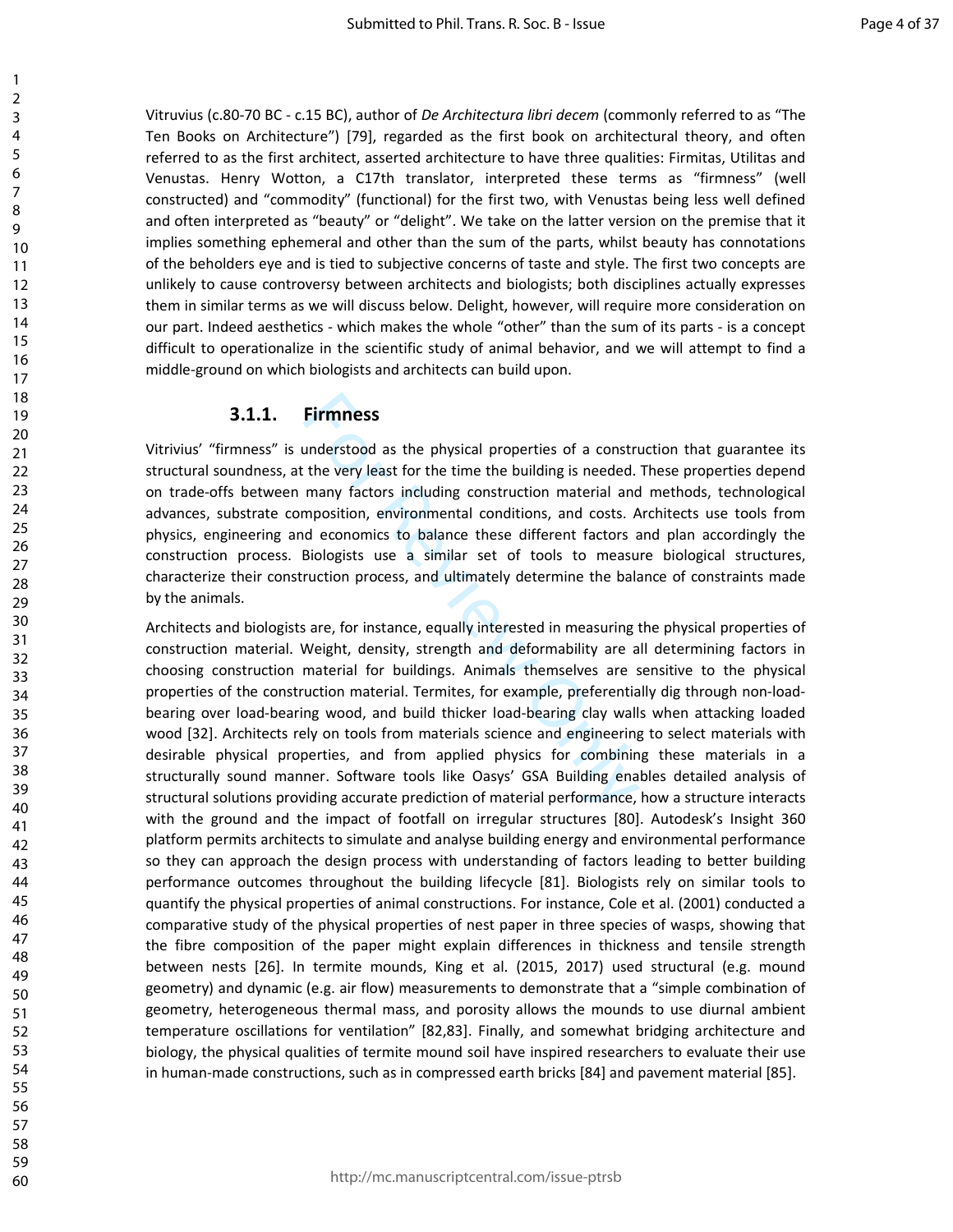Page 5 of 37

123456789

This commonality of tools and approaches provides opportunities for direct interactions between biology and architecture. Indeed, the standardized language of physics and engineering is particularly useful to transfer "technology" between the two disciplines. Case in point, the passive ventilation system of termite mounds has inspired the design of several buildings [86], such as the Eastgate Centre in Harara, Zimbabwe for instance [87]. The study of the physical and mechanical properties of social insect constructions may therefore be the most obvious starting point for collaborations between architects and biologists, and the one that is most likely to generate direct applications of the building principles of natural systems.

#### **3.1.2. Commodity**

Vitrivius' "commodity" refers to the efficient organization of spaces and systems that support the functions of the construction. It determines how the different parts of the building are used by its occupants and the benefits that they receive from it, relative to other possible organizations of the building. This concept is critical to both human-constructions and biological structures, as it links form and function with each other. Unlike "firmness" which is studied with tools from physics and engineering mainly, "commodity" in architecture and biology is more often characterized with methods from behavior and psychology, with a particular interest in the interaction between the organization of the structure and the distribution of behaviors within.

s critical to both human-constructions and biologi<br>each other. Unlike "firmness" which is studied wit<br>ommodity" in architecture and biology is more can and psychology, with a particular interest in the<br>ture and the distrib A first concern of both architects and biologists is the spatial separation of functions that might have an adverse effect on each other. An obvious example is the spatial segregation of feeding locations from excretory areas in order to reduce the spread of infections. In human-made buildings, this segregation is achieved by the physical separation of food storage, cooking and consumption areas from the lavatories. Segregation of function can also be enforced by social conventions and regulations that makes certain behaviors acceptable in some locations only (e.g. smoking bans inside publicly accessible buildings). Similarly the spatial separation of functions is also present in structures built by social insects (see Section 3.2.2).

Another common interest of architects and biologists is in determining how efficiently a structure is used, and how its organization balances different, often contradictory uses. In architecture, this can have important implications in terms of, for instance, building safety (e.g. during an evacuation) [88], economic consequences (e.g. time spent by customers in store aisles) [89], and access (e.g. to favor space use by certain categories of users). In social insect constructions, researchers more often look at issues of resource accessibility [17], information flow [90], and nest defensibility [91]. In any case, biologists and architects use here again similar tools to measure and predict the efficiency of a structure relative to one or more of these objectives. For instance, researchers and practitioners in both disciplines regularly employ agent-based model to determine how the spatial organization of a structure affects the distribution of individuals, be they ants in a network of galleries [92] or humans in an art gallery [63]. Fitting such models to data from human and non-human systems allows for direct comparison between them, as has been done multiple times in studies of building evacuation for instance [93–97].

Finally, tools from graph theory can be used to measure the efficiency of a structure in terms of connectivity between its different parts. It has been used to characterize structures built by social insects such as ant and termite nests [23,91], and ant foraging trails [17,18], but also human-made constructions such as urban settlements [71,98], communication networks [99], water distribution systems [100,101], and transportation networks [102]. More specifically graph theory has been applied in architectural design as a method of describing building form and a way of automatically generating plan arrangements [62,103]. For instance Space Syntax theory describes how connectivity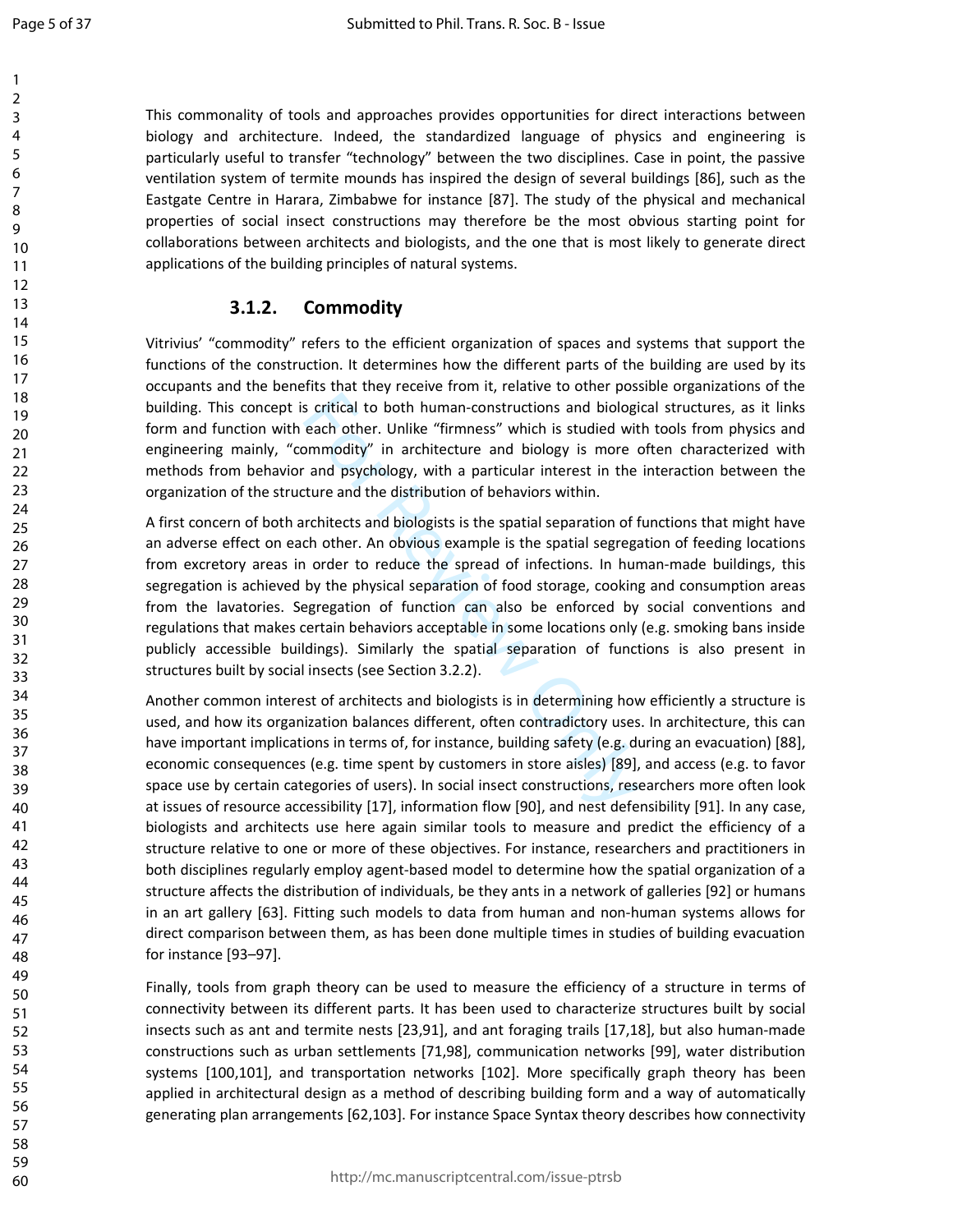and integration of areas within buildings and cities epitomises human social relations, and through mapping the heterogeneity within architectural forms correlates topological relations between building and settlement configurations and people (see Hillier, 1996; Hillier & Hanson, 1986) [104,105]. Such approaches also allows for direct comparisons between human-made and insectmade networks that can be indicative of common building principles. For instance, Buhl et al. (2006) showed that street networks in non-planned settlements have similar cost-efficiency trade-offs as the emergent structure of ant tunnelling networks [98]. As in the previous section on "firmness" this commonality of tools and analysis language should allow for more frequent collaborations between architects and biologists.

#### **3.1.3. Delight**

inated by a concern for the visual is long held [106]<br>le in our evolution as a species. This emphasis<br>ent; which has in turn reinforced the prominence<br>"delight" is not specifically attuned to the visual and<br>ccount for a wi Finally, Vitrivius' "Delight" is generally understood as an aesthetic quality, defined in terms of style, proportion or visual beauty, and is symptomatic of how architecture is a visually dominant discipline. That architecture is dominated by a concern for the visual is long held [106], and the visual sense has played a significant role in our evolution as a species. This emphasis has driven cultural and technological development; which has in turn reinforced the prominence of our visual sense (see Cairns 2017) [107]. But "delight" is not specifically attuned to the visual and there is a growing sense that architects should account for a wider sensorial domain in the artefacts they create [108,109]. Indeed "delight" infers something of pleasure or joy, which is open to all sensation and sources of stimulation, and thus encompasses all senses.

If we follow the definition professed by Frederick Kiesler, that architecture is emotional, what distinguishes architecture from building is that the former evokes emotion [110]. Such a definition sidesteps the moral high ground of architectural practice and schools, because it states simply that architecture affects and causes emotion. Understanding architecture as such allows one (1) to transcend boundaries, because it relates to the sensing emotive capacity of the observer, and (2) to consider architecture a product of perceptual systems that perceive stimuli (see Gibson, 1966) [111].

So, whether a construction, built by social insects or humans, can be considered architecture or not is open to interpretation. As such we are faced instead with philosophical traditions and how one sees the world, and thus one's place amongst those things they share it with. We must ask then, if we are to accept the term "social insect architecture" whether ants, for example, have aestheticallytriggered emotions? We cannot sidestep this question.

While it is obvious that the nests of social insects have specialised functional dimensions [112–114], the question of whether they are also built aesthetically is difficult to address scientifically. There are no doubt that in the eyes of a human observer, social insect nests are beautiful objects [16]. However, whether they are in the eyes of an ant or a honeybee is more complicated to answer. Social insects can react and associate meaning to a wide variety of stimuli [115–119], but whether they derive emotions from these stimuli is unknown - or at least undiscussed in the litterature. Some species of social insects seem to be decorating their nests with artifacts which function is not immediately evident (e.g. the pebbles and twigs on meat ant nests [120]). But are these true aesthetic artifacts built with the intention of triggering emotions, or more simply construction patterns resulting from the evolutionary history of the organism, for instance as a mechanism for nest recognition? [120] And if the latter, doesn't it apply as well to human artifacts? After all, our senses and cognitive processes are also the products of our evolutionary history, therefore our aesthetic experiences should be as well [121].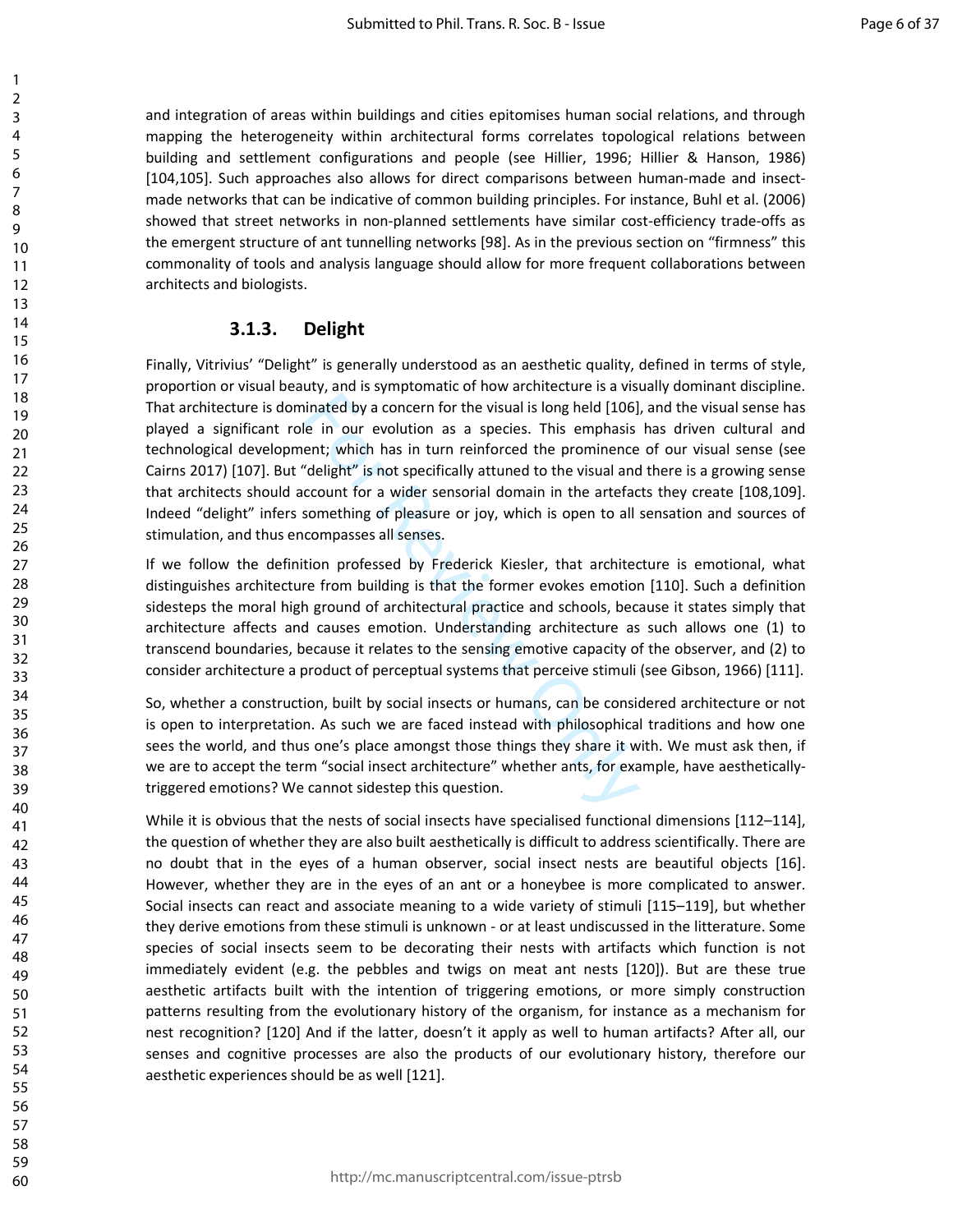Taking a non-anthropocentric view we need to relinquish the idea that aesthetics is an intellectual pursuit, and that it may be a judgement (or act) based on the assignment of value to something. The concept of aesthetics was originally coined by the philosopher Alexander von Baumgarten (1741- 1762), who argued aesthetics is the study of the plenitude and complexity of sensations [122] (also, *cf*. Gibson, 1966) [111]. When Kant took up the concept he drained it of its sensory plenitude, revising its significance to contemplation and judgement of beauty (see Howes and Classen 2013) [123]. If we take a step back (to Baumgarten) we may consider the edifices built by social insects, from the organism's perspective as having some aesthetic quality - whatever that might be. We may conclude then that architecture (in its widest sense) is a product of behaviours that support and enhance physiological and social needs. On the one side, to provide protection and shelter. On the other, to shape and manage activity. The former applies to all constructions by humans and animals. The latter to social organisms in particular (humans and most typically social insects), which use their constructions as a form of enabling device to organise actions and define social conditions [113,124].

Therefore we propose that what truly separates construction from architecture is that the reaction of an organism to the former cannot be distinguished from its reaction to a similar artifact resulting from extraneous processes (that is processes foreign to that organism). Architecture, on the contrary, carries a social information that has the potential of affecting the behavior of organisms beyond the simple physical constraints imposed by the organization of the structure on them. A builder assembles a construction, but makes it architecture by embedding messages in it - be they intentional to prompt or provoke behaviour or unintentional in which case they may be a by-product of the builders behaviour or happenstance.

#### **3.2. Construction as a way to shape space**

hat what truly separates construction from archite<br>
prmer cannot be distinguished from its reaction to a<br>
sises (that is processes foreign to that organisn<br>
Il information that has the potential of affecting th<br>
sical cons One of the main outcomes of construction is - arguably - the organization of spatial relationships between individuals, their activities and their environment. Through construction organisms - be they humans or social insects - partition their environment into distinct zones that can support different functions (e.g. feeding vs excreting) and separate different habitats (e.g. outdoors vs indoors) or different populations (e.g. employees vs customers). This partitioning necessarily creates spatial relationships between the separated elements. This may seem obvious to the reader, yet the idea of space only appeared in architectural discourse in the late 19th Century, when it became important in two ways: first as the embodiment of human activity inside the architectural form [125] and second when it became aligned to aesthetic ideas in an attempt to define beauty [126]. The issue of space thereafter became a central topic in architecture, initially in terms of sensorial engagement with the environment [127]. (See van de Ven, 1987 for a concise history of how the idea of space has developed in architectural theory) [128].

The issue of space is also central to biology at all levels of biological organization. From the partitioning of biochemical reactions within cells [129] to the influence of large-scale environmental patterns on species distribution [130], measuring spatial relationships is critical to understanding life in general. In the context of this review, we are more specifically interested in how organisms reshape their environment through their building behaviour, and how in return the resulting constructions impose spatial constraints that direct further behaviours. These two questions apply similarly to humans and social insects, and the main goal of this section is therefore to identify research themes common to biologists and architects and to draw comparisons between their respective approaches.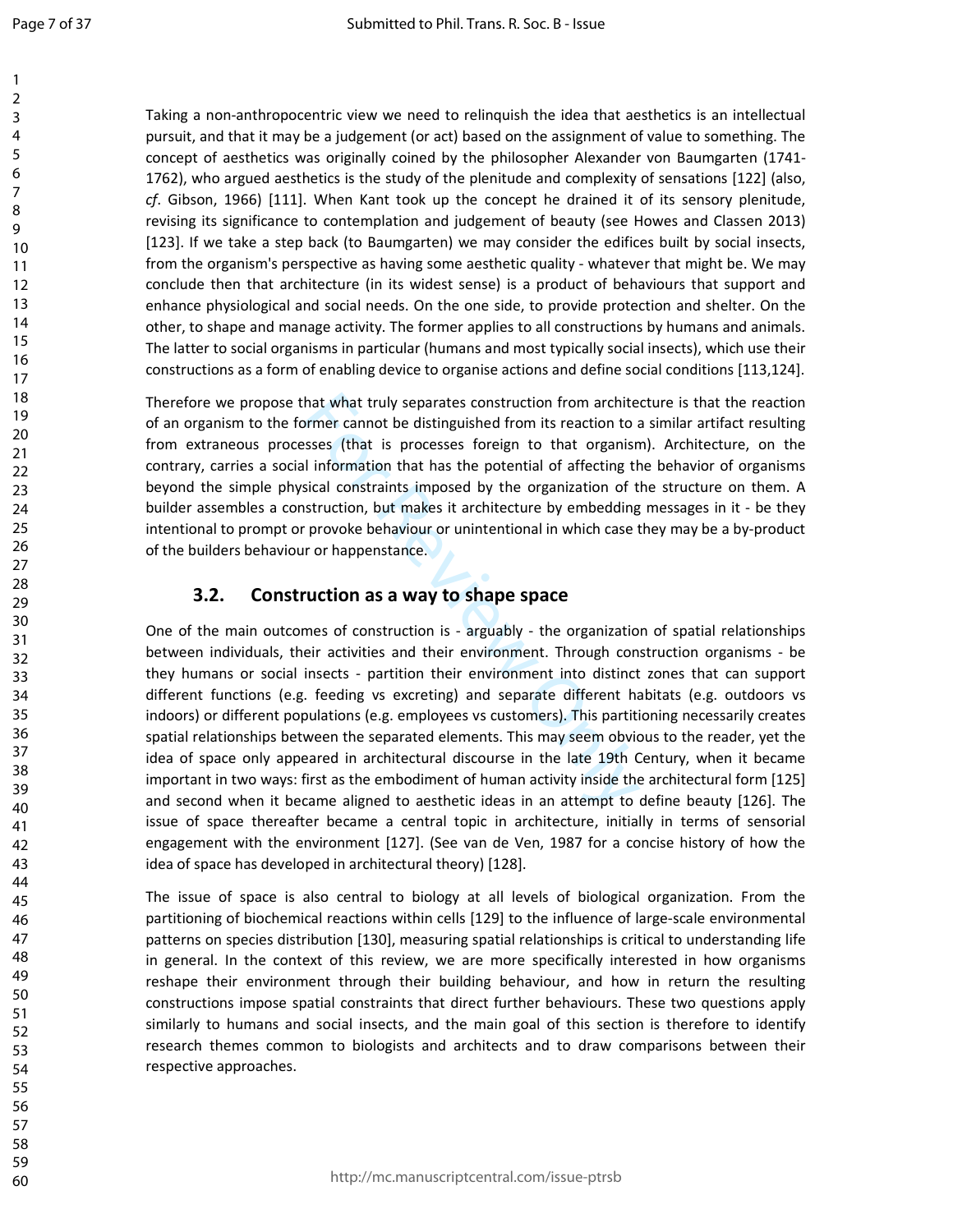For this purpose, we propose here that the spatial character of built constructions can be approached from three complementary and non-mutually exclusive angles. By no means do we claim that these angles are the only possible, but we think that they should encompass most of the research issues related to space and construction:

- 1. First, we will consider that constructions almost always separate an outside from an inside world, most often for reasons linked to protecting the organisms from some aspects of their environment.
- 2. We will also discuss the role of the spatial organization of the construction and its interaction with behaviour in segregating functions within a population and in channeling the individuals' activities.
- 3. Finally, we will examine how the spatial configuration of the construction can itself generate functions that benefit the organisms without necessarily requiring their active participation.

#### **3.2.1. Constructions provide protection**

The primary function of construction is arguably to provide shelter to organisms from adverse conditions in their environment. An enclosed, insulated space will for instance be less subject to climatic variations such as changes in temperature and humidity levels, thereby facilitating an organism's homeostatic regulation. Walls and ceilings also offer barriers that can shield - for a time at least - an organism from any physical threat, such as falling objects or predators. Therefore one of construction's most important purpose is to create a separation between an outside, often unsafe and unpredictable world, and an inside, more stable and less dangerous one.

**Constructions provide protection**<br>of construction is arguably to provide shelter to<br>ronment. An enclosed, insulated space will for ins<br>a changes in temperature and humidity levels<br>regulation. Walls and ceilings also offer Social insects are masters at building fortresses to protect their colonies from intruders. Their nests range from simple holes in the ground or in vegetation [131,132], to vast underground complexes of chambers interconnected by tunnels and housing sometimes several millions of individuals [133,134]. Like human strongholds, the nests of social insects are organized to limit outside access, with only a small number of entrances (often a single one). In many species, specialized workers often called soldiers and morphologically distincts from the other workers - are found guarding these entrances against intruders [135,136]. In some species of ants and termites, these 'guards' have even evolved morphological and/or behavioral adaptations allowing them to plug the entrances with their own bodies, quickly preventing access to the inside of the nest when under attack [12,131,132,137,138]. Outside the fortress, several species of social insects also build protected passages that connect the nest to resources sometimes hundreds of meters away. These passages can be underground tunnels as in leaf-cutting ants and some termite species [133,139– 141], mud tunnels (shelter tubes) built by termites along tree trunks [142,143], or even 'living' walls that *Dorylus* ants form along their trails out of their own bodies [144].

The nests of social insects are not built to resist physical threats only. Indeed many social insects species regulate the micro-climate within their nests in order to maintain stable living conditions, independent from variations of the outside environment [145]. Termite mounds are arguably the most striking examples of constructions by social insects capable of shielding the colony from changes in the external weather conditions [82,83,145–148]. The structure itself of the mound creates temperature gradients that in turn generates air currents, balancing the temperature within the nest and ensuring stable gas exchanges [82,83]. A similar phenomenon can be found in some leaf-cutting ant nests, which regulate the oxygen / carbon dioxide balance through passive air movements [35,149–152]. Social insects also regulate the internal conditions of the nest in a more active fashion. Bees, for instance, aggregate at the entrance of their hive on hot days and use their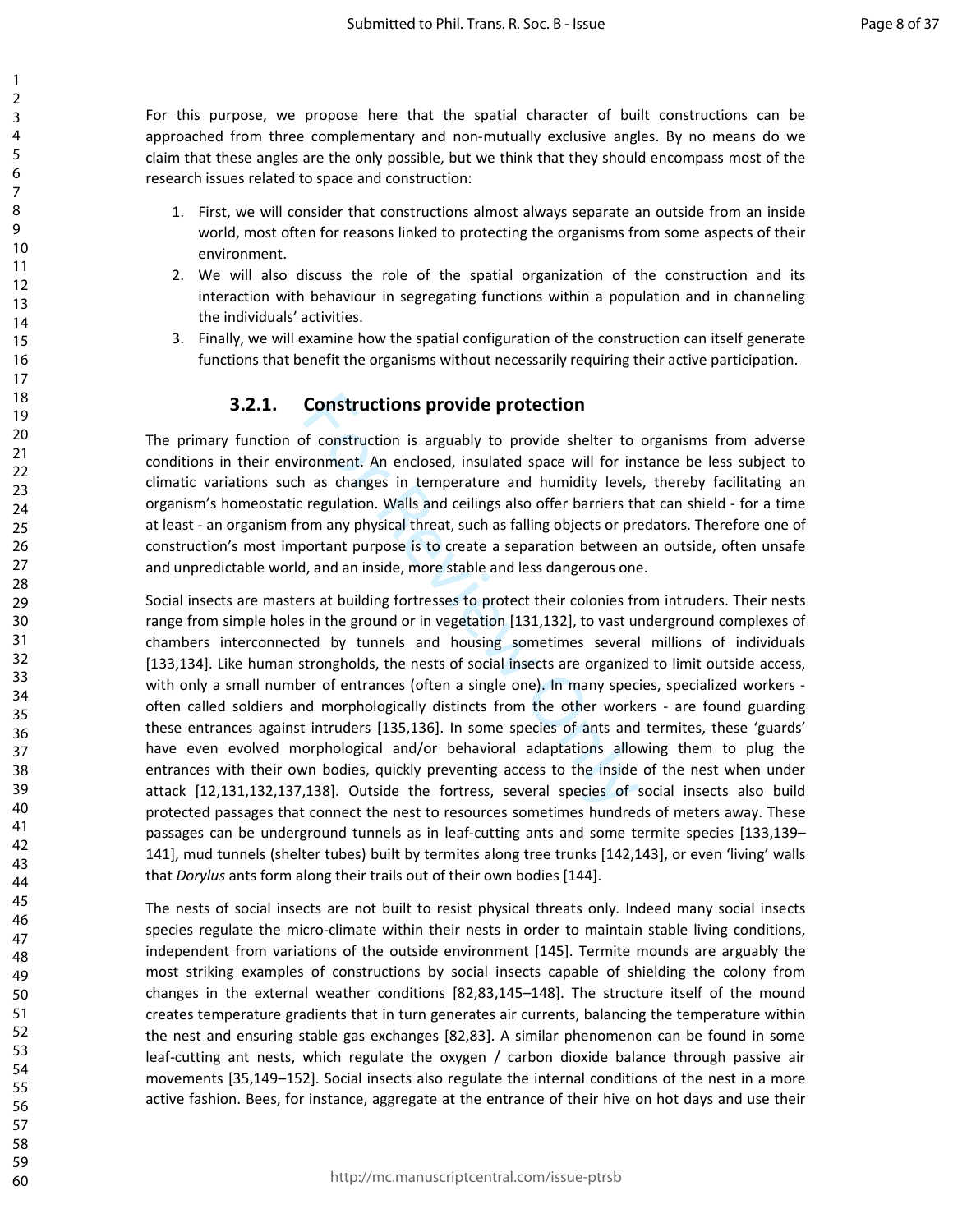wings to move hot air outside the hive and cooler air inside [153–155]. Army ants, which form temporary nests called bivouacs out of their own bodies, increase or decrease the spacing between each other to regulate the internal temperature of the colony [156,157]. Finally, in many ant species digging nests into the ground, the workers relocate regularly their brood away or toward the surface as it heats up or cools down, in order to maintain the brood near their optimal development temperature [158,159].

Protection from the outside world comes at a cost for the colony. Evidently, the constant upkeep and remodeling of the nest structure takes away workers from other essential tasks such as foraging or taking care of the brood. A balance must therefore be found between maintaining the nests integrity and carrying on the other activities of the colony. It is evident that some species invest a lot of time and energy in building and maintaining their nests (e.g. African and Australian termite mounds; the vast underground nests of *Atta* ants) while others barely improve the pre-existing cavities in which they nest (e.g. rock ants and turtle ants). Do complex - and therefore costly to build and maintain - nests evolve only in species with a strong need for protection - against predators or the environment -, or is nest complexity secondary to evolving efficient behaviors to accomplish the other tasks necessary for the survival of the colony? To our knowledge, there has been no systematic study of this trade-off.

olve only in species with a strong need for protecti<br>nest complexity secondary to evolving efficient be<br>for the survival of the colony? To our knowlec<br>trade-off.<br>ave long built structures for defence and protectio<br>tal form Like the ants, humans have long built structures for defence and protection from the climate. Both functions are fundamental form-generating forces in human architecture, but as architects have embraced advancements in technology the influence climate has on human construction has lessened. Similar to the strategies of ants described above, humans have occupied hollows in the ground, carved out underground buildings and networks, and capitalised on features of the landscape to regulate the micro-climate within dwellings and maintain stable living conditions. Dwellings built in the ground, such as the Matmata houses in the Sahara and the Opal miner's houses in Australia use a layer of earth as coolant, and Réso, a network of underground tunnels in Montreal provide protection during the long winter. In Naours, France, an underground settlement includes a bakery and chapel. In southern China the circular Tulou buildings are designed to offer protection from the monsoon rain, and in Normandy aerodynamic roofs provide protection from harsh Atlantic winds (See Piesik, 2017 for a review) [160].

Whilst societies have long constructed buildings using local materials and inherited construction techniques (vernacular architecture) to provide protection, innovation in the use of materials means the result is not simply a consequence of assembling gathered materials in a rudimentary way, but creatively transforming them. Ashanti huts, for example, have a wooden frame with a roof of branches on top, on which a layer of beaten mud is supported. Contrary to what you might expect the thick heavy walls don't support the roof, so structurally they act as curtain walls. This may be due to cultural influence, but it is also likely a result of climatic reasoning. An advantage of this construction is the phasing, providing shelter quickly while the walls are erected (see Rapoport, 1969) [161].

Glass, is perhaps one the most important innovations in modern building, and has changed the way we perceive the difference between inside and outside space. It blurs the lines between the two by providing physical protection but visual connection. In turn this changes the way we behave and how we think about space. It is interesting to look back at how the issue of space arose in architectural discourse and came to inform the modernist ideal of how space is deemed to flow from one area to another. The conflation of inside and outside was central to the architectural ideology of Leberecht Migge (1881-1935), who promoted the interpenetration of architecture and landscape through rational geometric lines with extensive use of glass to connect the two. Glazed doors and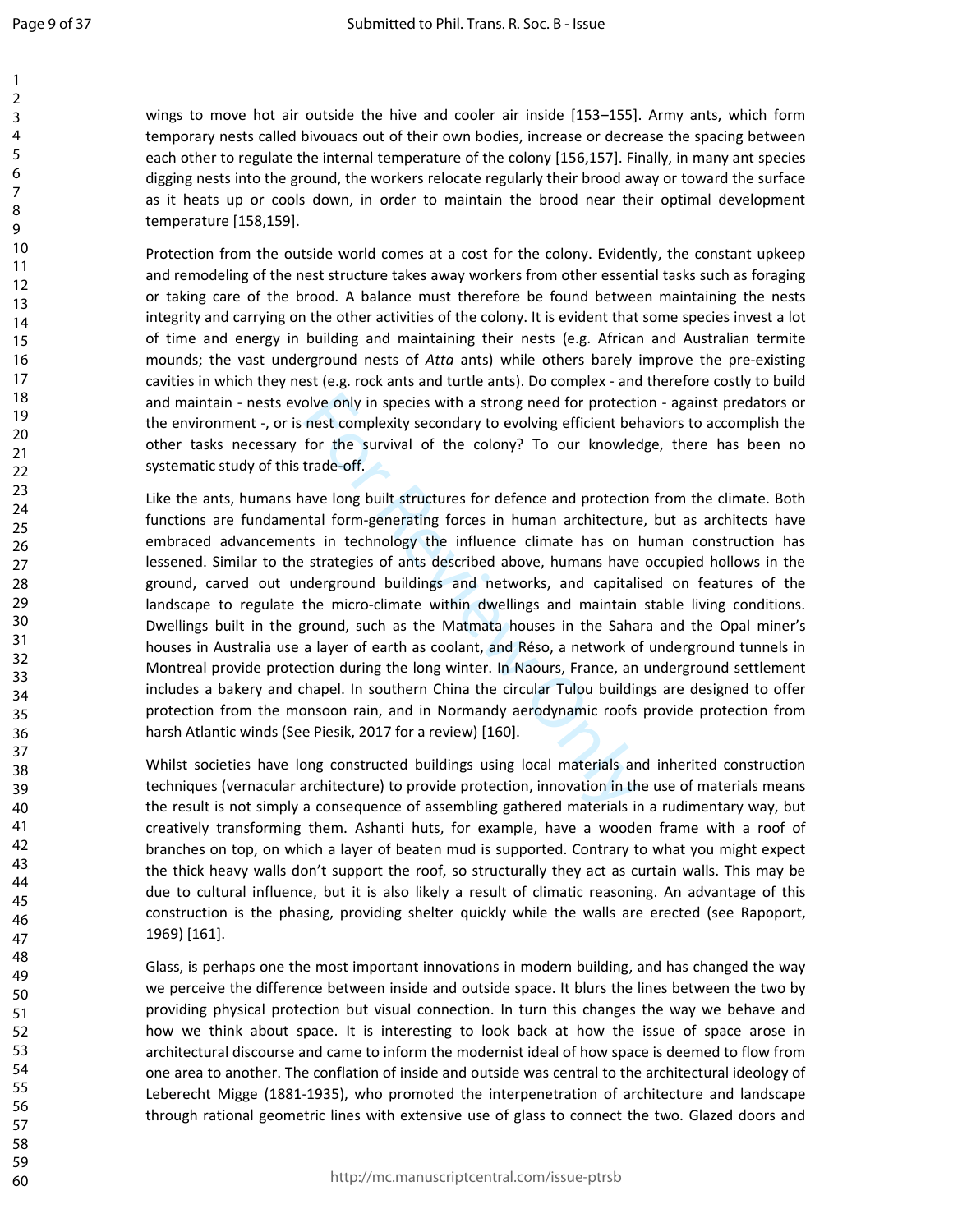windows formed the *Zwischenglieder* (interstices) between inside and outside to provide connection with nature, and greenhouses encircling houses providing thermal protection in winter (see Haney, 2011) [162]. Migge's interstitial notion of space does not compartmentalise and it does not follow the general tendency to categorise the world into discrete units: between internal and external, and for example rooms by function. This controlled and ordered categorisation transfers to how we perceive and consequently organise space. We will come back to this in the next section.

#### **3.2.2. Organization**

Division of labor is a landmark of social life. Most social insects species are characterized by a strong behavioral, and also often physical differentiation between groups of individuals specialized in performing different tasks (e.g. foraging, brood tending, etc) inside the colony [163–166]. In many species, this division of labor is also characterized by the spatial segregation of tasks within the nest, with specialized areas dedicated to specific activities [163,167,168]. A typical example of this spatial organization of activities is the nest of leaf cutter *Atta* ants [20,133,134,169]. They are composed of a network of tunnels connecting chambers that are all dedicated to a specific task. Some chambers house fungus gardens that serve as primary food source for the colony. Others contain the brood at different stages of development. Finally, rubbish dumps are created inside and outside the nest, isolating the colony from the waste material it produces [170,171].

is is the nest of leaf cutter *Atta* ants [20,133,134,169<br>nnecting chambers that are all dedicated to a spec-<br>nat serve as primary food source for the colony. Otherefore as primary food source for the colony. Otherefore th The spatial segregation of tasks has important consequences on the organization of the colony. Indeed, it has been shown that interactions are much more frequent between ants performing similar tasks [168], and that interaction rates are important regulatory signals for activating and inhibiting workers to perform particular tasks [172–175]. Because activities are segregated within the nest, workers specializing on a particular set of tasks are therefore more likely to interact with other workers with a similar behavioral profile, increasing their ability to share relevant information about their preferred tasks. Moreover, as workers transition toward other behavioral profiles as they age, they might relocate progressively within the nest toward areas better suited to their new preferences, possibly helped by the rate of interactions with workers of the same or of different behavioral profiles.

It is interesting to note here that the spatial segregation of tasks is not necessarily accompanied by the building of barriers to physically separate them. In ants and honeybees for instance, the brood is often grouped by type (e.g. workers vs drones) or developmental stage within a single space, without walls separating them [30,176,177]. Similarly, the content of honeybee comb cells is often organized spatially, with brood-containing cells grouped together in the center of the comb, surrounded by a band of pollen-containing cells, and then a larger peripheral region of honeycontaining cells, but again with no physical barrier between these different areas [30,178].

The existence of a spatial segregation of tasks without physical barriers is understood a the result of simple self-organizing processes of differential aggregation [177,179–181]. This suggests that different areas within a nest - with or without physical separation - might specialize in a particular type of task not because of their intrinsic characteristics, but because of social feedback loops between the workers: the more a task is performed at a location, the more likely it will be performed again at that location. For instance in a recent study, Czaczkes et al. (2015) showed that *Lasius* ants will preferentially drop their feces at specific locations within their nest (usually a specific corner of a specific chamber) [112], separate from other waste materials that are gathered in piles outside the nest (the 'trash') [112]. This behavior is most likely driven by social signals contained in the feces (e.g. pheromones) that stimulate ants to leave their feces where other ants have done it,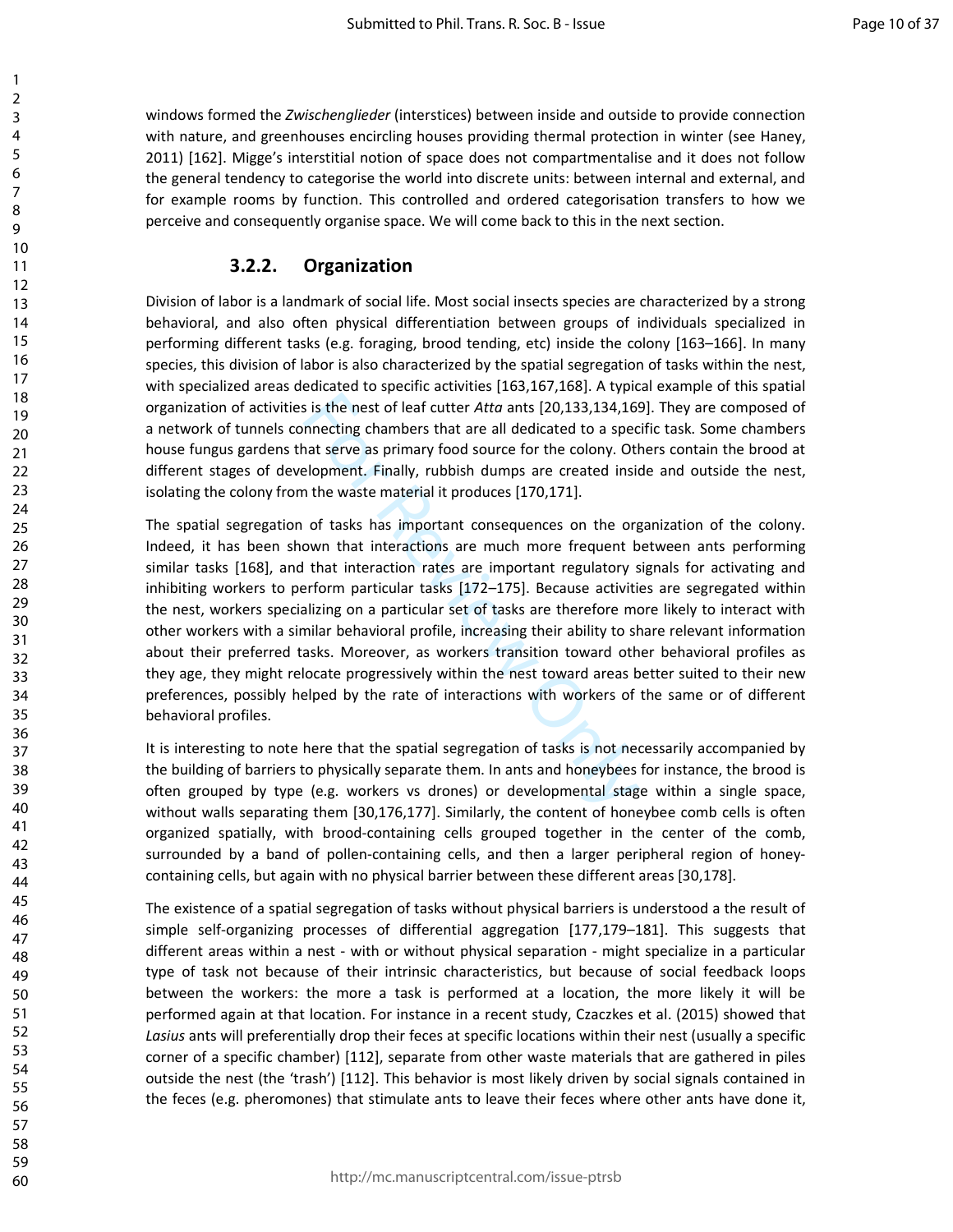leading to the creation of - effectively - toilets. This self-organized spatial segregation of tasks [182– 186] is at odd with the way it is achieved in human constructions. Indeed, buildings built by humans are planned ahead and each room is pre-assigned a type of task, and then fitted with all the required features for users to accomplish these tasks.

The basic purpose of any building is to satisfy the physiological and social needs of the organism. On the one side, to provide protection and shelter; as discussed above. On the other, to shape and manage activity. The former transmits to all constructions: human and animal. The latter to social organisms (humans and most typically social insects), which build structures that act as a form of enabling device to organise activity and define social conditions. Scrutinizing built structures enables us to consider space retrospectively, as a system of social relations from which rules, or patterns, of inhabitation may be extrapolated. For instance, Bill Hillier and Julienne analysed the organization of built forms and illustrated how the configuration of space changes when specified from the perspective of each distinct area constituting planned arrangements [104]. Identifying the heterogeneity of built forms they revealed buildings to be systems of activity defined by the dynamics of social and cultural goings-on. Similarly, analysis of social insect nest structures illustrates intricate spatial arrangements and the social structure of the colony [91,187].

forms they revealed buildings to be systems of<br>ultural goings-on. Similarly, analysis of social insect<br>ments and the social structure of the colony [91,18]<br>ization of a building is one of the most importan<br>e task of organi Working out the organization of a building is one of the most important and taxing aspects of architectural design. The task of organising the numerous criteria of a building programme was identified by Horst Rittel and Melvin M. Weber as "wicked", because planning problems tend to be combinatorially hard [188]. The typical approach to organising a building is to flatten the problem, so that the activities to be housed can be planned. This has led some, like Paul Coates (2010), to claim the way architects traditionally organise a building is most unnatural [66,189]. Inspired by the way natural systems are understood as pattern making and problem solving, architects are today looking to the replication of phenomena in biology and computer science (such as flocking [190], stigmergy [190–193], branching systems [193], food foraging and nest construction [194], replication [195,196], and so forth) as an alternative approach to modelling form and structure that evades the traditional top-down centralised decision making process of configuration. This has opened up a whole new way of thinking about configuration in architecture, which is bottom-up and generative, and reminds us of Migge's interstitial notion of space whereby internal and external domains are conflated and flow into one another (see previous section).

The architect Frederick Kiesler (1890-1965), who was strongly influenced by biology [61,197], promoted a notion of space extending Migge. He considered space to be continuous, or endless. Not in sense of the void but in terms of a line for which both ends meet. This notion of space, which is evident in both the organisation and materiality of his work (see Bognar 2003) [198], was informed but what he saw as a fundamental distinction between how humans construct and what he observed in nature. "Nature [,he says,] builds by cell division towards continuity whilst man can only build by joining together into a unique structure without continuity" [199]. His point being, humans construct through brute force (connecting parts together to form a whole: we bolt, glue and force elements together). In non-human constructions parts merge, overlap and conjoin one another as a consequence of self-organising and emergent processes. The concept of stigmergy describing social insect nest construction is a case in point, which we will come back to in Section 3.3.2. Kiesler sought to emphasise how we organise space and devise the arrangement of matter is tied to how we comprehend space and distinguish spatial relations.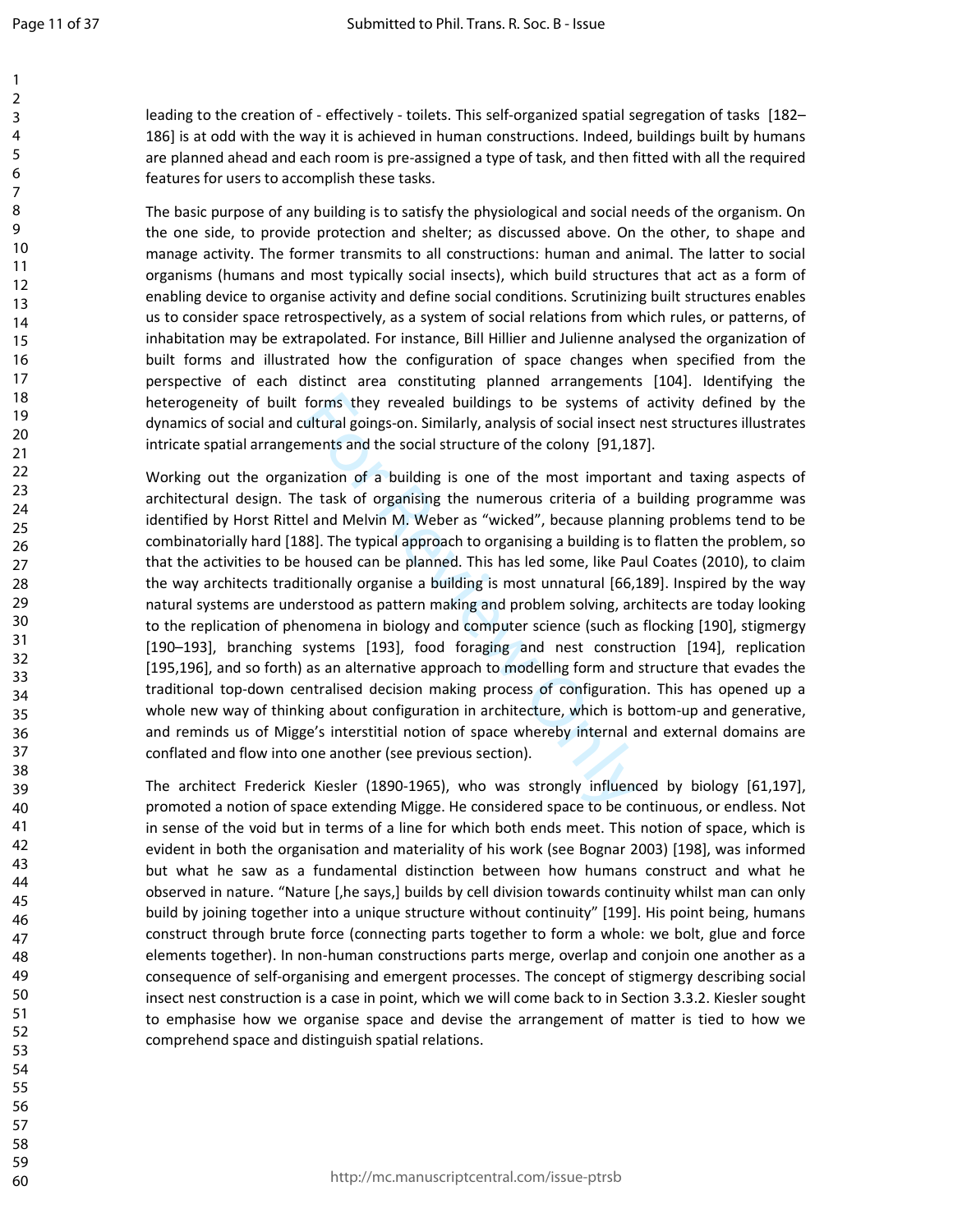#### **3.2.3. Function building**

An organism's fitness is not determined by its personal morphological, physiological and behavioral phenotypes only. It is also influenced by phenomena that result from its activity, but are not a physical part of its being [200]. This 'extended phenotype' includes structures built by the organism and that provide it with services increasing its survival and reproductive success. The nests of social insects colonies are exemplars of extended phenotypes that have played a critical role in their evolutionary history [201,202]. Besides providing protection (as discussed in Section 3.2.1) and a mean to organize the colony's activity (as discussed in Section 3.2.2), the architecture of the nest itself can generate other complex emergent functions for the benefit of the colony.

and termite nests, which depth - and therefore ins<br>face difficult in the absence of dedicated ventila<br>ely performed by some social insects (e.g. in bees [<br>est structures that can harvest naturally-occurring<br>that the intera Perhaps the most well known example of a function that it 'outsourced' to the nest architecture by social insects is that of ventilation, permitting the regulation of temperature, humidity and respiratory gas composition within the nest [35,82,83,146,151,203–206]. This is a common occurrence in large ant and termite nests, which depth - and therefore insulation - could render air exchanges with the surface difficult in the absence of dedicated ventilation mechanisms. While ventilation can be actively performed by some social insects (e.g. in bees [145,153,155]), it is often achieved passively by nest structures that can harvest naturally-occurring physical phenomena. For instance, it was shown that the interaction between wind and nest structure - and in particular the orientation of nest openings relative to wind direction - was responsible for ventilation in the large nests of the leaf-cutting ant *Atta vollenweideri* [35,151,206]. A similar mechanism was found to be responsible for nest ventilation in the termite *Macrotermes michaelseni* [204]. In termites, the mound that covers the nest can also be built so that daily temperature fluctuations caused by the sun heating part of the mound generate convective flow driving the ventilation of the nest [82,83].

In all the examples above, the structure of the nest itself performs the function, independently from the behavior of the organisms that built it. In many cases however, the function of the structure only becomes apparent when in interaction with the behavior of the organism. For instance, topological and geometrical features of ants and termites networks of foraging trails and nest tunnels have been shown to guide the movement behavior of the workers [19,23,91,92,207–212], for instance facilitating the collective selection of the most efficient route within the network. In this case, the structure does not have a function by itself, but one is created when interacting with the behavior of the organisms.

Similarly, the structure of human constructions perform functions independently to provide and maintain suitable living conditions and support physiological and social needs. A classic example of the former is passive ventilation; termed "natural ventilation" to emphasise the lack of mechanical equipment to provide air exchange. The Eastgate Centre, mentioned earlier, is one example. Another is the Palace of Westminster's historic ventilation system designed in the 1840's by physician David Boswell Reid to serve the House of Commons and the House of Lords. These two debating chambers are internal spaces that have no external walls of their own. Reid's elaborate scheme includes more than 2,000 vertical shafts, smoke flues and ventilation channels, some up to 200m long, providing fresh air collected from towers and led through an intricate network to the basement of the building, where it was heated during winter, and released though outlets in the chambers. This included outlets placed in the seating, so fresh air was delivered directly to occupants [213].

More recently, Mesiniagra tower, designed by Ken Yeang, is a bio-climatic skyscraper in Malaysia, where the sun is a prime factor in design. Louvres provide protection from the sun, but Yeangs design was informed by the path of the sun, so the buildings form also acts as a shading device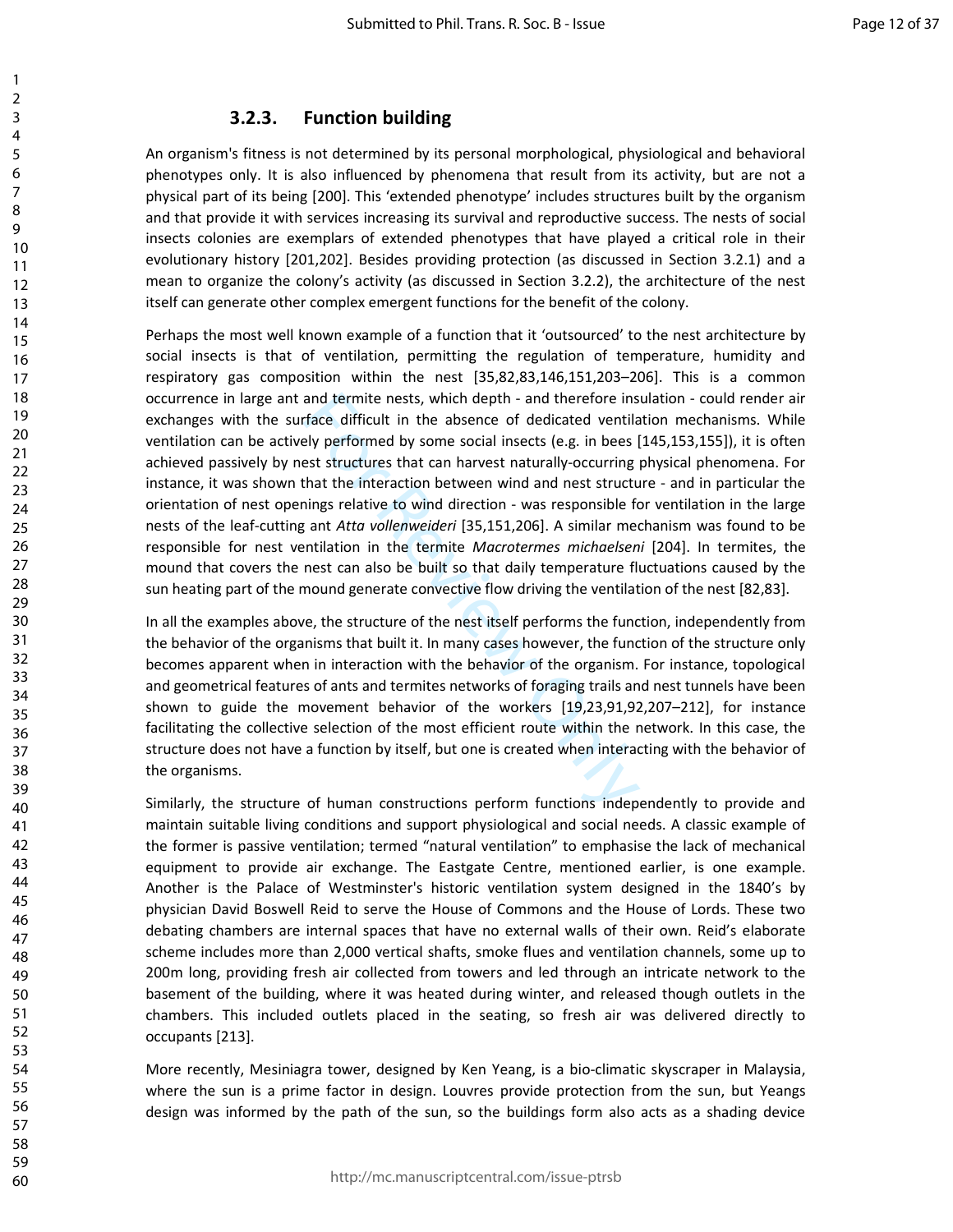reducing solar gain [214]. The form and shape of buildings can also act as a device to distribute people and control the flow of movement. Crowd disasters are a prevailing issue [65,215,216] which has led to extensive data collection to investigate the dynamics of crowd behaviour [217,218]. Serial incidents at the Hajj, Mecca, has resulted in the reorganisation of the Hajj, and specifically a new design for the Jamarat bridge. Different levels serve pilgrims coming from different areas and directions to reduce crowding on the Jamarat plaza.

Control is a fundamental factor of institutional buildings, which is clearly evident in Jeremy Bentham's Panopticon. His design is a system of control allowing observation of prison inmates by a single watchman, without the inmates being able to tell whether or not they are being watched. The building acts as a device to prevent, or reduce, the likelihood of undesirable behaviour [214,219]. On a grander scale, Haussmann's plan for Paris remodeled the city to modernise it and also provide physical control of the population. He replaced many narrow streets, which allowed the revolutionaries' to establish barricades, with broad boulevards and avenues. Less obviously, the wider streets function as a form of psychological crowd control – a mob may be less likely to revolt due to the expanse making them feel less powerful [220].

#### **3.3. Constructions as a way to shape information**

s a form of psychological crowd control – a mob m<br>ing them feel less powerful [220].<br> **ructions as a way to shape information**<br>
unicate in some shape or form, be it through chem<br>
play (e.g. form, colour, movement), sound p All living systems communicate in some shape or form, be it through chemical emission (e.g. scent, pheromone), visual display (e.g. form, colour, movement), sound production (e.g. vocalisation, vibration) or electric currents, to inform others of their own state (e.g. mating status) or of the state of their environment (e.g. incoming danger) [221,222]. As hinted at in the previous section, communication can also be achieved through building. Indeed, each construction act, by modifying the content or configuration of the environment, has the potential of constraining or guiding future behaviours. In Batesonian epistemology, it is "a difference which makes a difference", that is an "elementary unit of information" [223]. If we accept that each feature of a construction potentially holds information - or even *is* information -, then we need to discuss the meaning of this concept in biology and architecture. In particular in this section, we will attempt to identify possible points of agreement and disagreement between the two fields in order to facilitate communication - no pun intended - and collaboration between researchers across the aisle.

The concept of information is rather proteiform in both the scientific and philosophical literature [224]. Scholars in all disciplines have already proposed an uncountable number of definitions of information. With this manuscript, it is neither our intent to introduce a new one, nor to discuss the relative merits of each existing definition. However in the following sections, we will often refer explicitly and implicitly to two of the most prominent definitions of information - that of Claude Shannon and that of Gregory Bateson - and we think it necessary to briefly describe and contrast them here.

Claude Shannon's idea of information [225] is motivated by the need to measure and mathematically describe information in order to quantify differences between messages (e.g. to detect transmission errors) and degrees of dependence between different signals (e.g. to detect phase synchronization between separate sources of information). Rooted in statistics and probability theory, Shannon's information has been hugely influential in many disciplines in science and engineering because of the analytical tools it provides for measuring and comparing the information content of random variables independently of their meaning. As Gibson points out, Shannon's information excludes the meaning of a stimulus to focus on the quality of message transmission from source to receiver [111].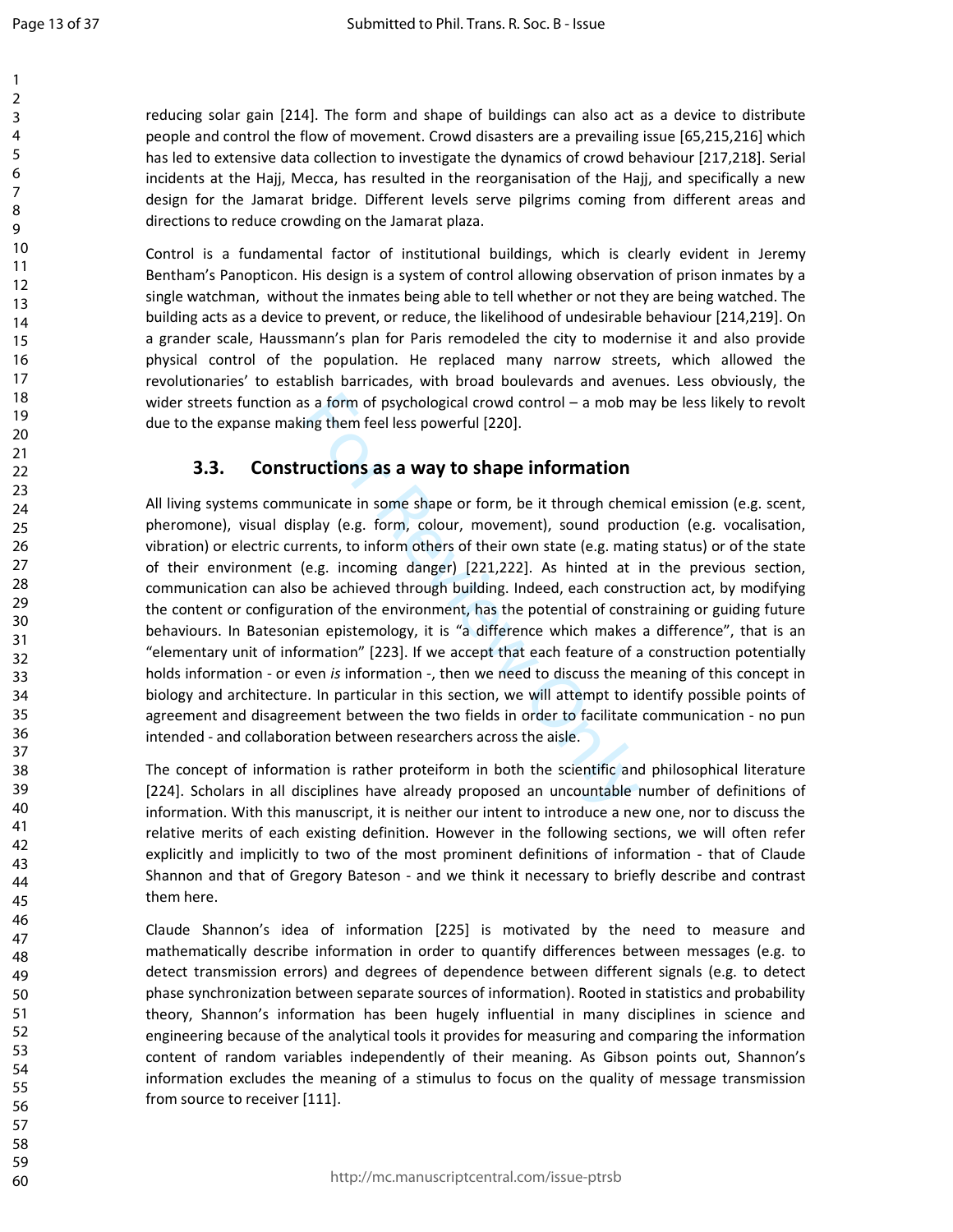Gregory Bateson's ecological view of information is rooted in the cybernetic idea of communication and organisation. The elementary unit of information, he claims, is a difference that makes a difference. He states, a difference that makes a difference is an idea. It is a 'bit', a "unit" of information [223]. This somewhat paradoxical statement deserves unpacking. Whilst Shannon's concept of information is about reduction of uncertainty Bateson implies a process of distinction. Both imply an observer, making choices, but Bateson infers a system classifying inputs or sensations subsequent to the ability to discriminate, initially between self and other, between things [226]. He describes a referencing system that perceives and thereby distinguishes [227,228], and accounts for how entities, be they cells, organisms or agents in a computer model, engage with *their* world. Bateson's unit of information is thereby also a unit of survival, whereby a difference is a matter of trial and error through which habits emerge. His concept of information is the basis for a theory of learning.

With these two approaches of information in mind, we will examine three general areas concerned with construction and information:

- 1. First, we will examine biological communication and information, and in particular the concepts of cues and signals and how they provide some evolutionary context to the present discussion.
- 2. We will then consider the concept of stigmergy and how construction can shape social systems by embedding information in the environment.
- 3. Finally, we will discuss the importance of explicitness in the perception of information and how this might help explain fundamental differences between constructions in humans and social insects.

#### **3.3.1. Cues, signals, and biological information**

formation:<br>
samine biological communication and information<br>
samd signals and how they provide some evolutiona<br>
onsider the concept of stigmergy and how const<br>
edding information in the environment.<br>
discuss the importance In the behavioural sciences, information generated by an organism is traditionally separated in two categories: cues and signals [221,222,229]. Signals are any information transferring features that have evolved specifically to convey information about the signaller or its environment to receivers. It is generally understood as resulting from the coevolution of emitting and receiving apparatuses, as well as associated behavioral responses. Signals are also often - though not always - associated with the notion of intentionality, that is the organism controls when and where to broadcast the signal.

On the other hand cues are features that can be used by an organism to guide its behaviour, but that were not evolved specifically to convey information between a signaller and receivers. Think for instance of a predator following the scent of a prey animal. The prey animal has not evolved its scent nor does it intentionally release it to inform the predator, yet the predator can evolve an apparatus to perceive the scent, as well as associated behavioral responses. If a cue provides an evolutionary advantage to the emitting organism (e.g. if it attracts potential mates), it can then be selected for and become a signal. However, while signals are intrinsically biological in nature (i.e. a product of evolution), cues can also be obtained from nonliving entities, like the position of the stars in the sky or the direction of the wind.

Cues and signals play an integral role in the construction behavior of social insects. For instance, the construction behavior of some ant and termite species have been shown to depend on environmental cues such as the strength and direction of air currents or the presence of physical heterogeneities in the landscape (see for instance Jost et al, 2007) [230]. These cues can influence both the initiation of the construction process (e.g. environmental heterogeneities serving as anchor points of constructions in ants, termites and wasps) [14,29,231] and the final result of the building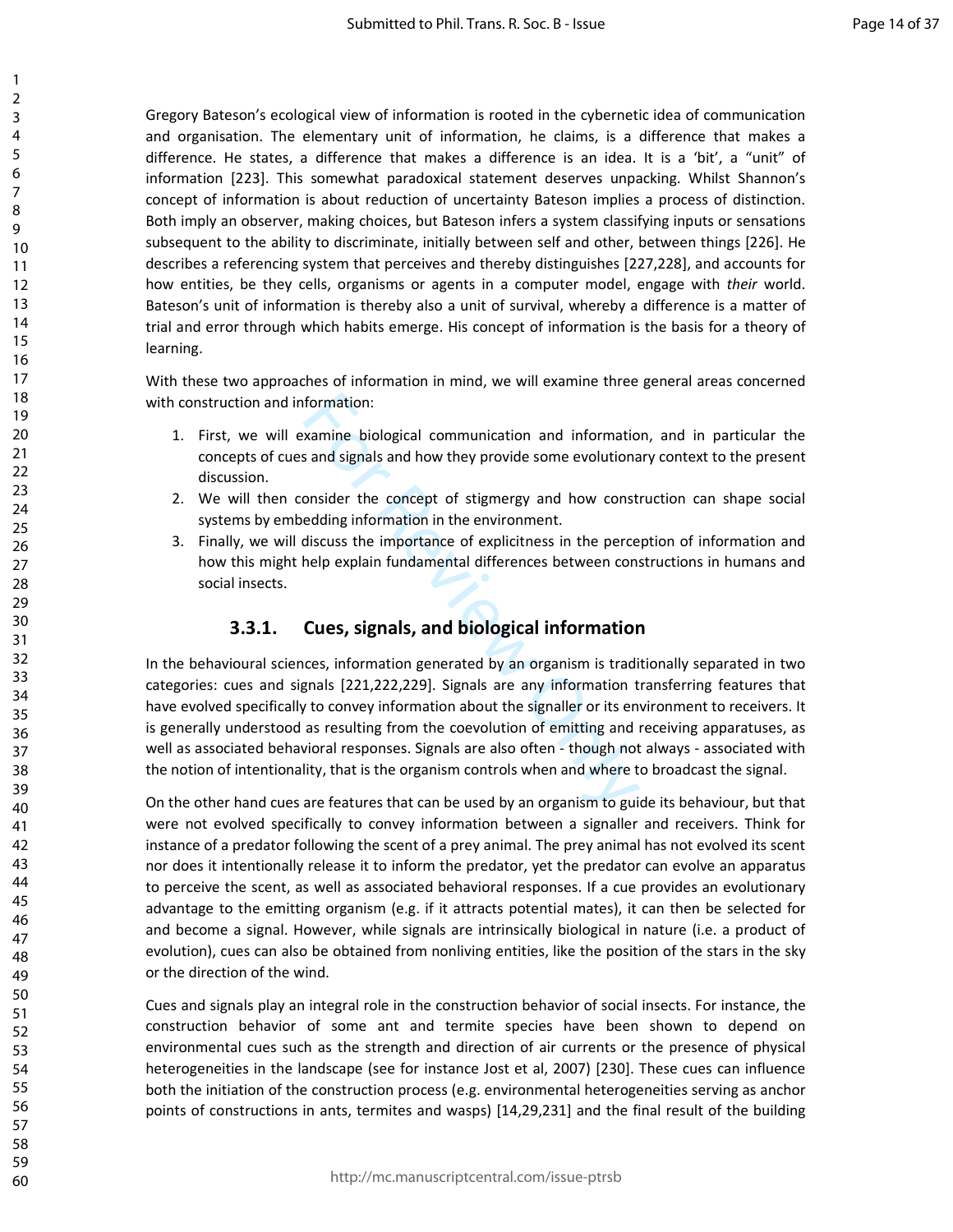activity (e.g. walls aligned along the direction of air currents in ants and termites) [230]. Signals, on the other hand, are more often associated with coordinating the actions of the individuals in the colony. For instance, the addition of pheromones to the construction material in ants and termites has arguably evolved to encourage individuals to add to structures built by nestmates rather than to random environmental heterogeneities [14]. It could also represent the freshness of the material, therefore indicating structures under construction requiring additional actions by workers.

Similarly, environmental and contextual cues are fundamental factors influencing the building and formation of human constructions. Vernacular architecture perhaps best illustrates how determinants such as climate, availability of local construction materials, and the influence of local traditions has informed the design of human constructions. One of the most significant determinants is the climate (See section 3.2.1). Buildings in cold climates typically have few openings, windows are small or non-existent to prevent heat loss, and have high thermal mass or significant amounts of insulation. Conversely buildings in warm climates tend to be constructed of light materials to allow cross-ventilation through openings in the fabric of the building. The different aspects of human behaviour and environment has led to different building forms, evident in the variable contexts and cultures around the world [160,161,232]. Despite these variations all buildings are subject to the same laws of physics and hence demonstrate significant similarities, which are evident also in social insect constructions: see section 3.1.1.

th openings in the fabric of the building. The different has led to different building forms, evident in the proof and the proof. The different building forms, evident in the proof. The different significant similarities, However human constructions differ from that of insects in that they are also the product of sociocultural factors that escape largely natural selection. As technology has advanced and human socioculture has progressed with it, methods of construction have become more sophisticated and the form of buildings have evolved. Innovation and technological advancement allows architects to overcome constraints, such as those determining vernacular architecture. For example, the Gothic flying buttress was an innovation transferring gravitational forces to ground in a way that allowed walls to become lighter, which permitted greater expanses of glass and thereby daylight to flood a buildings interior. Applied to churches and cathedrals this technique of building provided a means to denote divinity and promote the authority of the church. So, human construction is not only informed by environmental/contextual information - like in social insects - but also enables cultural signs to be embedded in the construction itself. These signs develop through a process typically referred to as 'cultural evolution' [233–237], whereby knowledge, beliefs, languages, etc., are passed on from generation to generation (inheritance), modified over time, and may enter in competition with each other, leading to selection pressures not unlike that underlying natural selection.

#### **3.3.2. Stigmergy and spatial embedding of information**

The notion discussed above that construction - whether by humans or insects - embeds information, that is can influence future actions of the builders or the users is reminiscent of the concept of stigmergy in biology. This idea was first introduced by Pierre-Paul Grassé in 1959 to describe the construction behavior of termites [191,238]. Grassé explains that the organization of the building activity does not depend on direct coordination between the workers, but rather on indirect coordination achieved through the modification of the structure under construction. Each time a termite worker adds or remove material from the structure, it changes the configuration of the local environment around it. This change will influence subsequent building activities at or around its location, either by the same worker or other workers in the colony. Coordination at the colony level emerges from the repetition of such stigmergic processes, giving the impression that the colony is following some sort of well-defined plan.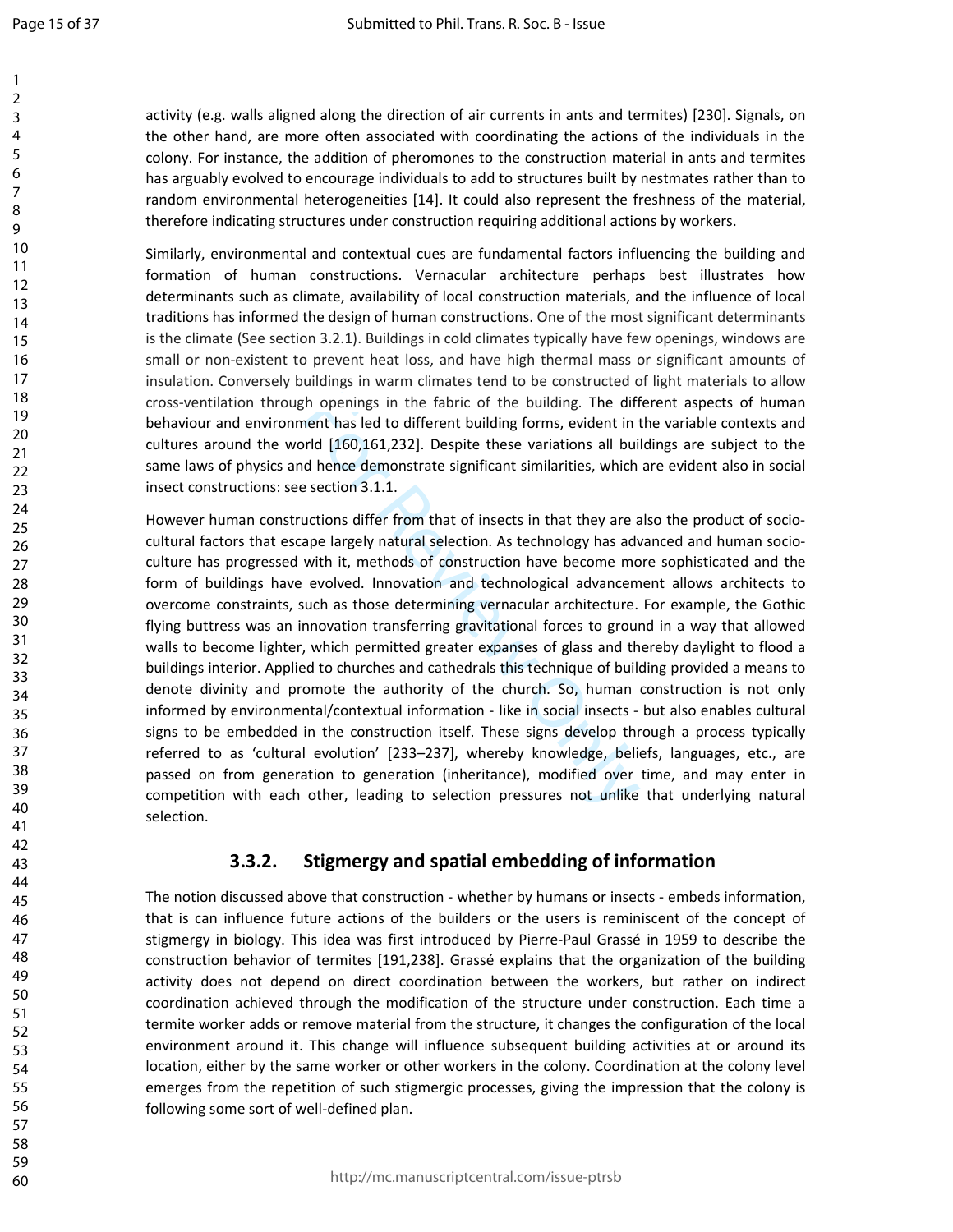Since Grassé's original insight, stigmergic coordination has been found to play a role in most constructions built by social insects. For instance, the primitively eusocial wasp *Polistes* builds its nest out of paper it produces by mixing its saliva with plant fibers [26]. This paper is then turned into walls that will ultimately form a comb of hexagonal cells. During the building of the comb, cells are not added randomly to the structure under construction: wasps a more likely to add new cells where existing cells already form three or more adjacent walls [13,239]. As a consequence of this preference, multiple wasps can coordinate their building activity and will first complete existing rows of cells in the comb before starting a new one. The result of this indirect coordination is a round shaped comb with approximately one hundred and fifty cells and, more importantly, without holes. Other examples of social insect construction relying on stigmergic coordination include internal and external structures of nests in ants and honey bees [14,178], trail networks in ants and termites [240–242], and cemeteries and refuse piles in ants [114,230].

b rely on other modes of coordination during<br>al templates play an important role - often in combinape<br>of the construction [13,51]. For instance, *Mac*<br>'s chamber to match her size as she grows [243,;<br>s) adjust the size of While it can be argued that stigmergy is a dominant organizational force in social insects construction, they also rely on other modes of coordination during building. In particular, environmental and social templates play an important role - often in combination with stigmergy - in determining the final shape of the construction [13,51]. For instance, *Macrotermes* termites adjust the size of their queen's chamber to match her size as she grows [243,244]. Similarly, rock ants (*Temnothorax albipennis*) adjust the size of their nest to the quantity of their brood [245–247]. In both cases, it is believed that volatile pheromones produced by the queen and the brood establish a chemical gradient around them that can be used as a template by the workers to determine the size of the construction. Environmental heterogeneities and gradients can also be used as templates by social insects, determining for instance the location at which a construction is initiated or its final orientation. Finally, social insects can use direct coordination to organize their building activity. This is the case for instance of the self-assemblages built by some species of ants (e.g. temporary nests, bridges, ladders) and bees (e.g. swarms, festoons) by attaching to each other [12,37,38,47,49]. While limited to a few species, these - quite literally - living architectures built through direct coordination have the advantage over stigmergic structures of being extremely plastic and reactive, sometimes assembling and disassembling in a matter of minutes or even seconds.

As a concept to describe the coordinated building activity of social insects the concept of stigmergy does not, on first inspection, easily transfer to human society and its architecture. However, Grassé's idea of stigmergy can been extended to encompass all forms of cues and signals that organisms including humans - leave in their environment that have the potential of mediating indirect interactions between individuals [51,191,192]. Stigmergic traces represent the information that organisms embed in the spatial context and, together with environmental influences, they define a large part of the information landscape accessible to each organism.

In the social sciences, Grasse's original insight has been studied in the context of numerous forms of human activity, including the stock market, economies, traffic patterns, urban development and more besides [248–251]. One may claim even that the way architects design traditionally, through drawing sketches, is stigmergic; whereby a line drawn on the page breaks the homogeneity of the blank surface, and influences scribing the next line. Successive lines are added influenced by and influencing the developing pattern to mediate the development of an idea. Working in a team the same sketch is referred to and developed by others who are influenced by what they see and add to, adapt or emphasise aspects of the sketch. Building Information Modelling (BIM) uses a stored digital model, which is accessible to all members of a design team, who work on and develop the model in parallel, detecting clashes and developing the model collectively. Recently architects have begun experimenting with stigmergy literally as a method of generative design [252–257].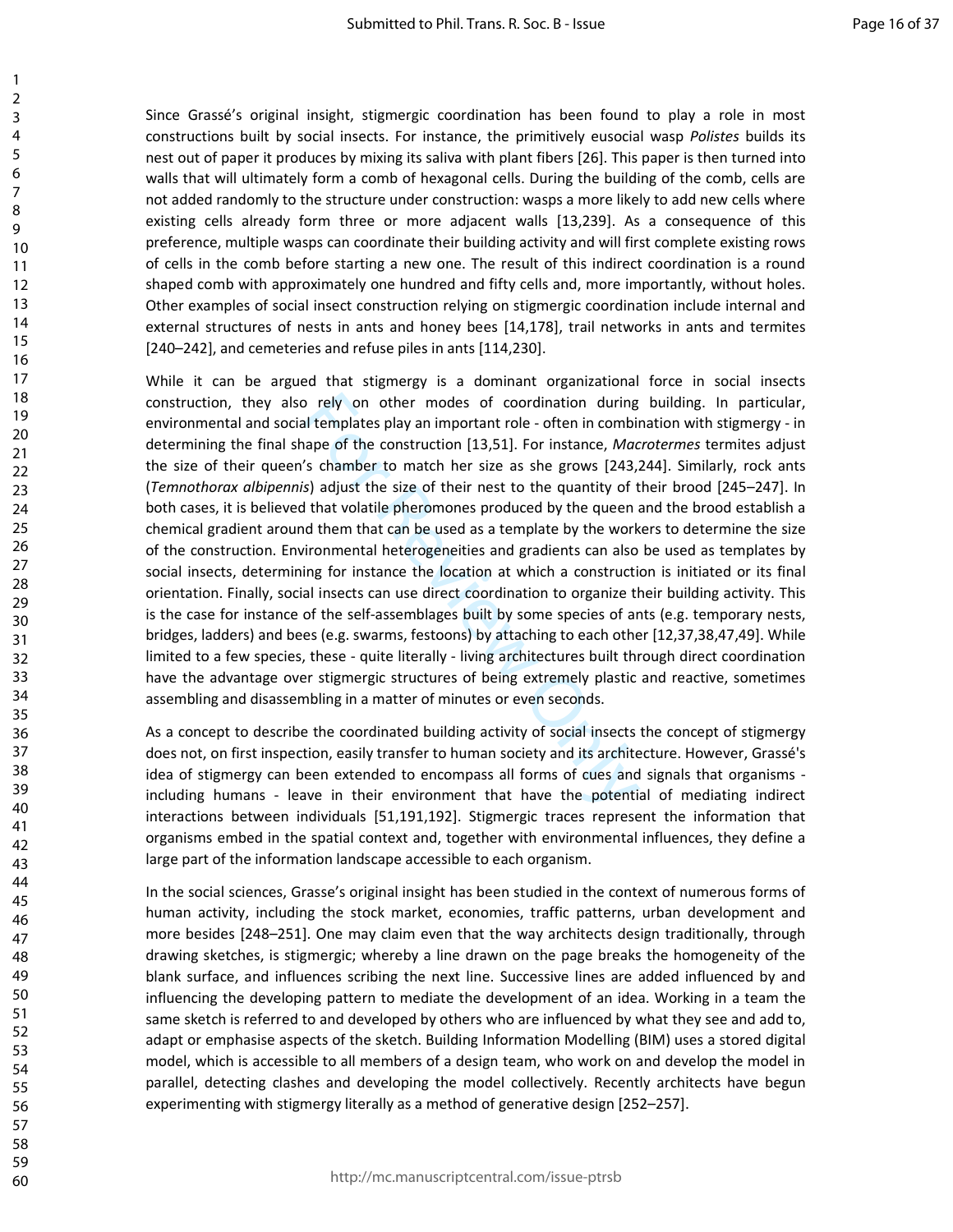As mentioned above (see section 3.2.2), the capacity to use the computer to simulate the autonomy, emergence, and distributed functioning of natural systems provides architects a new way of producing form and structure, and to think about the organisation of areas constituting a building or city. Adjacency and circulation are fundamental concerns in organising architectural layouts, because of factors like the movement of people, material and information between areas, and/or the need to control or supervise one area from another. The nature of such problems has been characterised as "wicked" [188] because of the interrelatedness of the factors involved. The food foraging behaviour of ants, for example, has been explored as an alternative method of organising distribution networks in buildings and cities. Instead of placing activity areas in relation to one another based on convention the stigmergic behaviour of assorted artificial ant colonies has been utilised as a method of self-aggregation, and applied to generating the desired arrangements between activities in a building [258], and to generate primitive room arrangements [255]. Pussepp proposed a model whereby circulation is developed as an emergent by-product of global morphogenesis of the built form [259], and proposed a tool for generating outline urban arrangements often associated with unplanned settlements [260]. The stigmergic behaviour evident in insect societies and animals has also been adopted as a method of form finding [253,257,261]. Carranza and Coates, for example, used the trails left behind by a population of swarming agents as a scaffold to wrap a continuous surface around [253].

[260]. The stigmergic behaviour evident in insect s<br>method of form finding [253,257,261]. Carranza and by a population of swarming agents as a scaff<br>een applied as an alternative approach to organ<br>n of urban aggregation ev Whilst stigmergy has been applied as an alternative approach to organising buildings and form finding, the casual form of urban aggregation evident in medieval villages, Brazillian favelas and Chinese Hutongs exemplifies stigmergic configuration driven by environmental constraints, as with vernacular architecture, but urban aggregation of this type is also driven by associations with one's neighbour. Whilst cities are prone to top-down planning by the authorities they have been shown to operate as a dynamic, adaptive system based on interactions with neighbours, feedback and decentralised distribution of people, goods, information and energy [70,262,263]. Consequently urban growth has been evaluated computationally and illustrated to replicate natural systems [66,264]. Coates demonstrated how the formation of early human settlements is underpinned by geometrical constraints that inform the arrangement of unplanned as well and planned urban arrangements through a combination of environmental feedback and simple local rules [265]. The algorithmic approach driving contemporary architectural design today is motivated by this comprehension of geometrical rules and stigmergic behaviour of agent-systems evident in shaping urban settlements and the configuration of buildings. Coupled with the capacity of social insect societies to unscramble the wickedness of certain problems (like searching for food), architects are today looking to the decentralised and distributed control evident in the behaviour of social insects and how they form the structures they build [13,51,194].

#### **3.3.3. Explicit and implicit information**

In the previous two sections, we discussed information from the point of view of the signaller: signals and cues are categorized based on whether the signaller has evolved them specifically to convey information about itself or its environment - or not (Section 3.3.1); and stigmergic traces are characterized by whether they persist in the environment even in the absence of the signaller (Section 3.3.2). In this section, we would like to shift the focus toward the receiver of the information. In particular, we would like to argue that information can influence the behavior of the receiver in either an explicit manner, or in an implicit one. We consider information as being explicit if the receiver has evolved - through natural or cultural evolution - perceptual and/or cognitive abilities to specifically give a meaning to this information. In other words, the organism has acquired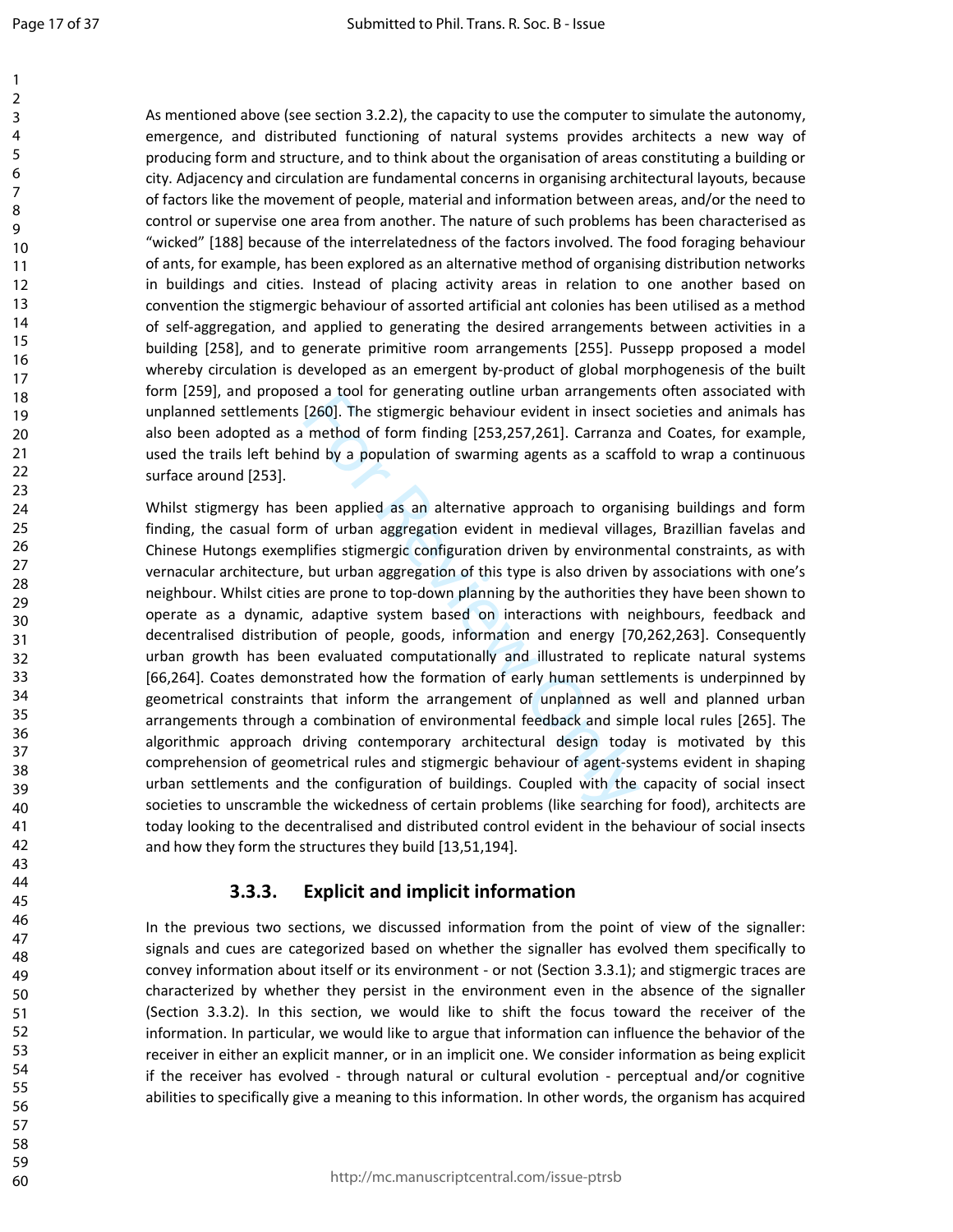dedicated processes to operate on the content of a piece of information (e.g. neural pathways) and react to it accordingly. This corresponds to all forms of information for which the organisms possesses a receptor and mechanisms to interpret the output of the receptor.

Implicit information, on the other hand, corresponds to features that can modify the behavior of an organism without requiring this organism to process or even perceive the associated stimuli. In other words, they are features of the physical and social environment that do not have a meaning for the organism - the organism might not even be able to perceive them -, yet they may influence its actions in a manner that the organism cannot control. These are often external physical forces applied on the organism without its knowledge (e.g. the tide pushing planktonic organisms toward the shore) [266] or barriers that constrain the movement of the organism. In some species of ants for instance, it was found that the geometry of their networks of foraging trails is asymmetrical: when a forager comes back toward its nest and reaches a branching point, the trail heading toward the nest after the branching point deviates less  $(\sim 30)$  from the ant's original direction than the other trail (~120º) which leads away from the nest [17,209,210,212,267]. While one species of ants may be able to use this information explicitly to navigate its trail network [210], others do not seem to perceive the difference and simply follow the path of 'least resistance' [92,209]. As a result, they are more likely to find their way back to the nest and their foraging output will be increased up to 3 times, all this without requiring any navigational capabilities, spatial awareness or even the ability to detect the configuration of the branching point (as demonstrated using robots) [211].

h leads away from the nest [17,209,210,212,267]. V<br>information explicitly to navigate its trail network [:<br>ce and simply follow the path of 'least resistance' [<br>heir way back to the nest and their foraging output<br>quiring a Most studies on the building behavior and construction use of social insects involve characterizing explicit forms of information: pheromone deposits, tactile contacts, air movements, etc [14,230,268]. Few however have considered the importance of implicit information in shaping the collective behavior of the colony. Indeed one difficulty with studying implicit information, is that it is not always obvious to an external observer given the disconnection between this form of information and the sensory and cognitive apparatus of the organism. Yet, as in the example mentioned above, there is strong evidence that the topology and geometrical organization of the environment has an influence on the spatial distribution of organisms, even when they are imperceptible to said organisms. Therefore it should be explored more systematically in the context of social insect constructions.

Similarly, we can see examples of information that is embedded within the human built environment, and in architectural form, and how it too can have an influence on the behaviour of the perceiver. Again, this impact may be described as implicit or explicit. Winston Churchill's adage "we shape our buildings; thereafter they shape us" exemplifies the built environment a chief factor in determining behaviour. The correlation between perception of the environment and its implicit effects on well-being and behaviour has long interested psychologists [269]. The complexity of the built environment is a crucial factor contributing to human behaviour. Experiments measuring how the brain and body responds to different kinds of settings show people are bored and unhappy when faced with extensive bland facades, and by contrast, happy and stimulated by varied and permeable building frontages, which will in turn have an influence on where a person will choose to spend their time [270,271].

Quantitative theories and methods of analysing urban configurations, such as Space Syntax [272], illustrate the correlation between the geometrical composition of the built environment and social behaviour [104,105]. Graph based representations and statistical analysis of the structural properties of built form illustrates there is a direct correlation between the topology and geometrical organization of the environment and the spatial distribution of people and movement [273–275]. For example the least angular deviation along a route suggests the structure of the street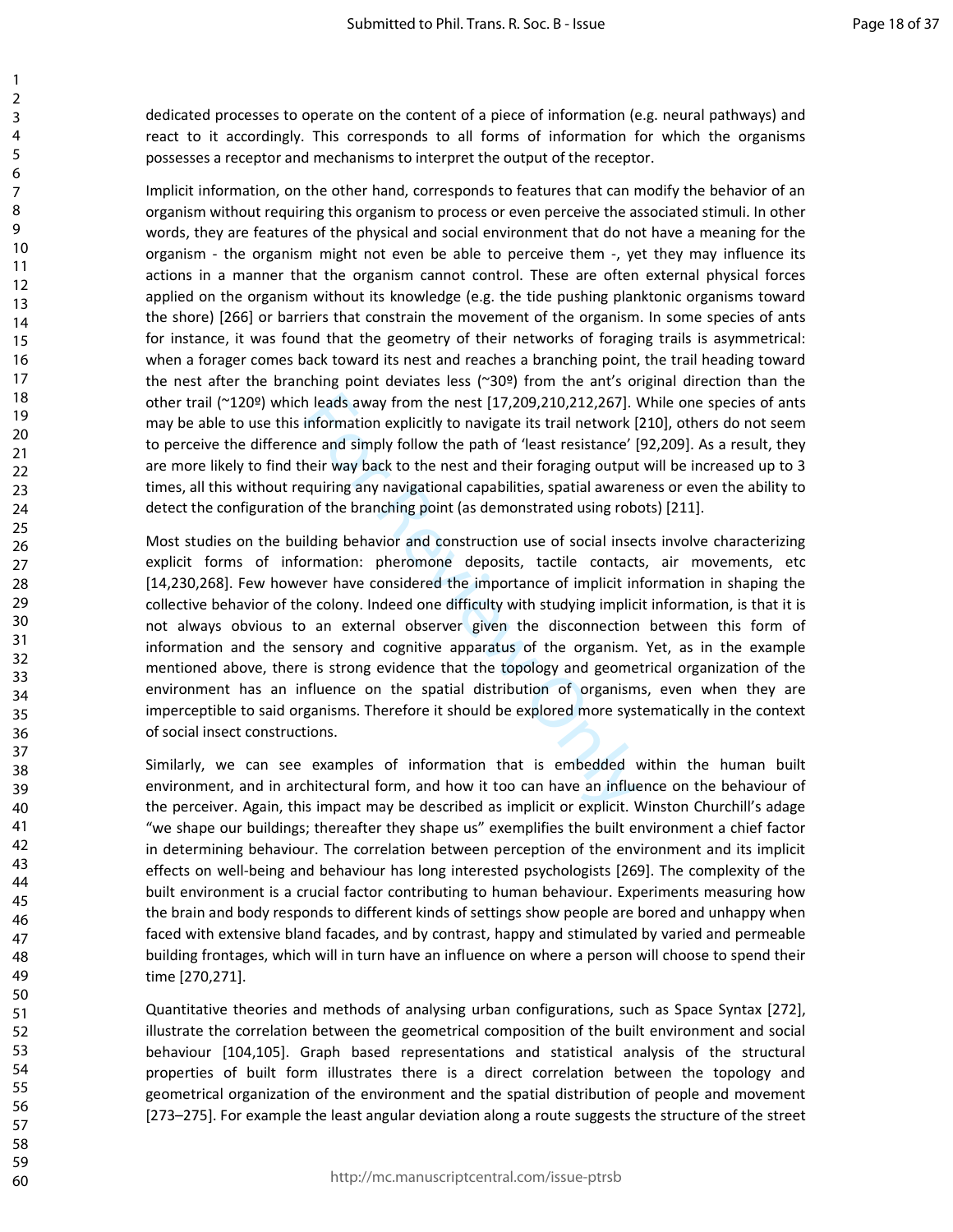60

network is itself the key determinant of pedestrian flow. A pedestrian will tend to choose routes that require the least amount of turns, and this will correlate to their perception of how well integrated the street is within a network, and consequently to pedestrian density. The implication is that configuration can have effects on movement which are independent of attractors [276,277].

The role of explicit information in the built environment is both more literal and more formalised. Road signs, and the demarcation of pathways is an obvious example. In extreme cases the function of the building is literally interpreted by the observer, such as "Big Duck": a shop selling ducks and duck eggs that is built in the shape of a duck. However, a particular aspect that distinguishes the human use of information is our capacity to build arbitrary associations between things and to think metaphorically. Symbolism enables humans to communicate with other humans they don't meet: i.e., symbols are an indirect form of communication, which are embedded and perceived throughout the built environment and have developed their associations (or meanings) through cultural evolution. A structure is symbolic when it acts as a vehicle of arbitrary content and the observer reads the embedded meaning, making architecture "other than" just a building: as discussed in section 3.1.3.

# **4. Conclusion**

neaning, making architecture "other than" just a<br> **n**<br>
looked on the natural world as a source of inspirate than as do has driven us to achieve feats beyond our nat<br>
looked on the natural world as a source of inspirate and Humans have long since looked on the natural world as a source of inspiration, and observation of what other animals can do has driven us to achieve feats beyond our natural capabilities; such as being able to fly. The idea of late that simple creatures build complex and dynamic constructions has spurred researchers to investigate the mechanisms behind such phenomena, from the building of social insects nests to the formation of cells, tissues, organs and ultimately organisms. The complex and coordinated behaviours resulting from interactions between individuals in a collective has led scientists and engineers to question how this understanding may be applied to human-related problems. Architects, on the other hand, who are becoming more aware of the parallels between biological processes and design, as well as the artefact making capacities of animals are turning more to biology to explore innovative methods of problem solving and designing.

Whilst there is a long history of biology influencing architectural endeavour only recently have biologists and architects begun to meet and collaborate. As indicated at the start of this paper this union brings inherent difficulties, as each discipline claims its own high ground and concepts fundamental to both are viewed distinctly from either side. Perhaps none more so than the concepts of "architecture", "space" and "information", which are not only fundamental to the sciences and humanities but everyday understanding. Consequently we set out in this review to cross-examine these concepts in biology and architecture and to establish a framework within which fundamentals that span both disciplines are apparent and beneficial to both, with the view to better enabling cooperation in the study of constructions built by social organisms and how these structures influence, direct and manage behaviour of social systems.

The primitive framework established here provides a basis on which to build. Having examined the notion of architecture we have proposed an open definition spanning human and non-human constructs, and reviewed the concepts of "space" and "information" in relation to human and social insect constructions. Additional concepts, such as "emotion", may be scrutinised and included to facilitate and bolster interdisciplinary discourse. The notion of delight is perhaps beyond scientific reason but aesthetics (if we refer to Baumgarten [122,123]) may be considered a fundamental aspect of all living systems. The key, we suggest, is to analyse the occurrence of internal-external relations established by perceptual systems in the process of distinguishing information about their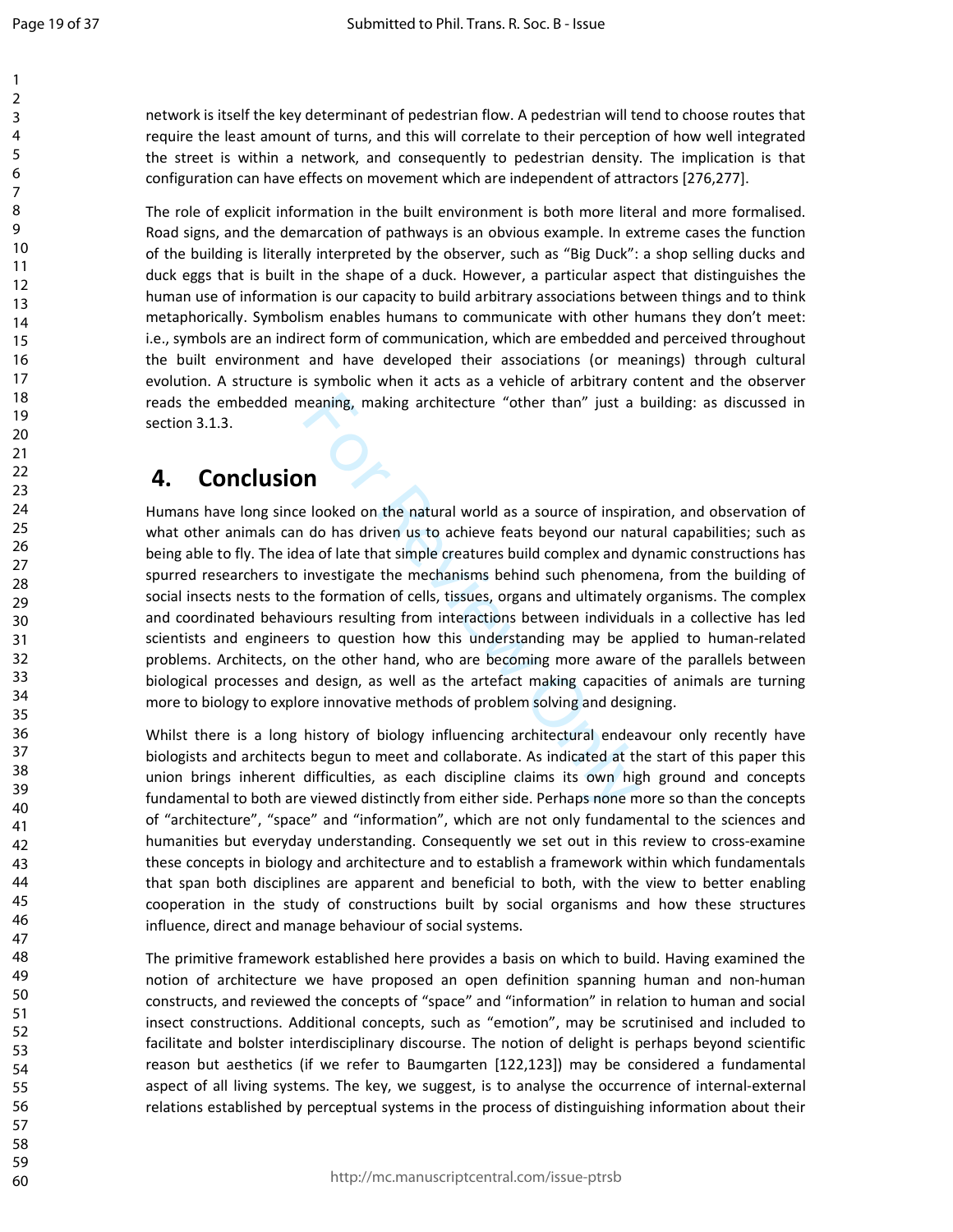world. The real issue is to avoid anthropomorphising the social insect and consider how the insect's perceptual system conveys information about its world. In so doing we should avoid seeking the meaning and establish the internal-external relations that inform, direct and lead to, for example, the termites pillar building activity.

Living systems are embedded in their environment, which, we have proposed, from the organism's perspective is a matter of relations and forms that influence behaviour. These features, which may be evolved (signals) or not (cues), perceptible (explicit) or otherwise (implicit), constitute environmental pressures which constrain and coerce the activity of organisms. Spatial constraints are a fundamental feature of living systems, both in their development and in their unfolding engagement with the world [278,279]. Evident, for example, in the building of self-ventilating mounds in termites, the rules that govern construction can be seen as productive constraints, because they are sensed by the organism that responds to it, giving it a meaning, and ultimately creating a functional pattern (the mound and its passive ventilation) that improves the colony's fitness. It is a fundamental character of natural systems that spans scales from abiotic to social systems. This semiotic perspective unifies architecture and biology and, we hope, could be the basis for a more formal collaborative language between the two disciplines.

### **5. Acknowledgements**

Internal character of natural systems that spans scale<br>
respective unifies architecture and biology and, we<br>
orative language between the two disciplines.<br> **Cdgements**<br>
to thank Guy Theraulaz and Noa Pinter-Wollman for<br>
hi The authors would like to thank Guy Theraulaz and Noa Pinter-Wollman for their input and feedback on various versions of this paper. We would also like to acknowledge the anonymous reviewers for their comments and suggestions, which have helped to significantly improve the content of this paper. The workshop "The effects of architecture on collective behavior" organised by Steve Fiore, Guy Theraulaz and Noa Pinter-Wollman that inspired this paper, was fundamental to the development of ideas presented here and to the later collaboration between the authors.

Funding: We thank the National Academies Keck Futures Initiative for funding the workshop.

### **6. References**

- 1. Kushner DJ. 1969 Self-assembly of biological structures. *Bacteriol. Rev.* **33**, 302–345.
- 2. Whitesides GM, Grzybowski B. 2002 Self-assembly at all scales. *Science* **295**, 2418–2421. (doi:10.1126/science.1070821)
- 3. Smeets B, Alert R, Pešek J, Pagonabarraga I, Ramon H, Vincent R. 2016 Emergent structures and dynamics of cell colonies by contact inhibition of locomotion. *Proceedings of the National Academy of Sciences* (doi:10.1073/pnas.1521151113)
- 4. Friedl P, Gilmour D. 2009 Collective cell migration in morphogenesis, regeneration and cancer. *Nat. Rev. Mol. Cell Biol.* **10**, 445–457. (doi:10.1038/nrm2720)
- 5. Méhes E, Vicsek T. 2014 Collective motion of cells: from experiments to models. *Integr. Biol.* **6**, 831–854. (doi:10.1039/c4ib00115j)
- 6. Abercrombie M, Heaysman JEM. 1954 Observations on the social behaviour of cells in tissue culture. *Exp. Cell Res.* **6**, 293–306. (doi:10.1016/0014-4827(54)90176-7)
- 7. Abercrombie M, Heaysman JE. 1953 Observations on the social behaviour of cells in tissue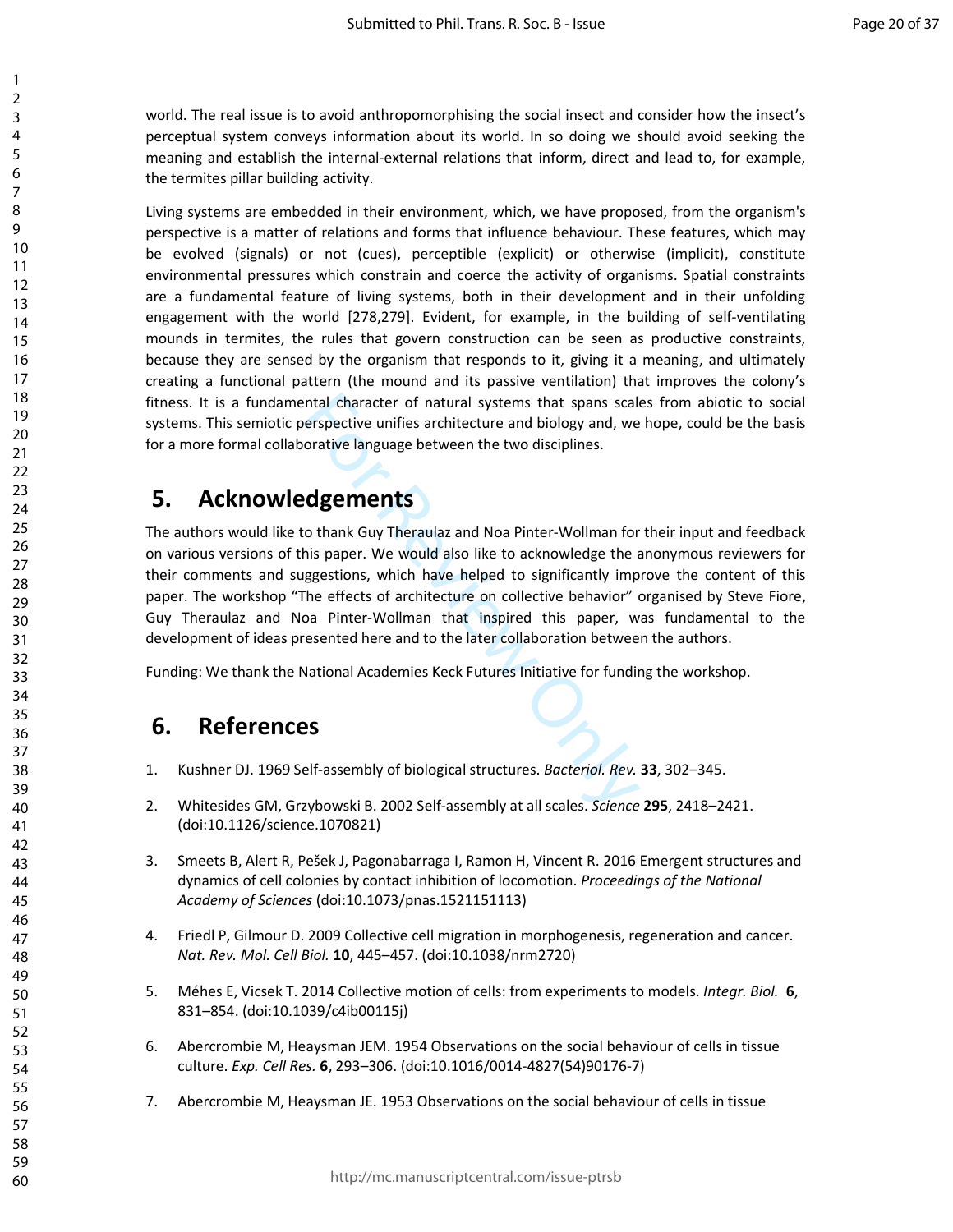| 1<br>$\overline{c}$ |  |
|---------------------|--|
| 3                   |  |
| 4<br>5              |  |
| 6                   |  |
| 8                   |  |
| 9                   |  |
| 10<br>1<br>1        |  |
| $\overline{12}$     |  |
| 13<br>14            |  |
| 15                  |  |
| 16                  |  |
| 17<br>18            |  |
| 19<br>20            |  |
| $\overline{21}$     |  |
| $^{22}$<br>23       |  |
| 24                  |  |
| 25                  |  |
| 26<br>27            |  |
| 28                  |  |
| 29<br>30            |  |
| 31                  |  |
| 32<br>33            |  |
| 34                  |  |
| 35<br>36            |  |
| 37                  |  |
| 38<br>39            |  |
| 40                  |  |
| 41<br>42            |  |
| 43                  |  |
| 44<br>45            |  |
| 46                  |  |
| 47<br>48            |  |
| 49                  |  |
| 50<br>51            |  |
| 52                  |  |
| 53<br>54            |  |
| 55                  |  |
| 56<br>57            |  |
| 58                  |  |
| 59<br>60            |  |

culture. I. Speed of movement of chick heart fibroblasts in relation to their mutual contacts. *Exp. Cell Res.* **5**, 111–131.

- 8. Gonzalez-Rodriguez D, Guevorkian K, Douezan S, Brochard-Wyart F. 2012 Soft matter models of developing tissues and tumors. *Science* **338**, 910–917. (doi:10.1126/science.1226418)
- 9. Hansell MH, Others. 1984 Animal architecture and building behaviour. *Animal architecture and building behaviour.*
- 10. Hansell MH. 2005 *Animal Architecture*. OUP Oxford. See https://market.android.com/details?id=book-EikTDAAAQBAJ.
- 11. Hansell M. 2007 *Built by Animals: The natural history of animal architecture*. OUP Oxford. See https://market.android.com/details?id=book-jwUkAM3DvE4C.
- 12. Anderson C, Theraulaz G, Deneubourg J-L. 2002 Self-assemblages in insect societies. *Insectes Soc.* **49**, 99–110. (doi:10.1007/s00040-002-8286-y)
- 13. Camazine S, Deneubourg J-L, Franks NR, Sneyd J, Theraulaz G, Bonabeau E. 2001 *Self-Organization in Biological Systems*. Princeton, NJ: Princeton University Press.
- and G, berleubourg J-L: 2002 Sen-assemblages in instantion.<br>0.10.1007/s00040-002-8286-y)<br>bourg J-L, Franks NR, Sneyd J, Theraulaz G, Bonabea<br>*logical Systems*. Princeton, NJ: Princeton University<br>J, Perna A, Sbaï C, Combe 14. Khuong A, Gautrais J, Perna A, Sbaï C, Combe M, Kuntz P, Jost C, Theraulaz G. 2016 Stigmergic construction and topochemical information shape ant nest architecture. *Proceedings of the National Academy of Sciences* (doi:10.1073/pnas.1509829113)
- 15. Tschinkel WR. 2004 The nest architecture of the Florida harvester ant, Pogonomyrmex badius. *J. Insect Sci.* **4**, 21.
- 16. Tschinkel WR. 2015 The architecture of subterranean ant nests: beauty and mystery underfoot. *J. Bioecon.* (doi:10.1007/s10818-015-9203-6)
- 17. Buhl J, Hicks K, Miller ERER, Persey S, Alinvi O, Sumpter DJT. 2008 Shape and efficiency of wood ant foraging networks. *Behavioral Ecology and …* **63**, 451–460. (doi:10.1007/s00265-008-0680- 7)
- 18. Ellis S, Franks DW, Robinson EJH. 2014 Resource redistribution in polydomous ant nest networks: local or global? *Behav. Ecol.* **00**, 1–9. (doi:10.1093/beheco/aru108)
- 19. Farji-Brener AG, Chinchilla F, Umaña MN, Ocasio-Torres ME, Chauta-Mellizo A, Acosta-Rojas D, Marinaro S, Curth M de T, Amador-Vargas S. 2015 Branching angles reflect a trade-off between reducing trail maintenance costs or travel distances in leaf-cutting ants. *Ecology* **96**, 510–517. (doi:10.1890/14-0220.1)
- 20. Forti LC, Moreira AA, Camargo R da S, Caldato N, Castellani MA. 2017 Nest architecture development of grass-cutting ants. *Rev. Bras. Entomol.* (doi:10.1016/j.rbe.2017.10.002)
- 21. Gravish N, Garcia M, Mazouchova N, Levy L, Umbanhowar PB, Goodisman MAD, Goldman DI. 2012 Effects of worker size on the dynamics of fire ant tunnel construction. *J. R. Soc. Interface* **9**, 3312–3322. (doi:10.1098/rsif.2012.0423)
- 22. Buhl J, Gautrais J, Deneubourg J-L, Theraulaz G. 2004 Nest excavation in ants: group size effects on the size and structure of tunneling networks. *Naturwissenschaften* **91**, 602–606. (doi:10.1007/s00114-004-0577-x)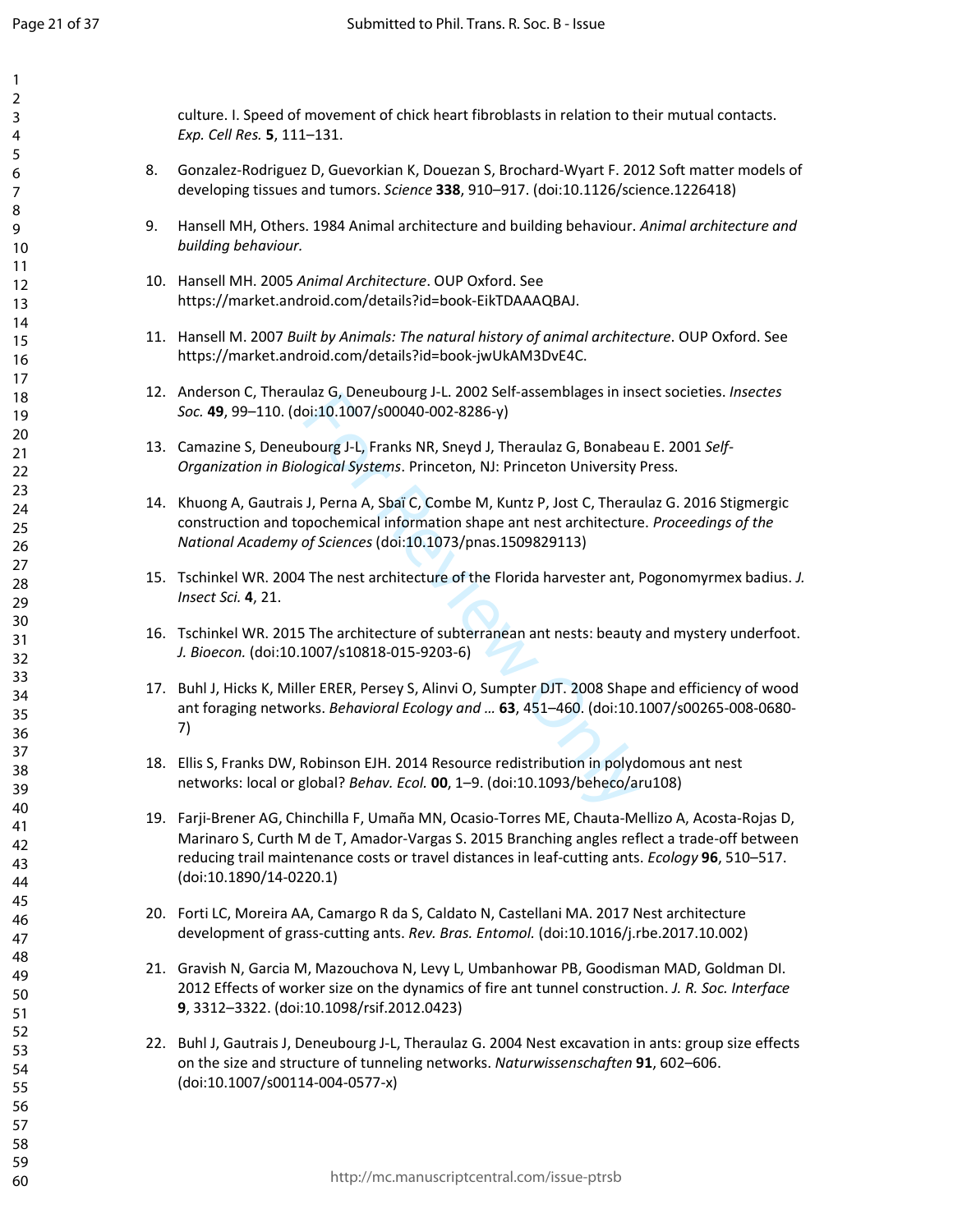- 23. Buhl J, Gautrais J, Louis Deneubourg J, Kuntz P, Theraulaz G. 2006 The growth and form of tunnelling networks in ants. *J. Theor. Biol.* **243**, 287–298. (doi:10.1016/j.jtbi.2006.06.018)
- 24. Minter NJ, Franks NR, Brown KAR. 2012 Morphogenesis of an extended phenotype: fourdimensional ant nest architecture. *J. R. Soc. Interface* **9**, 586–595. (doi:10.1098/rsif.2011.0377)
- 25. Toffin E, Kindekens J, Deneubourg J-L. 2010 Excavated substrate modulates growth instability during nest building in ants. *Proceedings of the Royal Society B: Biological Sciences* **277**, 2617– 2625. (doi:10.1098/rspb.2010.0176)
- 26. Cole MR, Hansell MH, Seath CJ. 2001 A quantitative study of the physical properties of nest paper in three species of Vespine wasps (Hymenoptera, Vespidae). *Insectes Soc.* **48**, 33–39. (doi:10.1007/PL00001742)
- 27. Jeanne RL. 1975 The Adaptiveness of Social Wasp Nest Architecture. *Q. Rev. Biol.* **50**, 267–287. (doi:10.1086/408564)
- 94)<br>
In investigation of the mechanisms underlying nest (Hymenoptera: Eumenidae). *Anim. Behav.* **26, Part**<br>
3472(78)90023-4)<br>
5. 1995 Nest Building in a Social Wasp: Postures and<br>
14.<br>
A. 1976 The nest of the honey bee (A 28. Smith AP. 1978/2 An investigation of the mechanisms underlying nest construction in the mud wasp Paralastor sp. (Hymenoptera: Eumenidae). *Anim. Behav.* **26, Part 1**, 232–240. (doi:10.1016/0003-3472(78)90023-4)
- 29. Karsai I, Theraulaz G. 1995 Nest Building in a Social Wasp: Postures and Constraints. *Sociobiology* , 83–114.
- 30. Seeley TD, Morse RA. 1976 The nest of the honey bee (Apis mellifera L.). *Insectes Soc.* **23**, 495– 512. (doi:10.1007/BF02223477)
- 31. Pratt SC. 1998 Condition-dependent timing of comb construction by honeybee colonies: how do workers know when to start building? *Anim. Behav.* **56**, 603–610. (doi:10.1006/anbe.1998.0811)
- 32. Oberst S, Lai JCS, Evans TA. 2016 Termites utilise clay to build structural supports and so increase foraging resources. *Sci. Rep.* **6**, 20990. (doi:10.1038/srep20990)
- 33. Green B, Bardunias P, Turner JS, Nagpal R, Werfel J. 2017 Excavation and aggregation as organizing factors in de novo construction by mound-building termites. *Proc. Biol. Sci.* **284**. (doi:10.1098/rspb.2016.2730)
- 34. Zachariah N, Das A, Murthy TG, Borges RM. 2017 Building mud castles: a perspective from brick-laying termites. *Sci. Rep.* **7**, 4692. (doi:10.1038/s41598-017-04295-3)
- 35. Cosarinsky MI, Roces F. 2011 The Construction of Turrets for Nest Ventilation in the Grass-Cutting Ant Atta vollenweideri: Import and Assembly of Building Materials. *J. Insect Behav.* **25**, 222–241. (doi:10.1007/s10905-011-9290-8)
- 36. Graham JM, Kao AB, Wilhelm DA, Garnier S. 2017 Optimal construction of army ant living bridges. *J. Theor. Biol.* **435**, 184–198. (doi:10.1016/j.jtbi.2017.09.017)
- 37. Reid CR, Lutz MJ, Powell S, Kao AB, Couzin ID, Garnier S. 2015 Army ants dynamically adjust living bridges in response to a cost-benefit trade-off. *Proc. Natl. Acad. Sci. U. S. A.* **112**, 15113– 15118. (doi:10.1073/pnas.1512241112)
- 38. Garnier S, Murphy T, Lutz M, Hurme E, Leblanc S, Couzin ID. 2013 Stability and responsiveness in a self-organized living architecture. *PLoS Comput. Biol.* **9**, e1002984.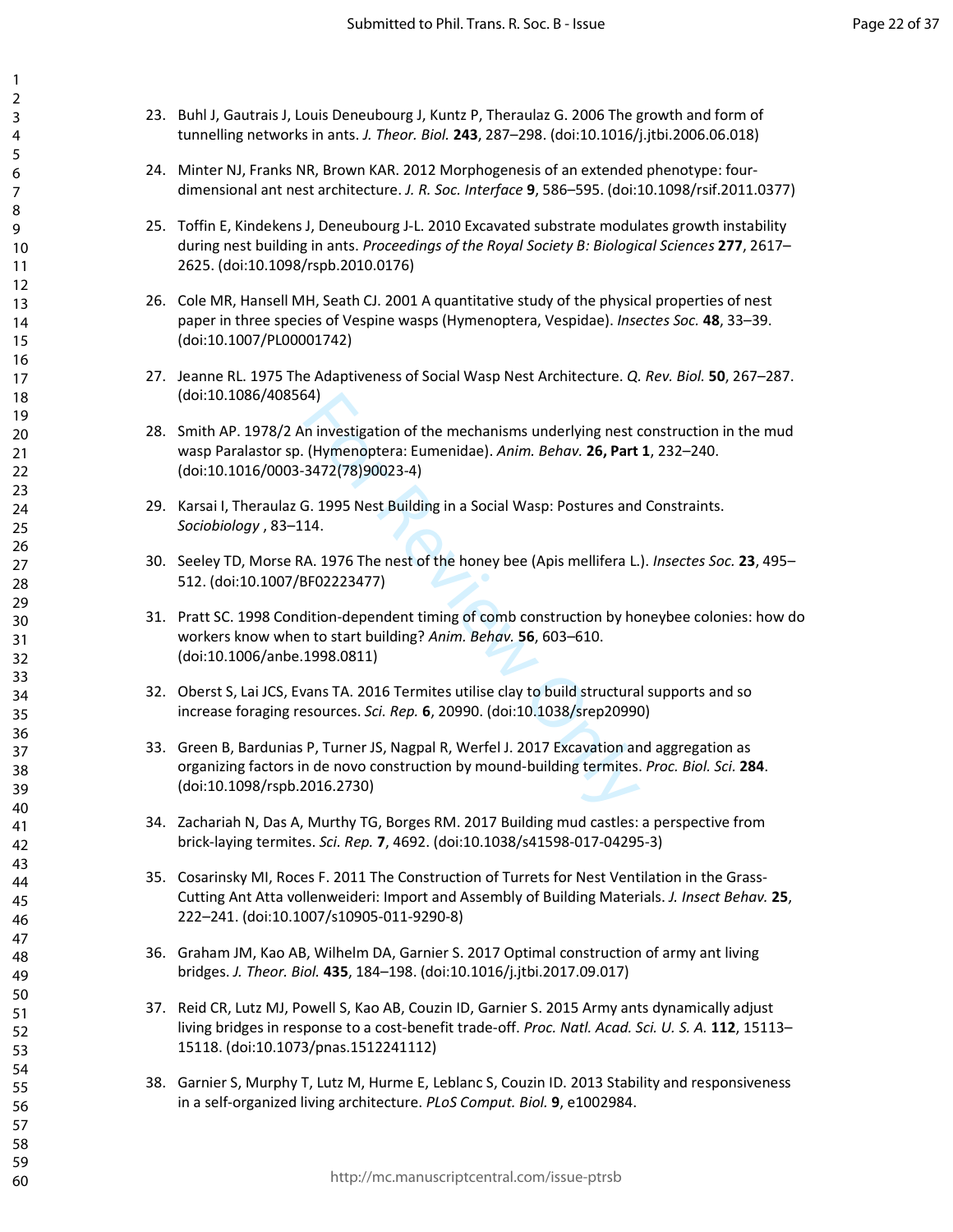$\mathbf{1}$ 

| 1                                          |  |  |
|--------------------------------------------|--|--|
| $\begin{array}{c} 2 \\ 3 \\ 4 \end{array}$ |  |  |
|                                            |  |  |
| 5<br>6<br>7                                |  |  |
|                                            |  |  |
| 8<br>9                                     |  |  |
| 10                                         |  |  |
| 11<br>12                                   |  |  |
| 13                                         |  |  |
| $\overline{14}$                            |  |  |
| 15<br>16                                   |  |  |
| 17                                         |  |  |
| 18<br>19                                   |  |  |
| 20                                         |  |  |
| $\overline{21}$<br>$\overline{22}$         |  |  |
| 23                                         |  |  |
| 24                                         |  |  |
| 25<br>26                                   |  |  |
| 27                                         |  |  |
| 28<br>29                                   |  |  |
| 30                                         |  |  |
| 31<br>32                                   |  |  |
| 33                                         |  |  |
| 34<br>35                                   |  |  |
| 36                                         |  |  |
| 37<br>38                                   |  |  |
| 39                                         |  |  |
| 40                                         |  |  |
| 41<br>42                                   |  |  |
| 43                                         |  |  |
| 44<br>45                                   |  |  |
| 46                                         |  |  |
| 47                                         |  |  |
| 48<br>49                                   |  |  |
| 50                                         |  |  |
| 51<br>52                                   |  |  |
| 53                                         |  |  |
| 54<br>55                                   |  |  |
| 56                                         |  |  |
| 57<br>58                                   |  |  |
| 59                                         |  |  |
| 60                                         |  |  |

(doi:10.1371/journal.pcbi.1002984)

- 39. Baudier KM, O'Donnell S. 2016 Structure and thermal biology of subterranean army ant bivouacs in tropical montane forests. *Insectes Soc.* , 1–10. (doi:10.1007/s00040-016-0490-2)
- 40. Schneirla TC, Brown RZ, Brown FC. 1954 The Bivouac or Temporary Nest as an Adaptive Factor in Certain Terrestrial Species of Army Ants. *Ecol. Monogr.* **24**, 269–296. (doi:10.2307/1948466)
- 41. Schneirla TC. 1972 *Army Ants: A Study in Social Organization*. W.H.Freeman & Co Ltd.
- 42. Rettenmeyer CW. 1963 Behavioral studies of army ants. *The University of Kansas Science Bulletin.* **44**, 281–465.
- 43. Lioni A, Deneubourg JL. 2004 Collective decision through self-assembling. *Naturwissenschaften* **91**, 237–241. (doi:10.1007/s00114-004-0519-7)
- 44. Peeters C, De Greef S. 2015 Predation on large millipedes and self-assembling chains in Leptogenys ants from Cambodia. *Insectes Soc.* (doi:10.1007/s00040-015-0426-2)
- 45. Lioni A, Sauwens C, Theraulaz G, Deneubourg J-L. 2001 Chain formation in Oecophylla longinoda. *J. Insect Behav.* **14**, 679–696. (doi:10.1023/A:1012283403138)
- FS. 2015 Predation on large millipedes and self-asse<br>
om Cambodia. *Insectes Soc.* (doi:10.1007/s00040-01<br>
Theraulaz G, Deneubourg J-L. 2001 Chain formatior<br> *Behav.* **14**, 679–696. (doi:10.1023/A:101228340313<br>
eau E, Sau 46. Theraulaz G, Bonabeau E, Sauwens C, Deneubourg J-L, Lioni A, Libert F, Passera L, Solé R. 2001 Model of droplet dynamics in the Argentine ant Linepithema Humile (Mayr). *Bull. Math. Biol.* **63**, 1079–1093. (doi:10.1006/bulm.2001.0260)
- 47. Phonekeo S, Mlot N, Monaenkova D, Hu DL, Tovey C. 2017 Fire ants perpetually rebuild sinking towers. *Royal Society Open Science* **4**, 170475. (doi:10.1098/rsos.170475)
- 48. Mlot NJ, Tovey C, Hu DL. 2012 Dynamics and shape of large fire ant rafts. *Commun. Integr. Biol.* **5**, 590–597. (doi:10.4161/cib.21421)
- 49. Mlot NJ, Tovey CA, Hu DL. 2011 Fire ants self-assemble into waterproof rafts to survive floods. *Proc. Natl. Acad. Sci. U. S. A.* **108**, 7669–7673. (doi:10.1073/pnas.1016658108)
- 50. Ben-Alon Lola, Sacks Rafael, Grobman Yasha Jacob. 2014 Similarities and Differences between Humans' and Social Insects' Building Processes and Building Behaviors. *Construction Research Congress 2014* (doi:10.1061/9780784413517.006)
- 51. Garnier S, Gautrais J, Theraulaz G. 2007 The biological principles of swarm intelligence. *Swarm Intell* **1**, 3–31. (doi:10.1007/s11721-007-0004-y)
- 52. Detrain C, Deneubourg J-L. 2006 Self-organized structures in a superorganism: do ants 'behave' like molecules? *Phys. Life Rev.* **3**, 162–187. (doi:10.1016/j.plrev.2006.07.001)
- 53. Perna A, Theraulaz G. 2017 When social behaviour is moulded in clay: on growth and form of social insect nests. *J. Exp. Biol.* **220**, 83–91. (doi:10.1242/jeb.143347)
- 54. Korb J, Linsenmair KE. 1998 The effects of temperature on the architecture and distribution of Macrotermes bellicosus (Isoptera, Macrotermitinae) mounds in different habitats of a West African Guinea savanna. *Insectes Soc.* **45**, 51–65. (doi:10.1007/s000400050068)
- 55. Holbrook CT, Clark RM, Moore D, Overson RP, Penick CA, Smith AA. 2010 Social insects inspire human design. *Biol. Lett.* **6**, 431–433. (doi:10.1098/rsbl.2010.0270)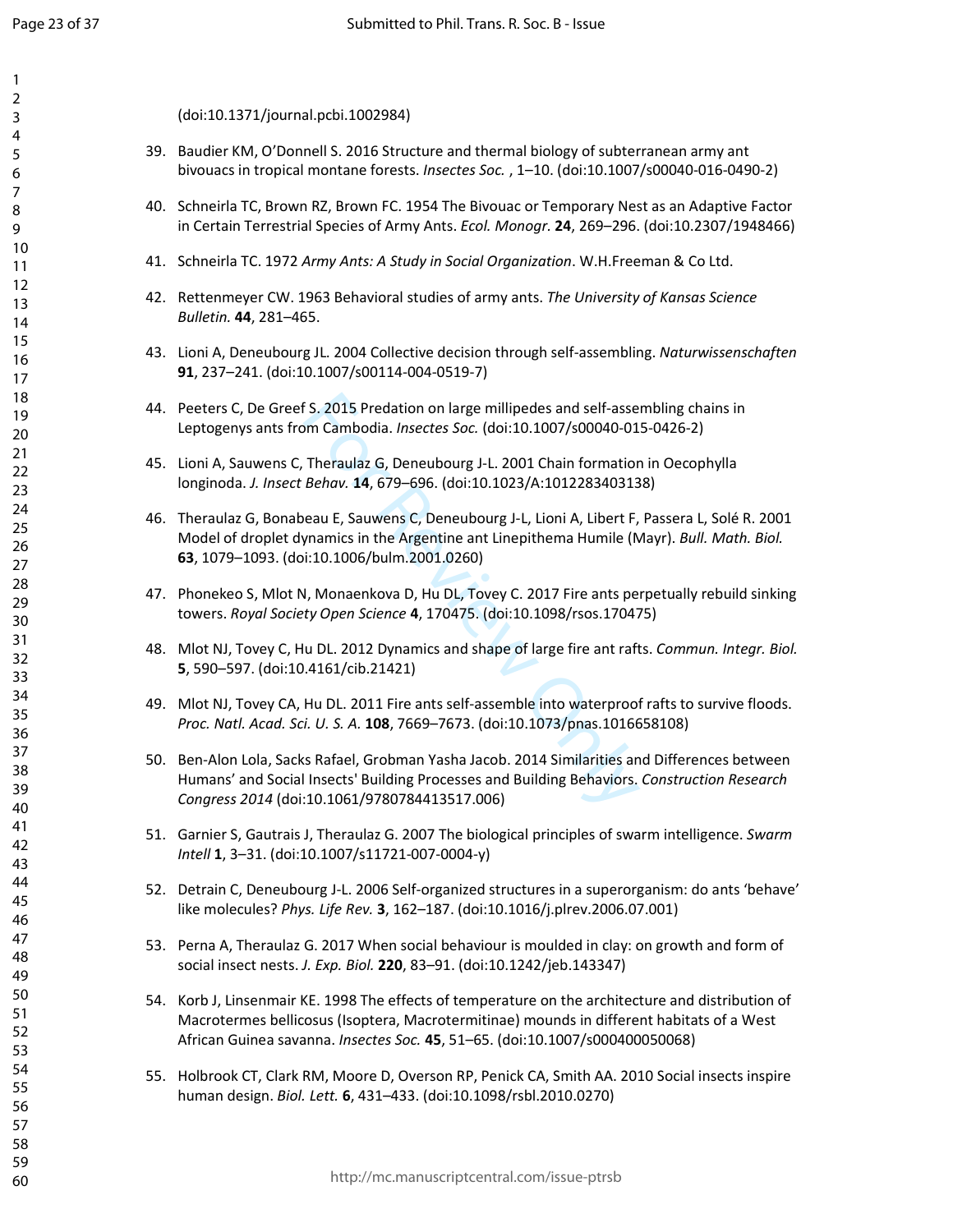- 56. Ellingsen E. 2017 Designing buildings, using biology. *The Scientist*. See https://www.thescientist.com/?articles.view/articleNo/25290/title/Designing-buildings--using-biology/ (accessed on 23 December 2017).
- 57. Sabin JE, Jones PL. 2017 *LabStudio: Design Research between Architecture and Biology*. Routledge. See https://market.android.com/details?id=book-mJ0uDwAAQBAJ.
- 58. Agkathidis A. 2017 *Biomorphic Structures: Architecture Inspired by Nature (Form + Technique)*. 2nd Revised Edition. Laurence King Publishing. See https://www.amazon.com/Biomorphic-Structures-Architecture-Inspired-Technique/dp/1780679475.
- 59. Imhof B, Gruber P, editors. 2015 *Built to Grow Blending architecture and biology (Edition Angewandte)*. Birkhauser. See https://www.amazon.com/Built-Grow-Blending-architecture-Angewandte/dp/3035607486.
- 60. Ball P. 2010 For sustainable architecture, think bug. *New Sci.* , 35–37.

- 61. Mertins D. 2007 Where Architecture Meets Biology: An Interview with Detlef Mertins. In *Interact or Die!* (eds J Brouwer, A Mulder), pp. 110–131. V2 Publishing.
- 62. Steadman P. 1983 *Architectural Morphology: An Introduction to the Geometry of Building Plans*. London: Pion Ltd.
- 63. Batty M. 1997 Predicting where we walk. *Nature* **388**, 19–20. (doi:10.1038/40266)
- 64. Decraene J, Monterola C, Lee GKK, Hung TGG, Batty M. 2013 The Emergence of Urban Land Use Patterns Driven by Dispersion and Aggregation Mechanisms. *PLoS One* **8**, e80309. (doi:10.1371/journal.pone.0080309)
- tainable architecture, think bug. New Sci., 35–37.<br>
here Architecture Meets Biology: An Interview with<br>
5 J Brouwer, A Mulder), pp. 110–131. V2 Publishing.<br>
Architectural Morphology: An Introduction to the Ge<br>
icting where 65. Haase K, Al Abideen HZ, Al-Bosta S, Kasper M, Koch M, Müller S, Helbing D. 2016 Improving Pilgrim Safety During the Hajj: An Analytical and Operational Research Approach. *Interfaces* **46**, 74–90. (doi:10.1287/inte.2015.0833)
- 66. Coates P. 2010 *Programming.Architecture*. Routledge. See https://market.android.com/details?id=book-\_IMuCgAAQBAJ.
- 67. Frazer J. 1995 AN EVOLUTIONARY ARCHITECTURE.
- 68. Spuybroek L. 2009 *Research & design: the architecture of variation*. Thames & Hudson.
- 69. Derix C, Izaki A. 2014 *Empathic Space: The Computation of Human-Centric Architecture*. John Wiley & Sons. See https://market.android.com/details?id=book-ntOSBQAAQBAJ.
- 70. Batty M. 2013 *The New Science of Cities*. MIT Press. See https://market.android.com/details?id=book-yX-YAQAAQBAJ.
- 71. Barthelemy M. 2018 *Morphogenesis of Spatial Networks*. Springer International Publishing. (doi:10.1007/978-3-319-20565-6)
- 72. Soar R. 2016 Part 2: Pushing the envelope. A process perspective for architecture, engineering and construction. *Intelligent Buildings International* **8**, 90–105. (doi:10.1080/17508975.2015.1014461)
- 73. Theraulaz G, Solé RV, Kuntz P, editors. 2009 *From Insect Nest to Human Architecture: Proceedings of the International Workshop Engineering Principles of Innovation in Swarm-made*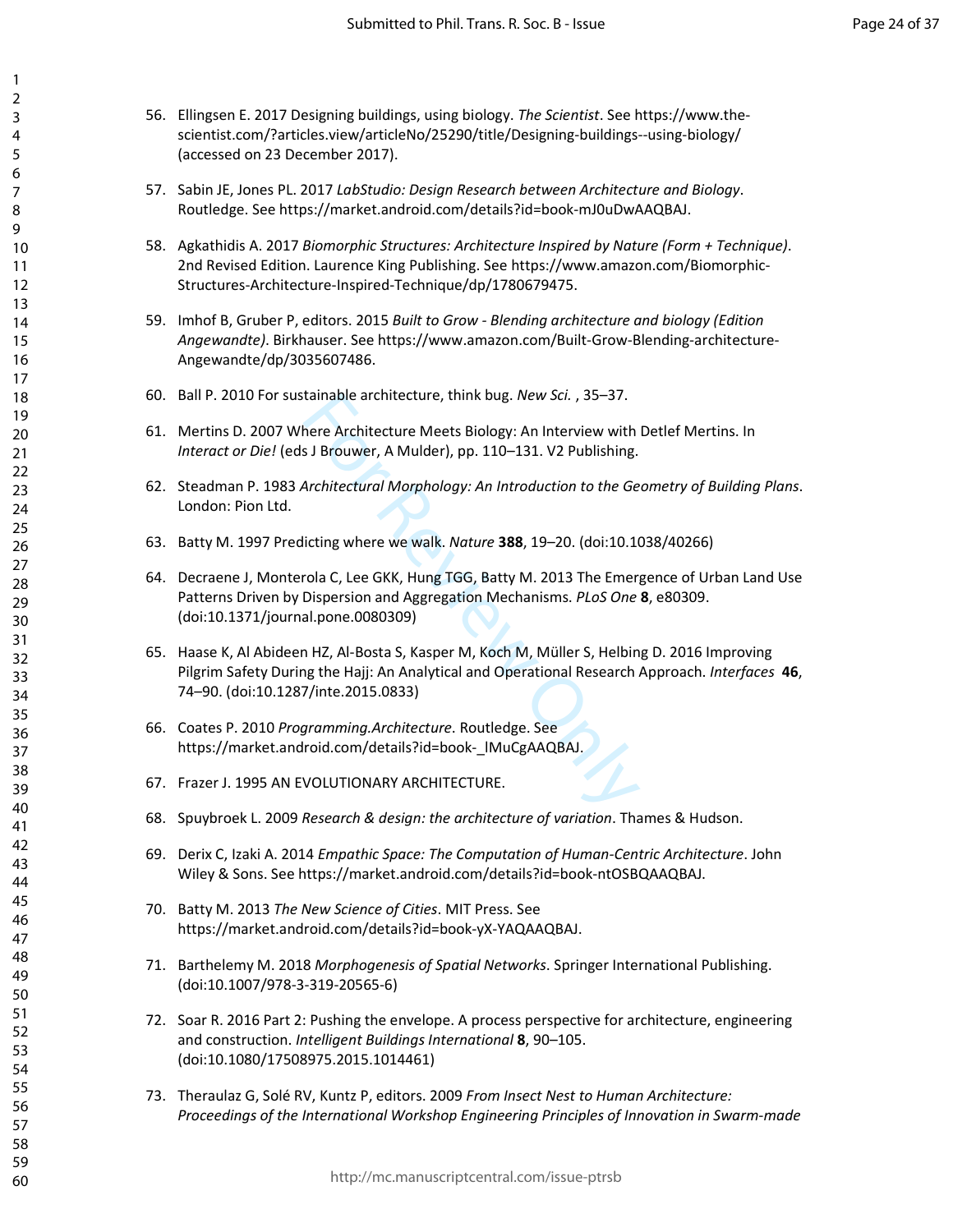| 123456789                              |  |                                                |
|----------------------------------------|--|------------------------------------------------|
|                                        |  |                                                |
|                                        |  | <b>.</b>                                       |
|                                        |  | <b>.</b>                                       |
| 10                                     |  |                                                |
|                                        |  | <b>.</b>                                       |
|                                        |  | <b>.</b>                                       |
|                                        |  |                                                |
|                                        |  | <b>.</b>                                       |
| 11 12 13 14 15 16 17 18 19 20 21 22 23 |  | <b>.</b>                                       |
|                                        |  |                                                |
|                                        |  | i                                              |
| 24<br>25<br>26                         |  | $\ddot{\phantom{0}}$                           |
| $\overline{27}$<br>28                  |  | i                                              |
| 29                                     |  |                                                |
|                                        |  | i                                              |
| 30 31 32 33 34 35 36 37                |  | i                                              |
|                                        |  |                                                |
| 38                                     |  | i                                              |
| 39<br>40                               |  | i                                              |
| 41<br>42                               |  | i                                              |
| 43<br>44                               |  | i                                              |
| 45<br>46                               |  |                                                |
| 47<br>48                               |  | i                                              |
| 49<br>50                               |  |                                                |
| 51<br>52                               |  | ֧֦֧֖֧֧ׅ֧֧֧֪֧֧֧֚֚֚֚֚֚֚֚֚֚֚֚֚֚֚֚֬֝֝֘֜֝֬֝֬֝֬֝֝֬֝֬ |
| 53                                     |  |                                                |
| 54<br>55                               |  | $\overline{\phantom{a}}$                       |
| 56<br>57                               |  |                                                |
| 58<br>59                               |  |                                                |

*Architectures*. See https://market.android.com/details?id=book-7j2VoAEACAAJ.

- 74. Holl S. 2012 Steven Holl Receives AIA Gold Medal With Ceremony in Washington DC. *STEVEN HOLL ARCHITECTS*. See http://www.stevenholl.com/press/99 (accessed on 24 December 2017).
- 75. Mayne T. 2005 Acceptance Speech: Thom Mayne. *The Pritzker Architecture Prize*. See http://www.pritzkerprize.com/2005/ceremony\_speech1 (accessed on 24 December 2017).
- 76. Mockbee S. 2007 His Impact on Architecture. *The Official Website of Samuel Mockbee*. See http://samuelmockbee.net/impact/architecture/ (accessed on 24 December 2017).
- 77. Hales L. 2005 A Lesson in Simple but Edifying Architecture. *The Washington Post*, 29 January. See http://www.washingtonpost.com/wp-dyn/articles/A46072-2005Jan28.html.
- 78. Pritzker JA. 1985 Ceremony Speech: Hans Hollein. *The Pritzker Architecture Prize*. See http://www.pritzkerprize.com/1985/ceremony\_speech2 (accessed on 24 December 2017).
- riprize.com/1983/ceremony\_speecir2 (accessed on:<br>
uvius: 'Ten Books on Architecture'. Cambridge Unive<br>
roid.com/details?id=book-z22\_AwAAQBAJ.<br>
utodesk InfraWorks 360 and Autodesk InfraWorks 36<br>
utodesk InfraWorks 360 and A 79. Vitruvius. 2001 *Vitruvius: 'Ten Books on Architecture'*. Cambridge University Press. See https://market.android.com/details?id=book-z22\_AwAAQBAJ.
- 80. 2008 Oasys GSA.
- 81. Chappell E. 2015 *Autodesk InfraWorks 360 and Autodesk InfraWorks 360 LT Essentials*. John Wiley & Sons. See https://market.android.com/details?id=book-t-mOCQAAQBAJ.
- 82. Ocko SA, King H, Andreen D, Bardunias P, Turner JS, Soar R, Mahadevan L. 2017 Solar-powered ventilation of African termite mounds. *J. Exp. Biol.* **220**, 3260–3269. (doi:10.1242/jeb.160895)
- 83. King H, Ocko S, Mahadevan L. 2015 Termite mounds harness diurnal temperature oscillations for ventilation. *Proc. Natl. Acad. Sci. U. S. A.* **112**, 11589–11593. (doi:10.1073/pnas.1423242112)
- 84. Olaoye GS, Anigbogu NA. 2000 Properties of Compressed Earth Bricks Stabilized with Termite Mound Materials. *Nigerian Journal of Construction Technology and Management* **3**.
- 85. Udoeyo FF, Turman MY. 2002 Mound Soil As A Pavement Material. *Global Journal of Engineering Research* **1**, 137–144.
- 86. Webb R. 1994 Offices that breathe naturally. *New Sci.* **142**, 38–41.
- 87. Atkinson J. 1995 Emulating the termite. *The Zimbabwean Review* **1**, 16–19.
- 88. Bode NWF, Kemloh Wagoum AU, Codling EA. 2014 Human responses to multiple sources of directional information in virtual crowd evacuations. *J. R. Soc. Interface* **11**, 20130904. (doi:10.1098/rsif.2013.0904)
- 89. Park CW, Iyer ES, Smith DC. 1989 The Effects of Situational Factors on In-Store Grocery Shopping Behavior: The Role of Store Environment and Time Available for Shopping. *J. Consum. Res.* **15**, 422–433. (doi:10.1086/209182)
- 90. Cao TT. 2013 High social density increases foraging and scouting rates and induces polydomy in Temnothorax ants. *Behav. Ecol. Sociobiol.* **67**, 1799–1807. (doi:10.1007/s00265-013-1587-5)
- 91. Perna A, Jost C, Couturier E, Valverde S, Douady S, Theraulaz G. 2008 The structure of gallery networks in the nests of termite Cubitermes spp. revealed by X-ray tomography. *Naturwissenschaften* **95**, 877–884. (doi:10.1007/s00114-008-0388-6)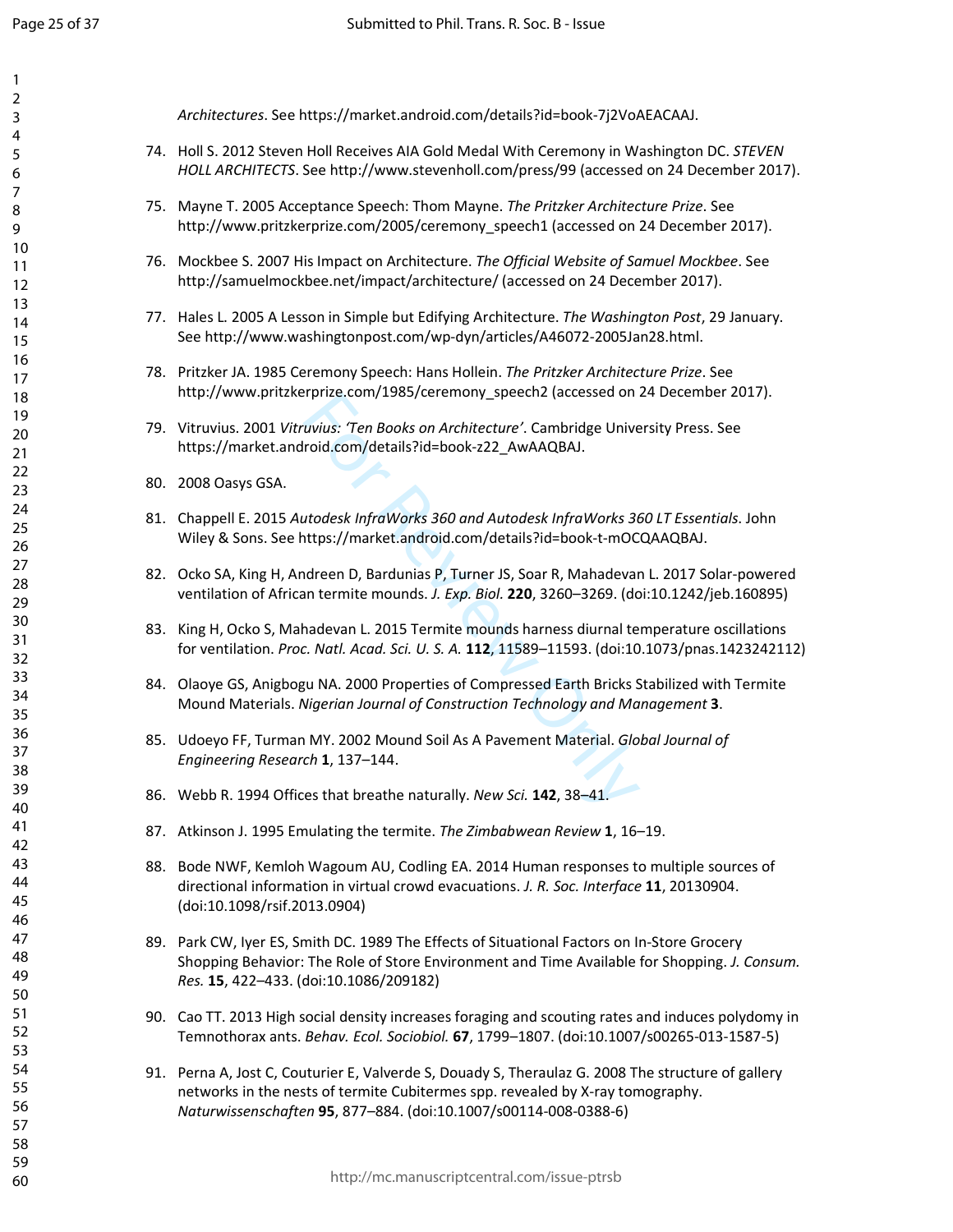92. Garnier S, Guérécheau A, Combe M, Fourcassié V, Theraulaz G. 2009 Path selection and foraging efficiency in Argentine ant transport networks. *Behav. Ecol. Sociobiol.* **63**, 1167–1179. (doi:10.1007/s00265-009-0741-6)

- 93. Wang S, Cao S, Wang Q, Lian L, Song W. 2016 Effect of exit locations on ants escaping a two-exit room stressed with repellent. *Physica A: Statistical Mechanics and its Applications* **457**, 239– 254. (doi:10.1016/j.physa.2016.03.083)
- 94. Soria S a., Josens R, Parisi DR. 2012 Experimental evidence of the 'Faster is Slower' effect in the evacuation of ants. *Saf. Sci.* **50**, 1584–1588. (doi:10.1016/j.ssci.2012.03.010)
- 95. Shahhoseini Z, Sarvi M, Saberi M. 2018 Pedestrian crowd dynamics in merging sections: Revisiting the 'faster-is-slower' phenomenon. *Physica A: Statistical Mechanics and its Applications* **491**, 101–111. (doi:10.1016/j.physa.2017.09.003)
- 96. von Krüchten C, Schadschneider A. 2017 Empirical study on social groups in pedestrian evacuation dynamics. *Physica A: Statistical Mechanics and its Applications* **475**, 129–141. (doi:10.1016/j.physa.2017.02.004)
- 97. Heliövaara S, Kuusinen J-M, Rinne T, Korhonen T, Ehtamo H. 2012 Pedestrian behavior and exit selection in evacuation of a corridor – An experimental study. *Saf. Sci.* **50**, 221–227. (doi:10.1016/j.ssci.2011.08.020)
- 98. Buhl J, Gautrais J, Reeves N, Solé RV, Valverde S, Kuntz P, Theraulaz G. 2006 Topological patterns in street networks of self-organized urban settlements. *Eur. Phys. J. B* **49**, 513–522. (doi:10.1140/epjb/e2006-00085-1)
- aadschneider A. 2017 Empirical study on social groups.<br>
Englistical Activitical Mechanics and its Application<br>
1970-202004)<br>
Henrica Activitical Mechanics and its Application<br>
1970-202004)<br>

Henrica Corridor An experimen 99. Frank H, Kahn RE, Kleinrock L. 1972 Computer Communication Network Design: Experience with Theory and Practice. In *Proceedings of the May 16-18, 1972, Spring Joint Computer Conference*, pp. 255–270. New York, NY, USA: ACM. (doi:10.1145/1478873.1478907)
- 100. Yazdani A, Otoo RA, Jeffrey P. 2011 Resilience enhancing expansion strategies for water distribution systems: A network theory approach. *Environmental Modelling & Software* **26**, 1574–1582. (doi:10.1016/j.envsoft.2011.07.016)
- 101. Tzatchkov Velitchko G., Alcocer-Yamanaka Victor H., Bourguett Ortíz Víctor. In press. Graph Theory Based Algorithms for Water Distribution Network Sectorization Projects. *Water Distribution Systems Analysis Symposium 2006* (doi:10.1061/40941(247)172)
- 102. Ran B, Boyce D. 2012 *Dynamic Urban Transportation Network Models: Theory and Implications for Intelligent Vehicle-Highway Systems*. Springer Science & Business Media. See https://market.android.com/details?id=book-VLb0CAAAQBAJ.
- 103. March L, Steadman P. 1974 *The geometry of environment: an introduction to spatial organization in design*. Mit Press.
- 104. Hillier B, Hanson J. 1989 *The Social Logic of Space*. Cambridge University Press. See https://market.android.com/details?id=book--\_0LBAAAQBAJ.
- 105. Hillier B. 1996 *Space is the machine: a configurational theory of architecture*. Cambridge, UK: Cambridge University Press. See http://discovery.ucl.ac.uk/3881/1/SITM.pdf.
- 106. Pallasmaa J. 2012 *The Eyes of the Skin: Architecture and the Senses*. John Wiley & Sons. See https://market.android.com/details?id=book-VXUxwHx9wlQC.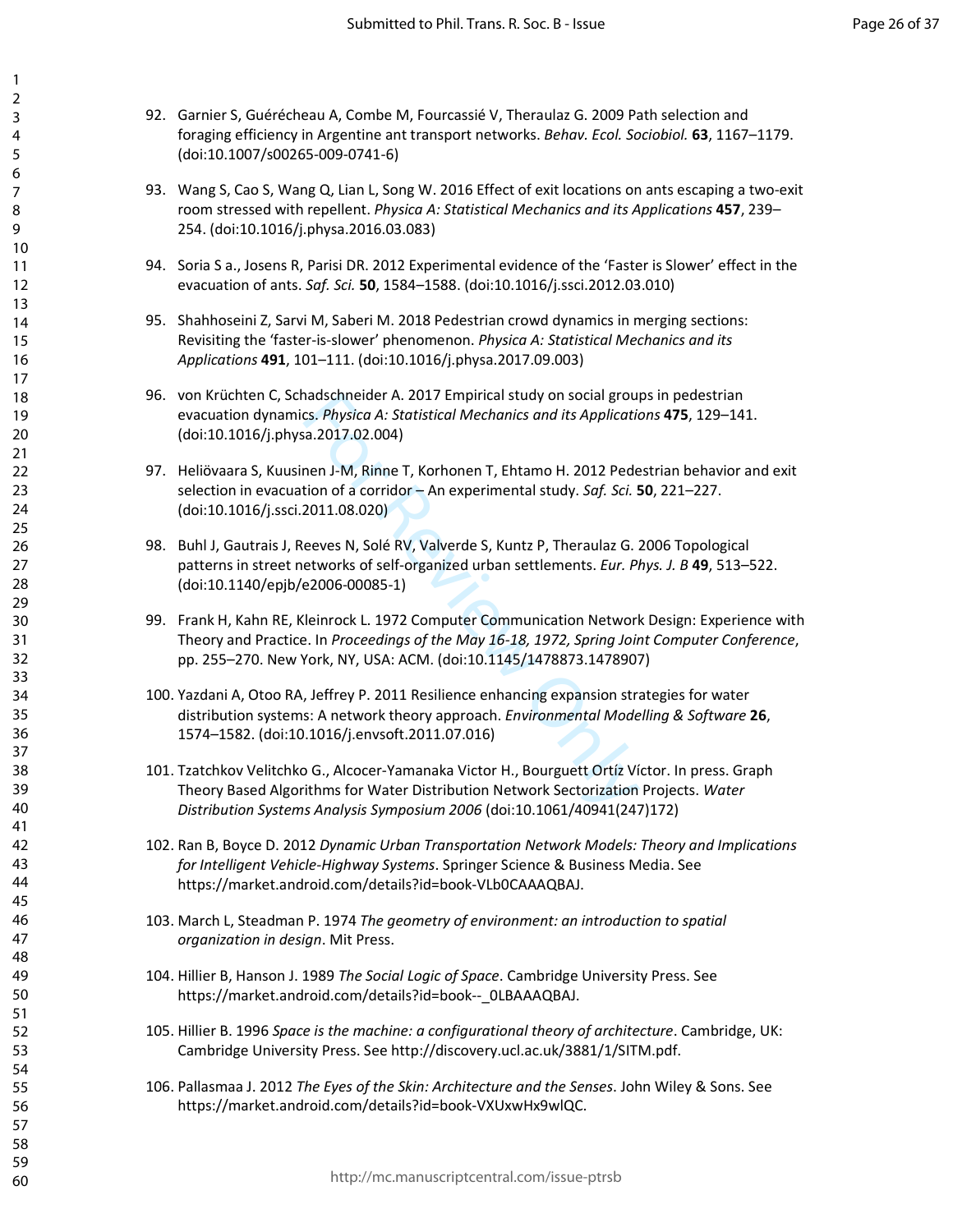| 1<br>$\overline{c}$   |  |
|-----------------------|--|
| 3                     |  |
| 4                     |  |
| 5<br>6                |  |
| 7                     |  |
| 8<br>9                |  |
| 10                    |  |
| 11<br>$\overline{12}$ |  |
| 13                    |  |
| $\frac{1}{4}$         |  |
| 15<br>16              |  |
| 17                    |  |
| 18<br>19              |  |
| 20                    |  |
| $\overline{21}$       |  |
| $\overline{22}$<br>23 |  |
| 24                    |  |
| 25<br>26              |  |
| 27                    |  |
| 28<br>29              |  |
| 30                    |  |
| 31                    |  |
| 32<br>33              |  |
| 34                    |  |
| 35<br>36              |  |
| 37                    |  |
| 38                    |  |
| 39<br>40              |  |
| 41                    |  |
| 42<br>43              |  |
| 44                    |  |
| 45                    |  |
| 46<br>47              |  |
| 48                    |  |
| 49<br>50              |  |
| 51                    |  |
| 52<br>53              |  |
| 54                    |  |
| 55                    |  |
| 56<br>57              |  |
| 58                    |  |
| 59<br>60              |  |
|                       |  |

| 107. Cairns G. 2017 Visioning Technologies: The Architectures of Sight. Taylor & Francis. See |
|-----------------------------------------------------------------------------------------------|
| https://market.android.com/details?id=book-2DglDwAAQBAJ.                                      |

- 108. Zumthor P, Oberli-Turner M, Schelbert C, Binet H. 2006 *Thinking architecture*. Birkhäuser Boston.
- 109. Rasmussen SE. 1964 *Experiencing Architecture*. MIT Press. See https://market.android.com/details?id=book-pZ50MeEQRAoC.
- 110. Kiesler FJ. 1996 The Electric Switch or the Switch to Process Architecture. In *Frederick J. Kiesler. Selected Writings* (eds S Gohr, G Luyken), Ostifildern bei Stuttgart: Verlag Gerd Hatje.
- 111. Gibson JJ. 1966 *The Senses Considered as Perceptual Systems*. Boston, MA: Houghton Mifflin. See http://doi.apa.org/psycinfo/1966-35026-000.
- 112. Czaczkes TJ, Heinze J, Ruther J. 2015 Nest etiquette--where ants go when nature calls. *PLoS One* **10**, e0118376. (doi:10.1371/journal.pone.0118376)
- 113. Heyman Y, Shental N, Brandis A, Hefetz A, Feinerman O. 2017 Ants regulate colony spatial organization using multiple chemical road-signs. *Nat. Commun.* **8**, 15414. (doi:10.1038/ncomms15414)
- 3, Nation 3, 2013 Nest enquette--write ants go wind<br>10.1371/journal.pone.0118376)<br>N, Brandis A, Hefetz A, Feinerman O. 2017 Ants reg<br>multiple chemical road-signs. Nat. Commun. **8**, 1541<br>ms15414)<br>zalde L, Fernández-Marín H, 114. Farji-Brener AG, Elizalde L, Fernández-Marín H, Amador-Vargas S. 2016 Social life and sanitary risks: evolutionary and current ecological conditions determine waste management in leafcutting ants. *Proc. Biol. Sci.* **283**. (doi:10.1098/rspb.2016.0625)
- 115. Avarguès-Weber A, Dyer AG, Combe M, Giurfa M. 2012 Simultaneous mastering of two abstract concepts by the miniature brain of bees. *Proc. Natl. Acad. Sci. U. S. A.* **109**, 7481–7486. (doi:10.1073/pnas.1202576109)
- 116. Menzel R, Giurfa M. 2001 Cognitive architecture of a mini-brain: the honeybee. *Trends Cogn. Sci.* **5**, 62–71.
- 117. Josens R, Eschbach C, Giurfa M. 2009 Differential conditioning and long-term olfactory memory in individual Camponotus fellah ants. *J. Exp. Biol.* **212**, 1904–1911. (doi:10.1242/jeb.030080)
- 118. Giurfa M. 2013 Cognition with few neurons: higher-order learning in insects. *Trends Neurosci.* (doi:10.1016/j.tins.2012.12.011)
- 119. Avargues-Weber A, Giurfa M. 2013 Conceptual learning by miniature brains. *Proceedings of the Royal Society B: Biological Sciences* **280**, 20131907–20131907. (doi:10.1098/rspb.2013.1907)
- 120. Wilgenburg E van. 2007 The Influence of Relatedness, Neighbourhood and Overall Distance on Colony Mate Recognition in a Polydomous Ant. *Ethology* **113**, 1185–1191. (doi:10.1111/j.1439- 0310.2007.01431.x)
- 121. Miller GF. 1998 How mate choice shaped human nature: A review of sexual selection and human evolution. *Handbook of evolutionary psychology: Ideas, issues*
- 122. Gregor MJ. 1983 Baumgarten's' Aesthetica'. *Rev. Metaphys.* , 357–385.
- 123. Howes D, Classen C. 2013 *Ways of Sensing: Understanding the Senses In Societ y*. Routledge. See https://market.android.com/details?id=book-Va\_hAQAAQBAJ.
- 124. Sendova-Franks AB, Franks NR. 1995 Spatial relationships within nests of the antLeptothorax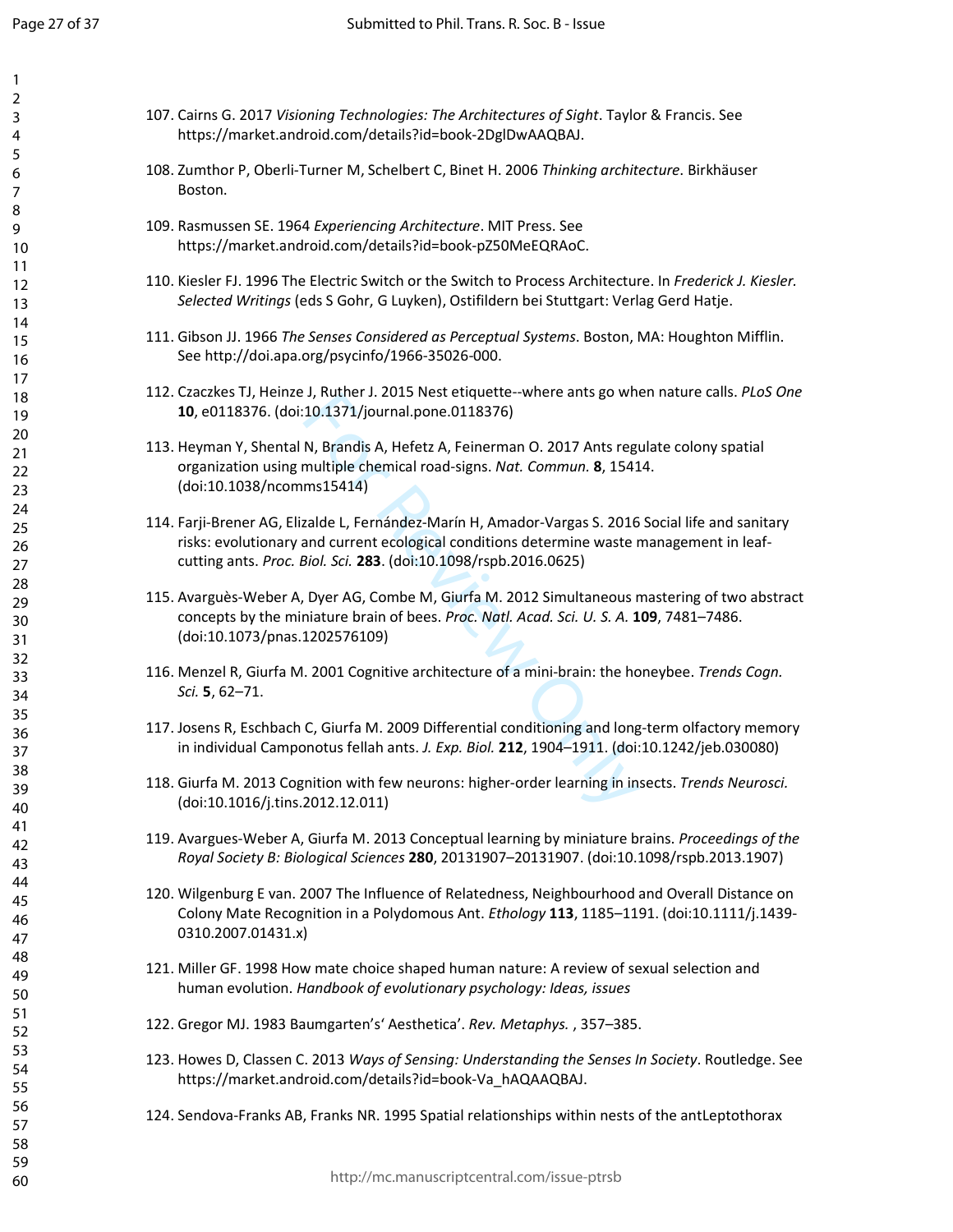unifasciatus(Latr.) and their implications for the division of labour. *Anim. Behav.* **50**, 121–136. (doi:10.1006/anbe.1995.0226)

- 125. Semper G, Herrmann W, Mallgrave HF, Rykwert J. 1989 *The four elements of architecture and other writings*. Cambridge: Cambridge University Press. See http://www.openbibart.fr/item/display/10068/986333.
- 126. Schwarzer MW, Schmarsow A. 1991 The Emergence of Architectural Space: August Schmarsow's Theory of' Raumgestaltung'. *Assemblage* , 49–61.
- 127. Vischer R. 1873 On the optical sense of form: A contribution to aesthetics. *Empathy, form, and space: problems in German aesthetics* **1893**, 89–124.
- 128. van de Ven C. 1987 *Space in architecture: the evolution of a new idea in the theory and history of the modern movements*. Van Gorcum. See https://market.android.com/details?id=book-DKbuAAAAMAAJ.
- 129. Alberts B. 2017 *Molecular biology of the cell*. Garland science. See https://www.taylorfrancis.com/books/9781317563754.

- 130. Guisan A, Thuiller W. 2005 Predicting species distribution: offering more than simple habitat models. *Ecol. Lett.* **8**, 993–1009. (doi:10.1111/j.1461-0248.2005.00792.x)
- lecular biology of the cell. Garland science. See<br>francis.com/books/9781317563754.<br>V. 2005 Predicting species distribution: offering mor<br>8, 993–1009. (doi:10.1111/j.1461-0248.2005.00792.<br>mparative perspective on the ecolog 131. Powell S. 2016 A comparative perspective on the ecology of morphological diversification in complex societies: nesting ecology and soldier evolution in the turtle ants. *Behav. Ecol. Sociobiol.* , 1–11. (doi:10.1007/s00265-016-2080-8)
- 132. Matsuura K. 2002 Colony-level stabilization of soldier head width for head-plug defense in the termite Reticulitermes speratus (Isoptera: Rhinotermitidae). *Behav. Ecol. Sociobiol.* **51**, 172– 179. (doi:10.1007/s00265-001-0426-2)
- 133. Moreira AA, Forti LC, Andrade AP, Boaretto MAC, Lopes JFS. 2004 Nest Architecture of Atta laevigata (F. Smith, 1858) (Hymenoptera: Formicidae). *Stud. Neotrop. Fauna Environ.* **39**, 109– 116. (doi:10.1080/01650520412331333756)
- 134. Jonkman J. 1980 The external and internal structure and growth of nests of the leaf-cutting ant Atta vollenweideri Forel, 1893 (Hym.: Formicidae). *J. Appl. Entomol.* **89**, 217–246.
- 135. Whitehouse MEAA, Jaffe K. 1996 Ant wars: combat strategies, territory and nest defence in the leaf-cutting antAtta laevigata. *Anim. Behav.* **51**, 1207–1217.
- 136. Noirot C, Darlington JPEC. 2000 Termite Nests: Architecture, Regulation and Defence. In *Termites: Evolution, Sociality, Symbioses, Ecology* (eds T Abe, DE Bignell, M Higashi), pp. 121– 139. Dordrecht: Springer Netherlands. (doi:10.1007/978-94-017-3223-9\_6)
- 137. Huang MH. 2010 Multi-phase defense by the big-headed ant, Pheidole obtusospinosa, against raiding army ants. *J. Insect Sci.* **10**, 1. (doi:10.1673/031.010.0101)
- 138. Szabó-Patay J. 1928 A kapus-mangay. *Termeszettudományi Közlöny* , 215–219.
- 139. Darlington JPEC. 2009 The underground passages and storage pits used in foraging by a nest of the termite Macrotermes michaelseni in Kajiado, Kenya. *J. Zool.* **198**, 237–247. (doi:10.1111/j.1469-7998.1982.tb02073.x)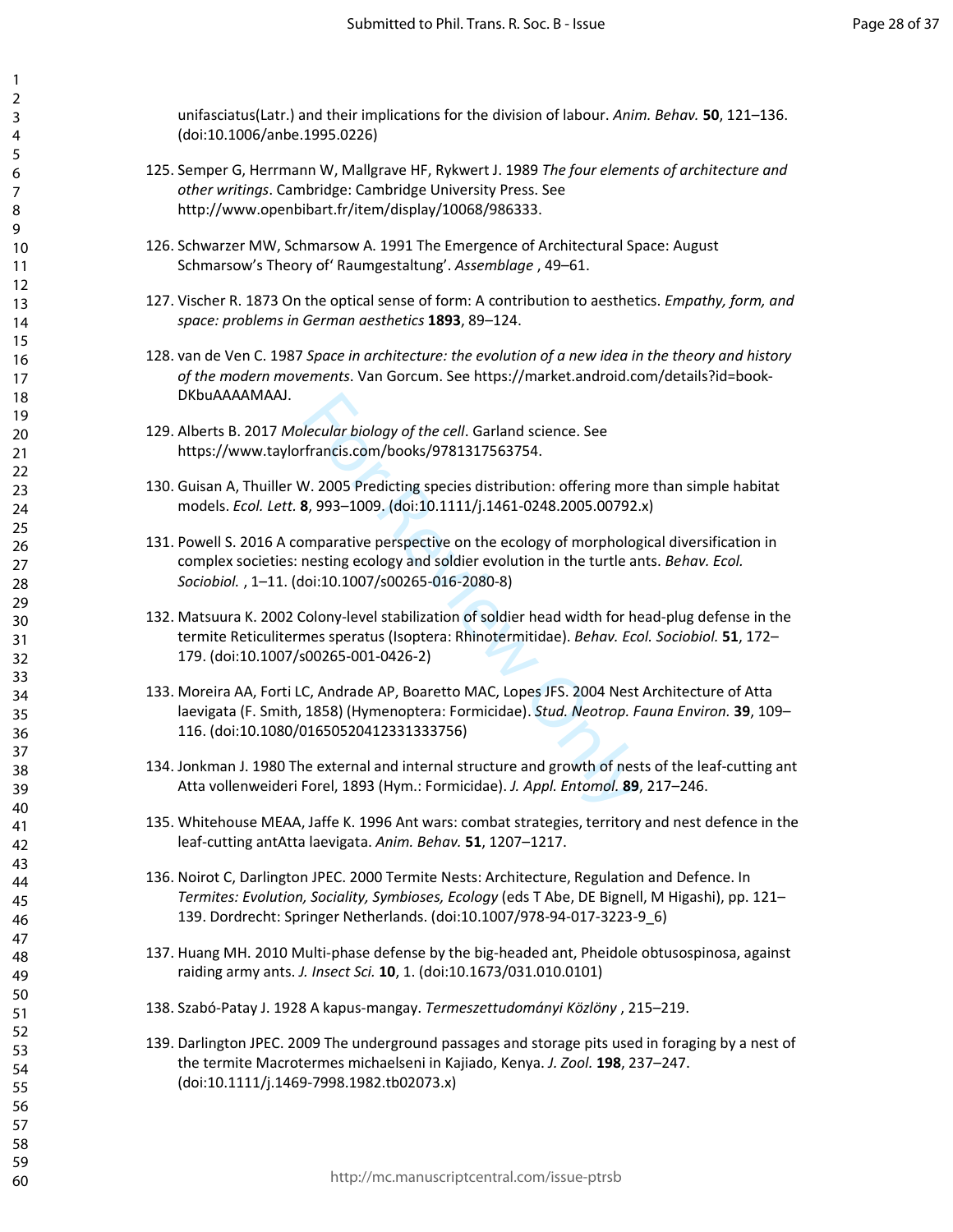$\mathbf{1}$ 

| 1                       |                    |
|-------------------------|--------------------|
| $\overline{\mathbf{c}}$ | 140. Mor           |
| 3<br>4                  | inter              |
| 5                       | 128,               |
| 6                       |                    |
| 7                       | 141. Mint          |
| 8                       | sonc               |
| 9<br>10                 | (doi:              |
| 11                      | 142. Mizu          |
| 12                      | Inser              |
| 13                      |                    |
| 14                      | 143. And<br>that   |
| 15<br>16                |                    |
| 17                      | 144. Weis          |
| 18                      | army               |
| 19                      | army               |
| 20<br>21                | on tl              |
| 22                      | 145. Jone          |
| 23                      | Phys               |
| 24                      | 2)                 |
| 25                      | 146. Korb          |
| 26<br>27                | $212 -$            |
| 28                      |                    |
| 29                      | 147. Titot         |
| 30                      | ther               |
| 31<br>32                | (doi:              |
| 33                      | 148. Korb          |
| 34                      | tem                |
| 35                      | (doi:              |
| 36                      |                    |
| 37<br>38                | 149. Bolla<br>ants |
| 39                      |                    |
| 40                      | 150. Bolla         |
| 41                      | ther               |
| 42                      | 151. Kleir         |
| 43<br>44                | cutti              |
| 45                      |                    |
| 46                      | 152. Bolla         |
| 47                      | for c              |
| 48<br>49                | (doi:              |
| 50                      | 153. Wei           |
| 51                      | inter              |
| 52                      | (doi:              |
| 53                      | 154. Wes           |
| 54<br>55                | resp               |
| 56                      | Beho               |
| 57                      |                    |
| 58                      |                    |
| 59<br>60                |                    |
|                         |                    |

- eira AA, Forti LC, Boaretto MAC, Andrade APP, Lopes JFS, Ramos VM. 2004 External and rnal structure of Atta bisphaerica Forel (Hymenoptera: Formicidae) nests. *J. Appl. Entomol.* **128**, 204–211. (doi:10.1111/j.1439-0418.2004.00839.x)
- tzer A. 1979 Foraging activity of the Mexican leafcutting antAtta mexicana (F. Smith), in a sonoran desert habitat (Hymenoptera, Formicidae). *Insectes Soc.* **26**, 364–372. (doi:10.1007/BF02223555)
- amoto N, Matsuura K. 2013 Colony-specific architecture of shelter tubes by termites. *Insectes Soc.* (doi:10.1007/s00040-013-0319-1)
- erson C, McShea DW. 2001 Intermediate-level parts in insect societies: adaptive structures ants build away from the nest. *Insectes Soc.* **48**, 291-301. (doi:10.1007/PL00001781)
- ssflog A, Sternheim E, Dorow W, Berghoff S, Maschwitz U. 2000 How to study subterranean y ants: a novel method for locating and monitoring field populations of the South East Asian y ant Dorylus (Dichthadia) laevigatus Smith, 1857 (Formicidae, Dorylinae) with observations heir ecology. *Insectes Soc.* 47, 317–324.
- method for locating and monitoring field population<br>Dichthadia) laevigatus Smith, 1857 (Formicidae, Dory<br>sectes Soc. 47, 317–324.<br>P. 2006 Nest Thermoregulation in Social Insects. In *mpson*), pp. 153–191. Academic Press. ( 145. Jones JC, Oldroyd BP. 2006 Nest Thermoregulation in Social Insects. In *Advances in Insect Physiology* (ed SJ Simpson), pp. 153–191. Academic Press. (doi:10.1016/S0065-2806(06)33003-
- 146. Korb J. 2003 Thermoregulation and ventilation of termite mounds. *Naturwissenschaften* **90**, 212–219. (doi:10.1007/s00114-002-0401-4)
- tto S, Franca H. 2016 Sustainable energy performance: Bio-inspiration from moregulation of the termite mounds. *Expert Opinion on Environmental Biology* 05. (doi:10.4172/2325-9655-c1-011)
- 1, Linsenmair KE. 2000 Thermoregulation of termite mounds: what role does ambient perature and metabolism of the colony play? *Insectes Soc.* 47, 357–363. (doi:10.1007/pl00001731)
- azzi M, Roces F. 2010 Control of nest water losses through building behavior in leaf-cutting ants (Acromyrmex heyeri). *Insectes Soc.* **57**, 267–273. (doi:10.1007/s00040-010-0081-6)
- azzi M, Roces F. 2010 Leaf-cutting ant workers (Acromyrmex heyeri) trade off nest thermoregulation for humidity control. *J. Ethol.* **28**, 399–403. (doi:10.1007/s10164-010-0207-3)
- 1eidam C, Ernst R, Roces F. 2001 Wind-induced ventilation of the giant nests of the leafing ant Atta vollenweideri. *Naturwissenschaften* 88, 301–305.
- azzi M, Roces F. 2007 To build or not to build: circulating dry air organizes collective building for climate control in the leaf-cutting ant Acromyrmex ambiguus. *Anim. Behav.* **74**, 1349–1355. (doi:10.1016/j.anbehav.2007.02.021)
- denmüller A. 2004 The control of nest climate in bumblebee (Bombus terrestris) colonies: rindividual variability and self reinforcement in fanning response. *Behav. Ecol.* **15**, 120–128. (doi:10.1093/beheco/arg101)
- thus C, Kleineidam CJ, Roces F, Weidenmüller A. 2012 Behavioural plasticity in the fanning onse of bumblebee workers: impact of experience and rate of temperature change. Anim. *Behav.* , 1–8. (doi:10.1016/j.anbehav.2012.10.003)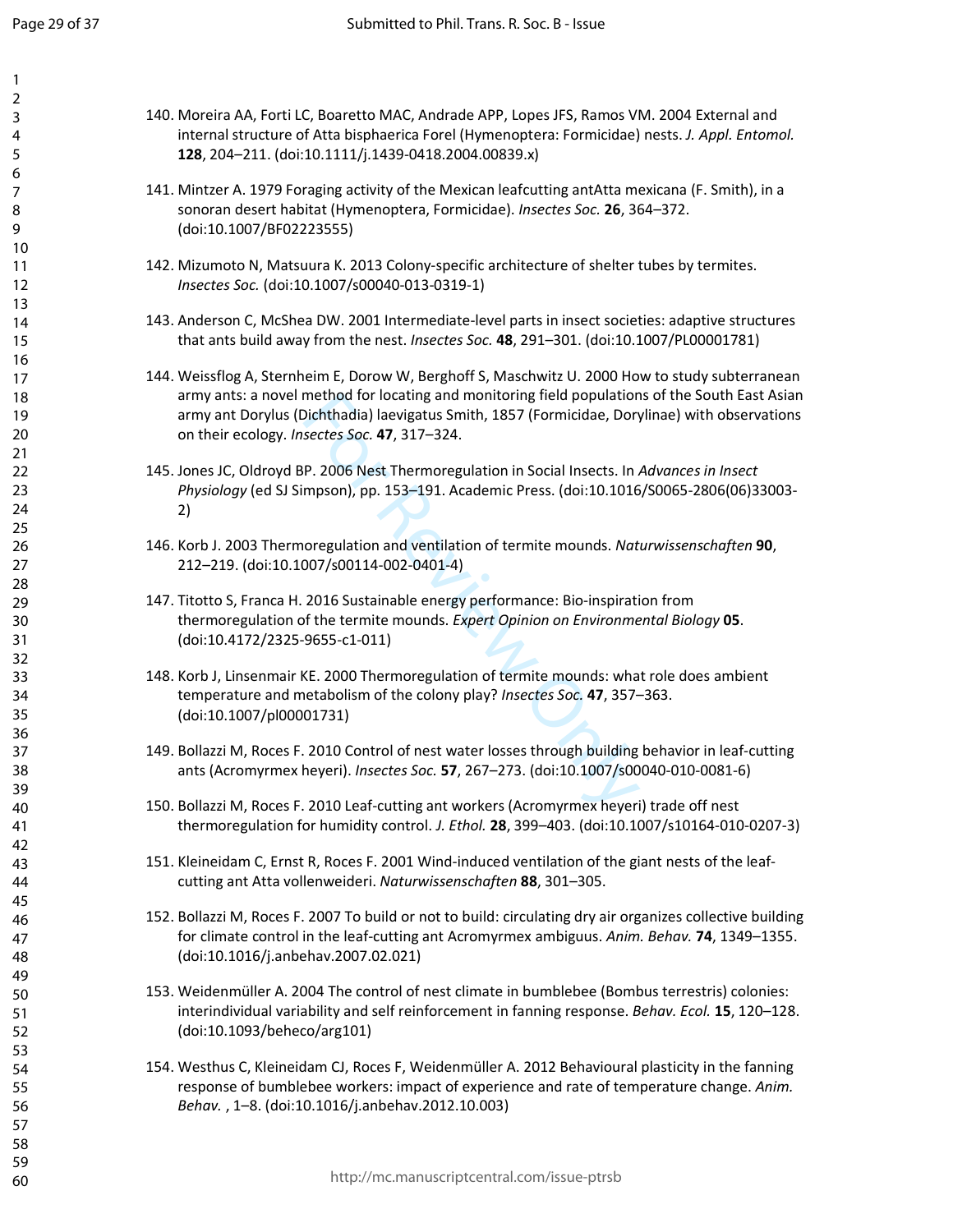- 155. Cook CN, Kaspar RE, Flaxman SM, Breed MD. 2016 Rapidly changing environment modulates the thermoregulatory fanning response in honeybee groups. *Anim. Behav.* **115**, 237–243. (doi:10.1016/j.anbehav.2016.03.014)
- 156. Franks NR. 1989 Thermoregulation in army ant bivouacs. *Physiol. Entomol.* **14**, 397–404. (doi:10.1111/j.1365-3032.1989.tb01109.x)
- 157. Baudier, Kaitlin M, D'amelio, C L, Sulger, E, O'donnell Sean. In press. Ambient temperature and brood development modify social thermoregulation of army ant bivouacs (Eciton burchellii parvispinum). *In review*
- 158. Bollazzi M, Roces F. 2002 Thermal preference for fungus culturing and brood location by workers of the thatching grass-cutting ant Acromyrmex heyeri. *Insectes Soc.* **49**, 153–157. (doi:10.1007/s00040-002-8295-x)
- 159. Anderson KE, Munger JC. 2003 EFFECT OF TEMPERATURE ON BROOD RELOCATION IN POGONOMYRMEX SALINUS (HYMENOPTERA: FORMICIDAE). *West. N. Am. Nat.* **63**, 122–128.
- ger JC. 2003 EFFECT OF TEMPERATURE ON BROOD R<br>SALINUS (HYMENOPTERA: FORMICIDAE). *West. N. A*<br>tat: Vernacular Architecture for a Changing Planet. T<br>roid.com/details?id=book-i7irswEACAAJ.<br>louse form and culture. Prentice-Ha 160. Piesik S. 2017 *Habitat: Vernacular Architecture for a Changing Planet*. Thames & Hudson. See https://market.android.com/details?id=book-i7irswEACAAJ.
- 161. Rapoport A. 1969 *House form and culture*. Prentice-Hall.

- 162. Haney DH. 2011 Essay: The Case of Leberecht Migge. *Landscape: The Journal of the Landscape Institute* , 36–39.
- 163. Beshers SN, Fewell JH. 2001 Models of division of labor in social insects. *Annu. Rev. Entomol.* **46**, 413–440. (doi:10.1146/annurev.ento.46.1.413)
- 164. Robinson GE. 1992 Regulation of division of labor in insect societies. *Annu. Rev. Entomol.* **37**, 637–665. (doi:10.1146/annurev.en.37.010192.003225)
- 165. Hölldobler B, Wilson EO. 1990 *The Ants*. 1st edn. Cambridge, MA: Harvard University Press. See https://market.android.com/details?id=book-R-7TaridBX0C.
- 166. Seeley TD. 1995 *The Wisdom of the Hive: The Social Physiology of Honey Bee Colonies*. Harvard University Press. See https://market.android.com/details?id=book-zjggAQAAMAAJ.
- 167. Jandt JM, Dornhaus A. 2009 Spatial organization and division of labour in the bumblebee Bombus impatiens. *Anim. Behav.* **77**, 641–651. (doi:10.1016/j.anbehav.2008.11.019)
- 168. Mersch DP, Crespi A, Keller L. 2013 Tracking Individuals Shows Spatial Fidelity Is a Key Regulator of Ant Social Organization. *Science* **9**, 735–748. (doi:10.1126/science.1234316)
- 169. Moser JC. 2006 Complete Excavation and Mapping of a Texas Leafcutting Ant Nest. *Ann. Entomol. Soc. Am.* **99**, 891–897. (doi:10.1603/0013-8746(2006)99[891:CEAMOA]2.0.CO;2)
- 170. Hart AG, Ratnieks FLW. 2001 Task partitioning, division of labour and nest compartmentalisation collectively isolate hazardous waste in the leafcutting ant Atta cephalotes. *Behav. Ecol. Sociobiol.* **49**, 387–392. (doi:10.1007/s002650000312)
- 171. Gordon DM, Chu J, Lillie A, Tissot M, Pinter N. 2005 Variation in the transition from inside to outside work in the red harvester ant Pogonomyrmex barbatus. *Insectes Soc.* **52**, 212–217. (doi:10.1007/s00040-004-0796-3)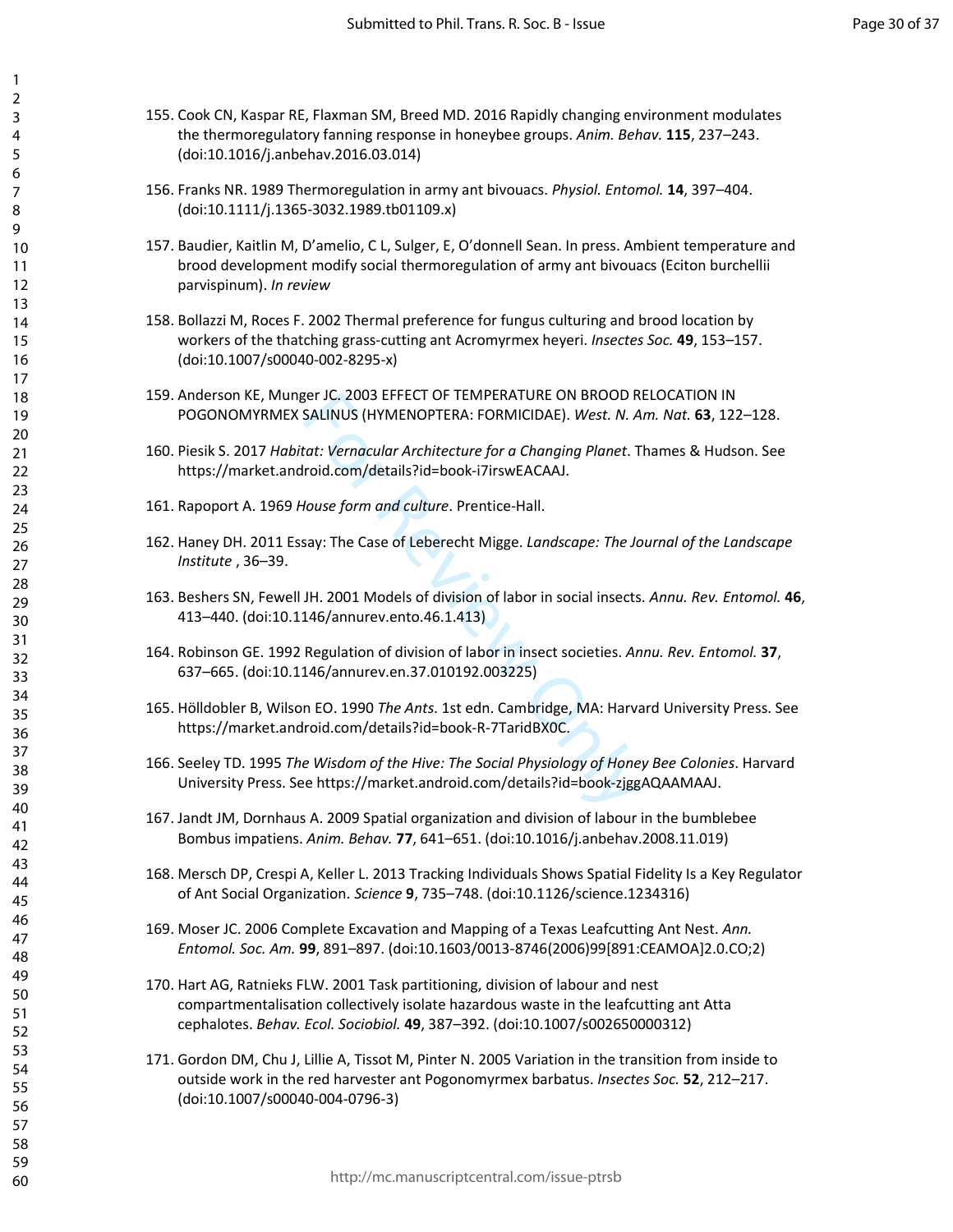- 172. Davidson JD, Gordon DM. 2017 Spatial organization and interactions of harvester ants during foraging activity. *J. R. Soc. Interface* **14**. (doi:10.1098/rsif.2017.0413)
- 173. Prabhakar B, Dektar KN, Gordon DM. 2012 The regulation of ant colony foraging activity without spatial information. *PLoS Comput. Biol.* **8**, e1002670. (doi:10.1371/journal.pcbi.1002670)
- 174. Huang ZY, Robinson GE. 1992 Honeybee colony integration: worker-worker interactions mediate hormonally regulated plasticity in division of labor. *Proc. Natl. Acad. Sci. U. S. A.* **89**, 11726–11729.
- 175. Naug D, Gadagkar R. 1999 Flexible Division of Labor Mediated by Social Interactions in an Insect Colony—a Simulation Model. *J. Theor. Biol.* **197**, 123–133. (doi:10.1006/jtbi.1998.0862)
- 176. Franks NR, Sendova-Franks AB. 1992 Brood sorting by ants: distributing the workload over the work-surface. *Behav. Ecol. Sociobiol.* **30**, 109–123. (doi:10.1007/BF00173947)
- 177. Sendova-Franks AB, Scholes SR, Franks NR, Melhuish C. 2004 Brood sorting by ants: two phases and differential diffusion. *Anim. Behav.* **68**, 1095–1106. (doi:10.1016/j.anbehav.2004.02.013)
- 178. Seeley TD. 1995 *The Wisdom of the Hive: The Social Physiology of Honey Bee Colonies*. Harvard University Press. See https://market.android.com/details?id=book-zjggAQAAMAAJ.
- v. Ecol. Sociobiol. **30**, 109–123. (doi:10.1007/BF001.<br>
Scholes SR, Franks NR, Melhuish C. 2004 Brood sor<br>
usion. Anim. Behav. **68**, 1095–1106. (doi:10.1016/j.i.<br>
e Wisdom of the Hive: The Social Physiology of Hone<br>
e http 179. Gaubert L, Redou P, Harrouet F, Tisseau J. 2007 A first mathematical model of brood sorting by ants: Functional self-organization without swarm-intelligence. *Ecol. Complex.* **4**, 234–241. (doi:10.1016/j.ecocom.2007.06.004)
- 180. Holland O, Melhuish C. 1999 Stigmergy, self-organization, and sorting in collective robotics. *Artif. Life* **5**, 173–202.
- 181. Deneubourg JL, Goss S. 1991 The dynamics of collective sorting robot-like ants and ant-like robots. *Proceedings of the first …*
- 182. Johnson BR. 2010 Task partitioning in honey bees: the roles of signals and cues in group-level coordination of action. *Behav. Ecol.* **21**, 1373–1379. (doi:10.1093/beheco/arq138)
- 183. Theraulaz G, Bonabeau E, Sole RV, Schatz B, Deneubourg J-L. 2002 Task partitioning in a ponerine ant. *J. Theor. Biol.* **215**, 481–489. (doi:10.1006/jtbi.2001.2518)
- 184. Ratnieks FLW, Anderson C. 1999 Task partitioning in insect societies. *Insectes Soc.* **46**, 95–108. (doi:10.1007/s000400050119)
- 185. Anderson C, Ratnieks FLW. 2000 Task partitioning in insect societies: novel situations. *Insectes Soc.* **47**, 198–199. (doi:10.1007/PL00001702)
- 186. Bonabeau E, Theraulaz G, Deneubourg J-L. 1998 Fixed Response Thresholds and the Regulation of Division of Labor in Insect Societies. *Bull. Math. Biol.* **60**, 753–807. (doi:10.1006/bulm.1998.0041)
- 187. Quevillon LE, Hanks EM, Bansal S, Hughes DP. 2015 Social, spatial, and temporal organization in a complex insect society. *Sci. Rep.* **5**, 13393. (doi:10.1038/srep13393)
- 188. Rittel HWJ, Webber MM. 1973 Dilemmas in a general theory of planning. *Policy Sci.* **4**, 155–169. (doi:10.1007/BF01405730)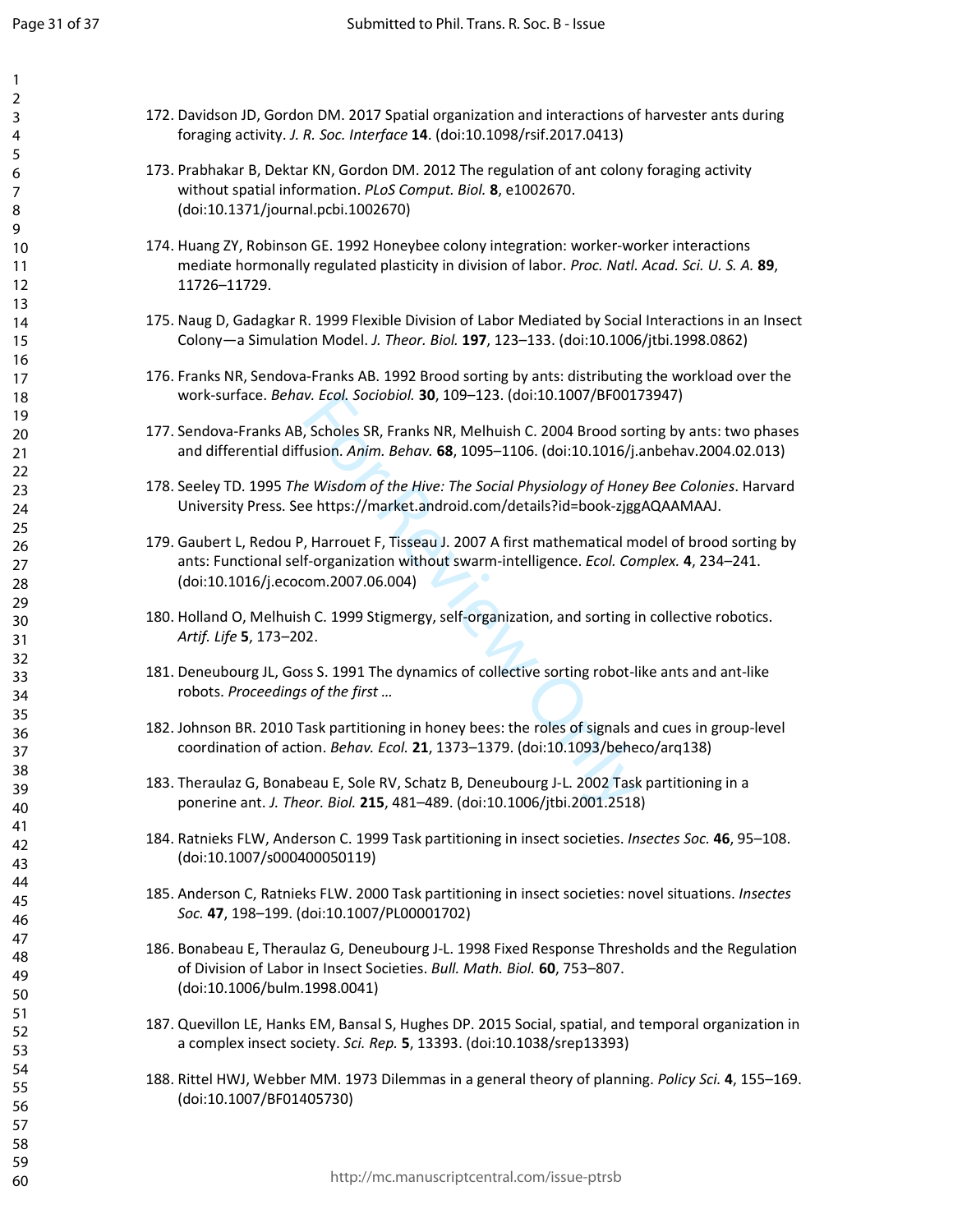- 189. Carranza PM. 2014 Programs as Paradigms. *Archit. Design* **84**, 66–73. (doi:10.1002/ad.1810)
- 190. Reynolds CW. 1987 Flocks, herds and schools: A distributed behavioral model. *ACM SIGGRAPH Computer Graphics* **21**, 25–34. (doi:10.1145/37402.37406)
- 191. Theraulaz G, Bonabeau E. 1999 A brief history of stigmergy. *Artif. Life* **5**, 97–116.

- 192. Theraulaz G. 2014 Embracing the Creativity of Stigmergy in Social Insects. *Architectural Design* , 54–59. (doi:10.1002/ad.1808)
- 193. Prusinkiewicz P, Lindenmayer A. 2012 *The Algorithmic Beauty of Plants*. Springer Science & Business Media. See https://market.android.com/details?id=book-4F7lBwAAQBAJ.
- 194. Bonabeau E, Dorigo M, Theraulaz G. 1999 *Swarm Intelligence From Natural to Artificial Systems*. Oxford, UK: Oxford University Press.
- 195. Gardner M. In press. Mathematical games-The fantastic combinations of John Conway's new solitaire game, Life, 1970. *Scientific American, October* , 120–123.
- 196. Wolfram S. 2002 *A new kind of science*. Wolfram media Champaign. See http://austms.org.au/Jobs/Reviews2.html.
- 197. Ireland T. 2018 Frederick Kiesler: From life to architecture to life. *Signs and Media Journal*
- 198. Bogner D. 2003 *Friedrich Kiesler: Endless House 1947-1961*. Hatje Cantz. See https://www.amazon.com/Friedrich-Kiesler-Endless-1947-1961-2003-05-14/dp/B01K95SAC0.
- 199. Kiesler F. 1939 On correalism and biotechnique: a definition and test of a new approach to building design. *Archit. Rec.* **86**, 60–75.
- 200. Dawkins R. 1982 *The Extended Phenotype: The Long Reach of the Gene*. Oxford University Press. See https://market.android.com/details?id=book-EDViIysU0uEC.
- s. Mathematical games-The fantastic combinations of<br>1970. *Scientific American, October* , 120–123.<br>
new kind of science. Wolfram media Champaign. Se<br>
selu/Jobs/Reviews2.html.<br>
derick Kiesler: From life to architecture t 201. Hölldobler B, Wilson EO. 2009 *The superorganism: The beauty, elegance, and strangeness of insect societies*. New York, London: W.W. Norton & Company. See http://scholar.google.com/scholar?hl=en&btnG=Search&q=intitle:The+Superorganism:+The+Be auty,+Elegance,+and+Strangeness+of+Insect+Societies#0.
- 202. Wilson EO. 1971 *The Insect Societies*. Belknap Press of Harvard University Press. See https://market.android.com/details?id=book-K\_uyQgAACAAJ.
- 203. Turner JS. 1994 Ventilation and thermal constancy of a colony of a southern african termite (Odontotermes transvaalensis: Macrotermintinae). *J. Arid Environ.* **28**, 231–248.
- 204. Turner JS. 2001 On the mound of Macrotermes michaelseni as an organ of respiratory gas exchange. *Physiol. Biochem. Zool.* **74**, 798–822. (doi:10.1086/323990)
- 205. Bollazzi M, Forti LC, Roces F. 2012 Ventilation of the giant nests of Atta leaf-cutting ants: does underground circulating air enter the fungus chambers? *Insectes Soc.* **59**, 487–498. (doi:10.1007/s00040-012-0243-9)
- 206. Kleineidam C, Roces F. 2000 Carbon dioxide concentrations and nest ventilation in nests of the leaf-cutting ant Atta vollenweideri. *Insectes Soc.* **47**, 241–248. (doi:10.1007/PL00001710)
- 207. Haifig I, Jost C, Janei V, Costa-Leonardo AM. 2011 The size of excavators within a polymorphic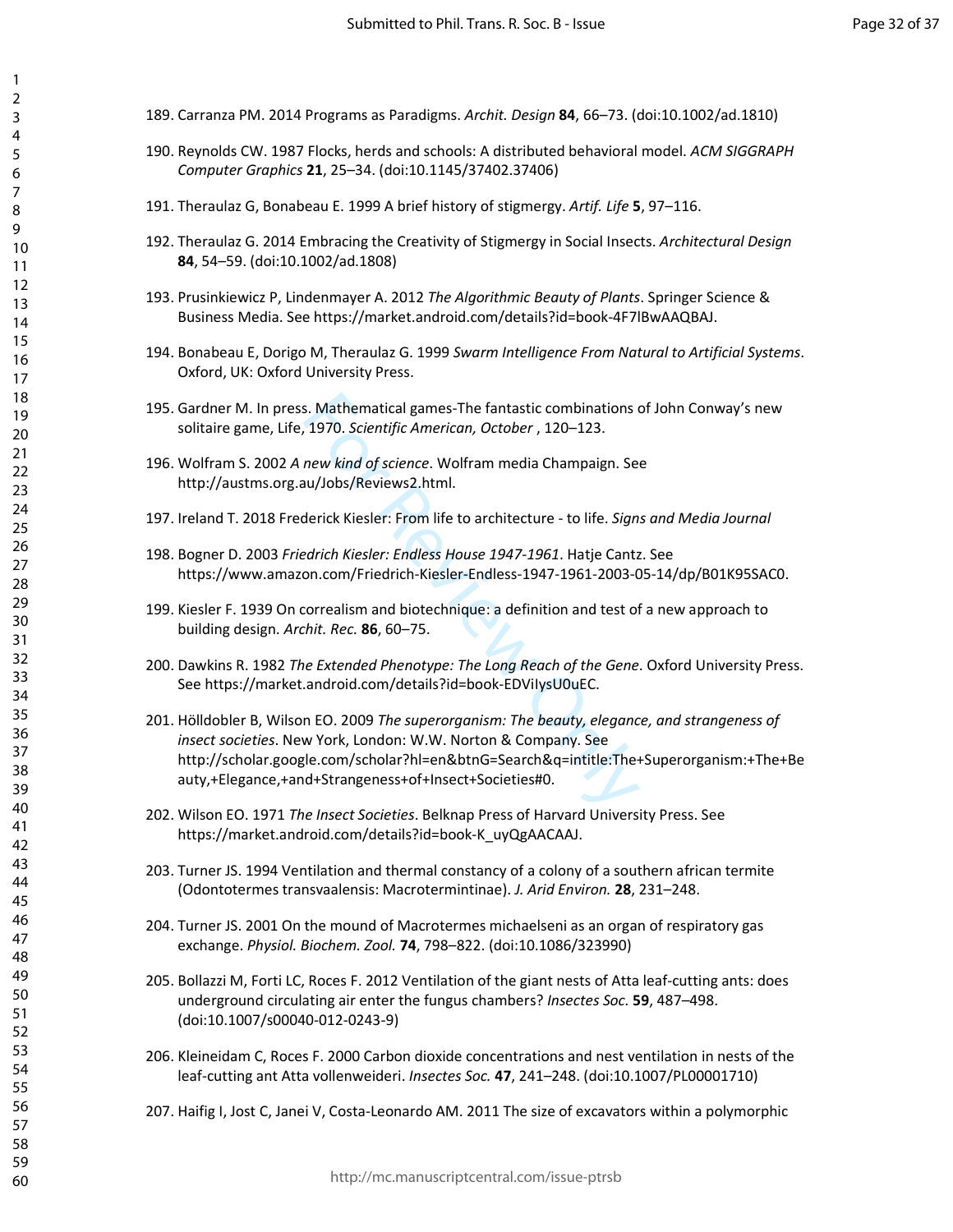termite species governs tunnel topology. *Anim. Behav.* **82**, 1409–1414. (doi:10.1016/j.anbehav.2011.09.025)

- 208. Perna A, Valverde S, Gautrais J, Jost C, Solé R, Kuntz P, Theraulaz G. 2008 Topological efficiency in three-dimensional gallery networks of termite nests. *Physica A: Statistical Mechanics and its Applications* **387**, 6235–6244. (doi:10.1016/j.physa.2008.07.019)
- 209. Gerbier G, Garnier S, Rieu C, Theraulaz G, Fourcassié V. 2008 Are ants sensitive to the geometry of tunnel bifurcation? *Anim. Cogn.* **11**, 637–642. (doi:10.1007/s10071-008-0153-4)
- 210. Jackson DE, Holcombe M, Ratnieks FLW. 2004 Trail geometry gives polarity to ant foraging networks. *Nature* **432**, 907–909. (doi:10.1038/nature03105)
- 211. Garnier S, Combe M, Jost C, Theraulaz G. 2013 Do ants need to estimate the geometrical properties of trail bifurcations to find an efficient route? A swarm robotics test bed. *PLoS Comput. Biol.* **9**, e1002903. (doi:10.1371/journal.pcbi.1002903)
- 212. Acosta FJ, López F, Serrano JM. 1993 Branching Angles of Ant Trunk Trails as an Optimization Cue. *J. Theor. Biol.* **160**, 297–310. (doi:10.1006/jtbi.1993.1020)
- 213. Schoenefeldt H. 2017 The Historic Ventilation System of the House of Commons, 1840-52: revisiting David Boswell Reid's environmental legacy. *Antiquaries Journal* **97**.
- 214. Safamanesh K. 1995 The Aga Khan Award for Architecture. Technical Review Summary: Menara Mesiniaga.
- 215. Benedictus L. 2015 Hajj crush: how crowd disasters happen, and how they can be avoided. *The Guardian*, 3 October. See http://www.theguardian.com/world/2015/oct/03/hajj-crush-howcrowd-disasters-happen-and-how-they-can-be-avoided.
- 302903. (doi:10.1371/journal.pcbl.1002903)<br>Serrano JM. 1993 Branching Angles of Ant Trunk Tra<br>**160**, 297–310. (doi:10.1006/jtbi.1993.1020)<br>17 The Historic Ventilation System of the House of C<br>well Reid's environmental lega 216. Moussaid M, Helbing D, Theraulaz G. 2011 How simple rules determine pedestrian behavior and crowd disasters. *Proceedings of the National Academy of Sciences* **108**, 6884–6888. (doi:10.1073/pnas.1016507108)
- 217. Helbing D, Johansson A, Al-Abideen HZ. 2007 Dynamics of crowd disasters: An empirical study. *Physical Review E* **75**, 046109. (doi:10.1103/PhysRevE.75.046109)
- 218. Bohannon J. 2005 Directing the Herd: Crowds and the Science of Evacuation. *Science* **310**, 219– 221. (doi:10.1126/science.310.5746.219)
- 219. Evans R. 1982 *The fabrication of virtue: English prison architecture, 1750-1840*. Cambridge University Press Cambridge. See http://www.openbibart.fr/item/display/10068/1226306.
- 220. Saalman H. 1971 *Haussmann: Paris Transformed*. George Braziller.
- 221. Smith JM, Harper D. 2003 *Animal Signals*. OUP Oxford. See https://market.android.com/details?id=book-SUA51MeG1lcC.
- 222. Bradbury JW, Vehrencamp SL. 1998 *Principles of Animal Communication*. Sinauer Associates, Inc.
- 223. Bateson G. 1972 Form, substance, and difference. In *Steps to an Ecology of Mind: Collected Essays in Anthropology, Psychiatry, Evolution, and Epistemology*, pp. 454–471. University of Chicago Press.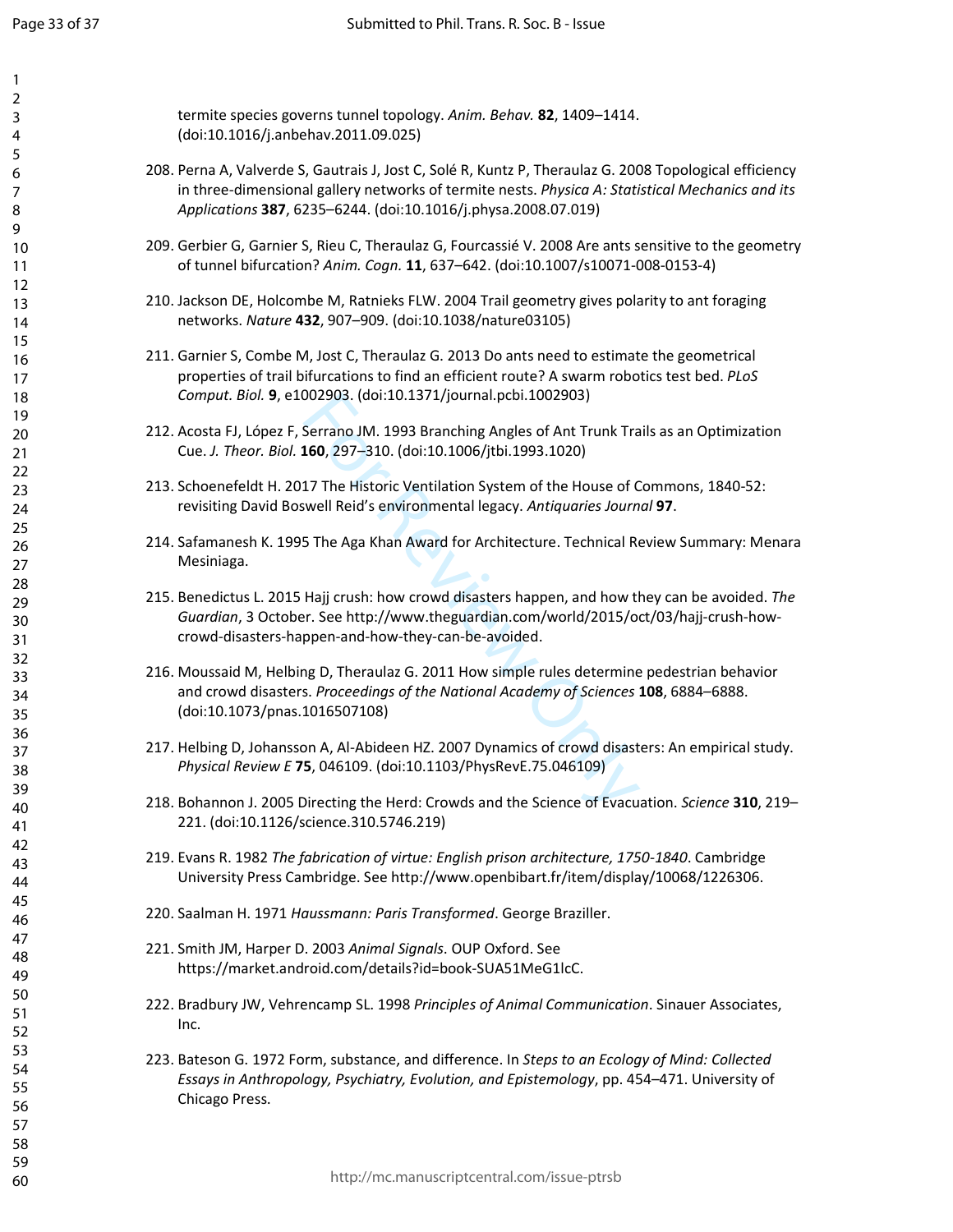224. Floridi L. 2010 *Information: A Very Short Introduction*. OUP Oxford. See https://market.android.com/details?id=book-H6viR4Fs7lYC.

- 225. Shannon CE, Weaver W. 1949 *The Mathematical Theory of Communication*. University of Illinois Press. See https://market.android.com/details?id=book-IZ77BwAAQBAJ.
- 226. Salthe SN. 2011 Naturalizing Information. *Information* **2**, 417–425. (doi:10.3390/info2030417)
- 227. Cárdenas-García JF, Romero Castro D, Soria de Mesa B. 2018 Object Discernment by 'A Difference Which Makes a Difference'. *Biosemiotics* (doi:10.1007/s12304-018-9315-1)
- 228. Schroeder MJ. 2017 The Difference that Makes a Difference for the Conceptualization of Information. In *Multidisciplinary Digital Publishing Institute Proceedings*, p. 221.
- 229. Laidre ME, Johnstone R a. 2013 Animal signals. *Curr. Biol.* **23**, R829–R833. (doi:10.1016/j.cub.2013.07.070)
- 2013.07.0707<br>
ellas E, Gautrais J, Challet M, Lluc J, Blanco S, Clifton<br>
een a self-organized process and an environmental t<br>
influence of air currents in ants. J. R. Soc. Interface<br>
006.0156)<br>
H, Deneubourg J-L. 2018 Can 230. Jost C, Verret J, Casellas E, Gautrais J, Challet M, Lluc J, Blanco S, Clifton MJ, Theraulaz G. 2007 The interplay between a self-organized process and an environmental template: corpse clustering under the influence of air currents in ants. *J. R. Soc. Interface* **4**, 107–116. (doi:10.1098/rsif.2006.0156)
- 231. Saffre F, Hildmann H, Deneubourg J-L. 2018 Can individual heterogeneity influence selforganised patterns in the termite nest construction model? *Swarm Intelligence* **12**, 101–110. (doi:10.1007/s11721-017-0143-8)
- 232. Rudofsky B. 1964 *Architecture Without Architects: A Short Introduction to Non-pedigreed Architecture*. New York, NY: UNM Press. See https://market.android.com/details?id=book-F\_khGKj2sKwC.
- 233. Mesoudi A, Whiten A, Laland KN. 2006 Towards a unified science of cultural evolution. *Behav. Brain Sci.* **29**, 329–47; discussion 347–83. (doi:10.1017/S0140525X06009083)
- 234. Soltis J, Boyd R, Richerson PJ. 1995 Can Group-Functional Behaviors Evolve by Cultural Group Selection?: An Empirical Test. *Curr. Anthropol.* **36**, 473–494. (doi:10.1086/204381)
- 235. Danchin E, Giraldeau L-A, Valone TJ, Wagner RH. 2004 Public information: from nosy neighbors to cultural evolution. *Science* **305**, 487–491. (doi:10.1126/science.1098254)
- 236. Kolodny O, Creanza N, Feldman MW. 2015 Evolution in leaps: The punctuated accumulation and loss of cultural innovations. *Proc. Natl. Acad. Sci. U. S. A.* **112**, E6762–9. (doi:10.1073/pnas.1520492112)
- 237. Whiten A, Hinde R a., Laland KN, Stringer CB. 2011 Culture evolves. *Philos. Trans. R. Soc. Lond. B Biol. Sci.* **366**, 938–948. (doi:10.1098/rstb.2010.0372)
- 238. Grassé P-P. 1959 La reconstruction du nid et les coordinations interindividuelles chez Bellicositermes natalensis et Cubitermes sp. La théorie de la stigmergie : Essai d'interprétation du comportement des termites constructeurs. *Insectes Soc.* **6**, 41–80. (doi:10.1007/BF02223791)
- 239. Theraulaz G, Bonabeau E, Deneubourg J-L. 1999 The mechanisms and rules of coordinated building in social insects. In *Information Processing in Social Insects*, pp. 309–330. (doi:10.1007/978-3-0348-8739-7\_17)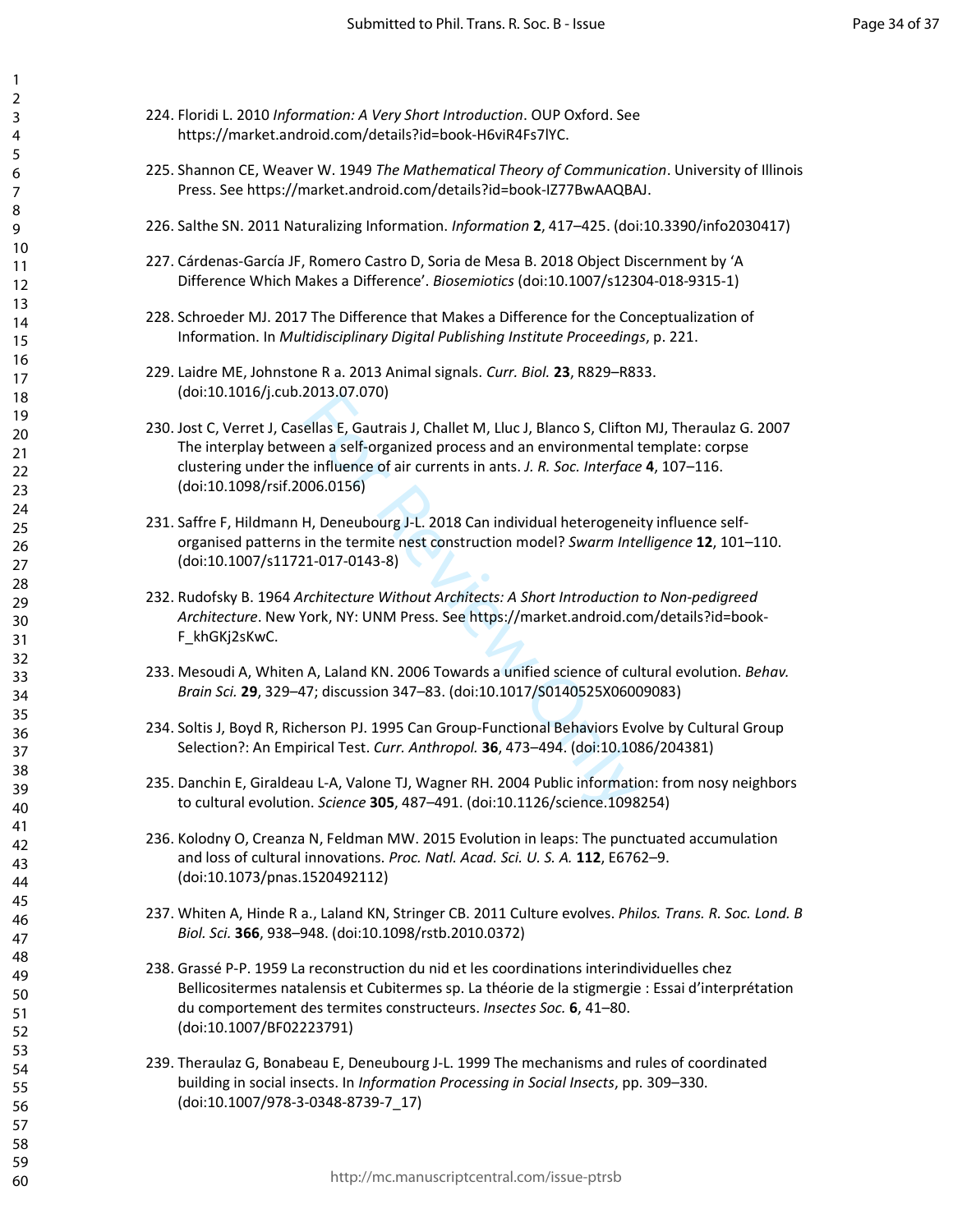| 1234567         |                |
|-----------------|----------------|
|                 | $\mathbf{c}$   |
|                 |                |
|                 |                |
|                 | 2 <sub>4</sub> |
| 8               |                |
| 9               |                |
| 10              |                |
| 11              | 2 <sub>4</sub> |
| 12              |                |
| 13<br>14<br>15  |                |
|                 | 2 <sub>4</sub> |
| 16              |                |
| 17              |                |
| 18              |                |
| 19              | $\overline{c}$ |
| 20<br>21        |                |
| $\overline{22}$ | 2 <sub>4</sub> |
| 23              |                |
| 24              |                |
| 25              | 2 <sub>4</sub> |
| 26<br>27        |                |
| 28              |                |
| 29              | $\mathbf{c}$   |
| 30              |                |
| 31              |                |
| 32<br>33        | 2 <sub>4</sub> |
| 34              |                |
| 35              | $\overline{c}$ |
| 36<br>37        |                |
|                 | 2!             |
| 38<br>39        |                |
| 40              |                |
| 41              | 2!             |
| 42              |                |
| 43              | 2!             |
| 44<br>45        |                |
| 46              |                |
| 47              |                |
| 48              | 2!             |
| 49              |                |
| 50<br>51        | 2!             |
| 52              |                |
| 53              | 2!             |
| 54              |                |
| 55              |                |
| 56              |                |
| 57<br>58        |                |
| 59              |                |
| 60              |                |

- 240. Haifig I, Jost C, Fourcassié V, Zana Y, Costa-Leonardo AM. 2015 Dynamics of foraging trails in the Neotropical termite Velocitermes heteropterus (Isoptera: Termitidae). *Behav. Processes* , 1–7. (doi:10.1016/j.beproc.2015.06.010)
- 241. Wilson EO. 1962 Chemical communication among workers of the fire ant Solenopsis saevissima (Fr. Smith) 2. An information analysis of the odour trail. *Anim. Behav.* **10**, 148–158. (doi:10.1016/0003-3472(62)90142-2)
- 242. Aron S, Deneubourg JL, Goss S, Pasteels JM. 1990 Functional Self-Organisation Illustrated by Inter-Nest Traffic in Ants: The Case of the Argentine Ant. In *Biological Motion*, pp. 533–547. Springer, Berlin, Heidelberg. (doi:10.1007/978-3-642-51664-1\_35)
- 243. Bonabeau E, Theraulaz G, Deneubourg J-L, Franks NR, Rafelsberger O, Joly J, Blanco S. 1998 A model for the emergence of pillars, walls and royal chambers in termite nests. *Philos. Trans. R. Soc. Lond. B Biol. Sci.* **353**, 1561–1576. (doi:10.1098/rstb.1998.0310)
- 244. Ladley D, Bullock S. 2005 The role of logistic constraints in termite construction of chambers and tunnels. *J. Theor. Biol.* **234**, 551–564. (doi:10.1016/j.jtbi.2004.12.012)
- 245. Aleksiev AS, Sendova-Franks AB, Franks NR. 2007 Nest 'moulting'in the ant Temnothorax albipennis. *Anim. Behav.* **74**, 567–575.
- 2005 The role of logistic constraints in termite cons<br> *n. Biol.* **234**, 551–564. (doi:10.1016/j.jtbi.2004.12.01<br> *na*-Franks AB, Franks NR. 2007 Nest 'moulting'in the<br> *ehav.* **74**, 567–575.<br>
Silverman BW, Tofts C. 1992 246. Franks NR, Wilby A, Silverman BW, Tofts C. 1992 Self-organizing nest construction in ants: sophisticated building by blind bulldozing. *Anim. Behav.* **44**, 357–375. (doi:10.1016/0003- 3472(92)90041-7)
- 247. Franks N, Deneubourg J-L. 1997 Self-organizing nest construction in ants: individual worker behaviour and the nest's dynamics. *Anim. Behav.* **54**, 779–796.
- 248. Doyle MJ, Marsh L. 2013 Stigmergy 3.0: From ants to economies. *Cogn. Syst. Res.* **21**, 1–6. (doi:10.1016/j.cogsys.2012.06.001)
- 249. Heylighen F. 2016 Stigmergy as a universal coordination mechanism I: Definition and components. *Cogn. Syst. Res.* **38**, 4–13. (doi:10.1016/j.cogsys.2015.12.002)
- 250. Heylighen F. 2016 Stigmergy as a universal coordination mechanism II: Varieties and evolution. *Cogn. Syst. Res.* **38**, 50–59. (doi:10.1016/j.cogsys.2015.12.007)
- 51. Lewis TG, Marsh L. 2016 Human stigmergy: Theoretical developments and new applications. *Cogn. Syst. Res.* **38**, 1–3. (doi:10.1016/j.cogsys.2015.12.001)
- 52. Alborghetti P, Erioli A. 2014 The Red Queen Hypothesis Chemotaxic stigmergic systems and Embodied Embedded Cognition-based strategies in architectural design. *Generative Design-Parametric Modelling* **2**.
- 253. Miranda Carranza P. 2000 Swarm modelling : the use of Swarm Intelligence to generate architectural form. In *3rd International Conference on Generative Art, Milan*,
- 254. Leach N. 2009 Swarm Urbanism. *Archit Design* **79**, 56–63. (doi:10.1002/ad.918)
- 255. Ireland T. 2010 Stigmergic planning. In *LIFE in:formation: On Responsive Information and Variations in Architecture. Proceedings of the 30th Annual Conference of the Association for Computer Aided Design in Architecture (ACADIA 2010)* (eds A Sprecher, S Yeshayahu, P Lorenzo-Eiroa), pp. 183–189. New York, USA.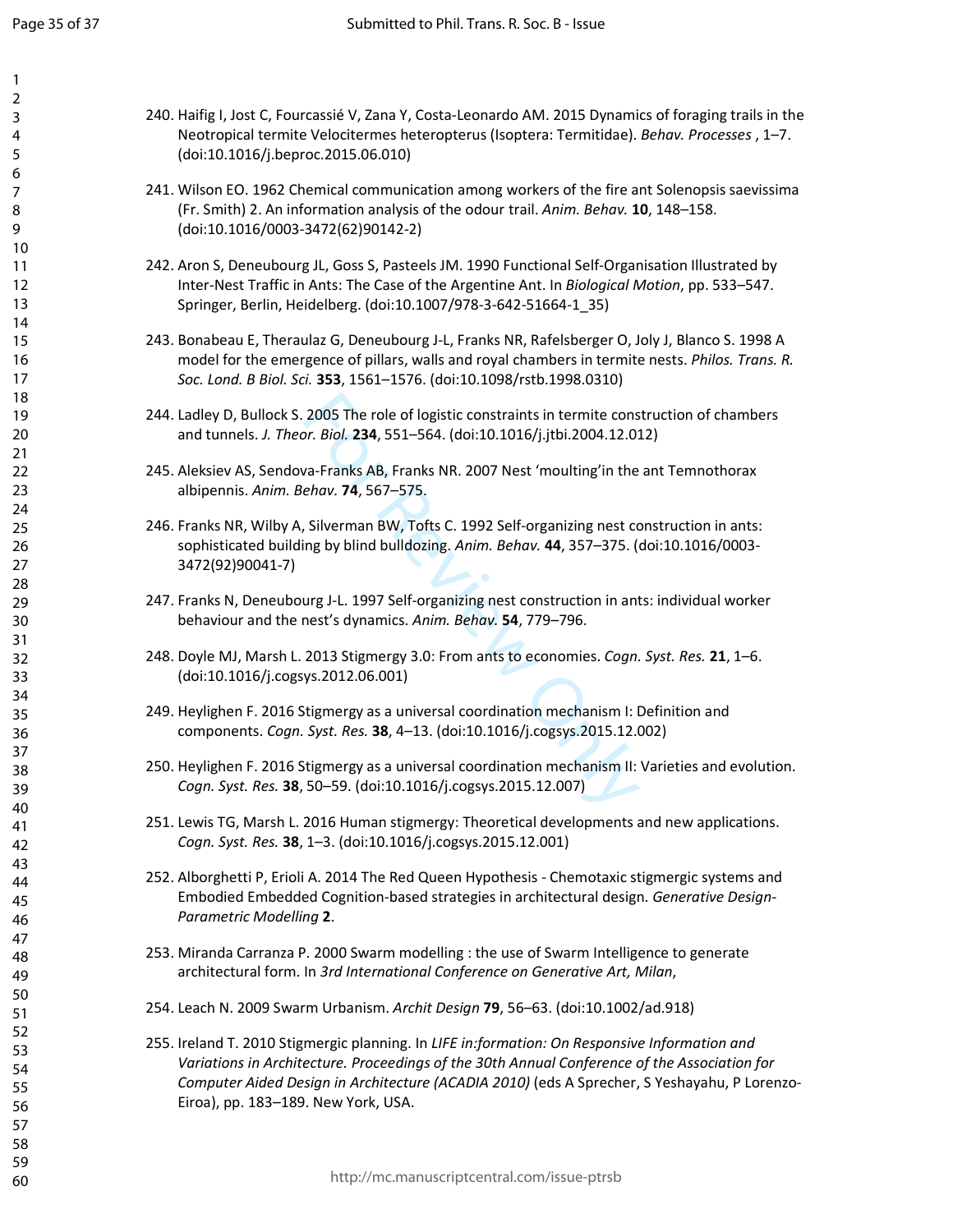- 256. Ireland T. 2015 A cell inspired model of configuration. In *3.0 BIOMIMESIS*, Association for Computer Aided Design in Architecture (ACADIA).
- 257. Ma Y, Xu W. 2017 PHYSAREALM A Bio-inspired Stigmergic Algorithm Tool for Form-Finding. In *Protocols, Flows and Glitches, Proceedings of the 22nd International Conference of the Association for Computer-Aided Architectural Design Research in Asia (CAADRIA) 2017* (eds P Janssen, P Loh, A Raonic, MA Schnabel), pp. 499–509. Hong Kong: The Association for Computer-Aided Architectural Design Research in Asia (CAADRIA).
- 258. Ireland T. 2008 Sniffing space. In *11th Generative Art Conference*,

- 259. Puusepp R. 2014 Agent-based Models for Computing Circulation. In *ACADIA 2014 Design Agency: Proceedings of the 34th Annual Conference of the Association for Computer Aided Design in Architecture* (eds D Gerber, A Huang, J Sanchez), Los Angeles, USA. (doi:10.13140/2.1.4184.2882)
- antial Agglomerates. Towards Synthetic Modelling of<br>
hensive Design: Speculative Counterculture, Proceed<br>
rence of the Association of Computer-Aided Architec<br>
(eds N Gu, S Watanabe, H Erhan, H Haeusler, W Hu<br>
navioural Mat 260. Puusepp R. 2014 Spatial Agglomerates. Towards Synthetic Modelling of the 'Unplanned'. In *Rethinking Comprehensive Design: Speculative Counterculture, Proceedings of the 19th International Conference of the Association of Computer-Aided Architectural Design Research in Asia CAADRIA 2014* (eds N Gu, S Watanabe, H Erhan, H Haeusler, W Huang), p. 585−594. Kyoto University Press.
- 261. Snooks R. 2018 Behavioural Matter. In *Computational Design* (eds N Leach, PF Yuan), pp. 143– 155. Tongji University Press.
- 262. Weinstock M. 2013 System city: Infrastructure and the space of flows. *Architectural design* **83**, 14–23.
- 263. Weinstock M. 2010 *The Architecture of Emergence: The Evolution of Form in Nature and Civilisation*. Wiley. See https://philpapers.org/rec/WEITAO-5.
- 264. Batty M. 2007 *Cities and Complexity: Understanding Cities with Cellular Automata, Agent-Based Models, and Fractals*. The MIT Press. See https://dl.acm.org/citation.cfm?id=1543541.
- 265. Coates P, Derix C. 2014 The Deep Structure of the Picturesque: The Deep Structure of the Picturesque. *Archit. Design* **84**, 32–37. (doi:10.1002/ad.1805)
- 266. Alldredge AL, Hamner WM. 1980 Recurring aggregation of Zooplankton by a tidal current. *Estuarine Coastal Mar. Sci.* **10**, 31–37. (doi:10.1016/S0302-3524(80)80047-8)
- 267. Ganeshaiahl KN, Veena T. 1991 Topology of the foraging trails of Leptogenys processionalis ? why are they branched? *Behavioral Ecology and Sociobiology*. **29**, 263–270. (doi:10.1007/BF00163983)
- 268. Smith ML, Koenig PA, Peters JM. 2017 The cues of colony size: how honey bees sense that their colony is large enough to begin to invest in reproduction. *J. Exp. Biol.* **220**, 1597–1605. (doi:10.1242/jeb.150342)
- 269. Lewin K. 1936 *Principles of Topological Psychology*. New York: McGraw-Hill. See https://market.android.com/details?id=book-lUh8CgAAQBAJ.
- 270. Ellard CG, Dzebic V. 2014 The Psychology of Architectural and urban design: Sensor-Based field Methods Based on guided walks. In *Proceedings of the Academy of Neuroscience of Architecture 2014 Conference*, (doi:10.1080/17508975.2013.8)